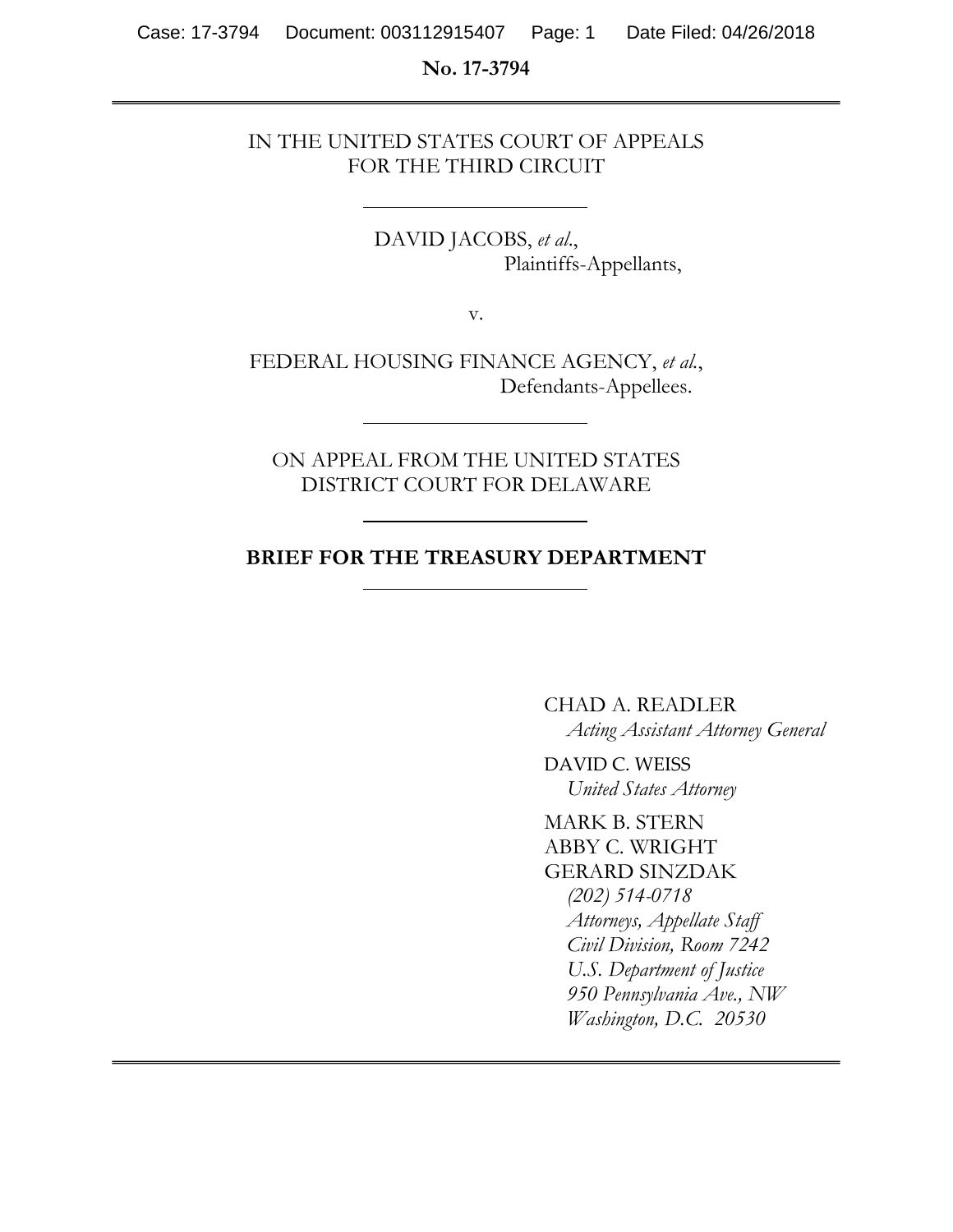# **TABLE OF CONTENTS**

# **Page**

|    | $A_{\cdot}$     |                                                                |
|----|-----------------|----------------------------------------------------------------|
|    | <b>B.</b>       |                                                                |
|    | $\mathcal{C}$ . | Conservatorship and the Preferred Stock Purchase Agreements  8 |
|    | D.              |                                                                |
|    | Е.              |                                                                |
|    |                 |                                                                |
|    |                 |                                                                |
|    |                 |                                                                |
| Ι. |                 | HERA's Anti-Injunction Provision Bars Plaintiffs' Claims 18    |
|    | A.              | The anti-injunction provision effects "a sweeping ouster" of   |
|    | <b>B.</b>       | FHFA acted within the scope of its statutory authority when it |
|    | C.              | HERA's anti-injunction provision applies to plaintiffs' claims |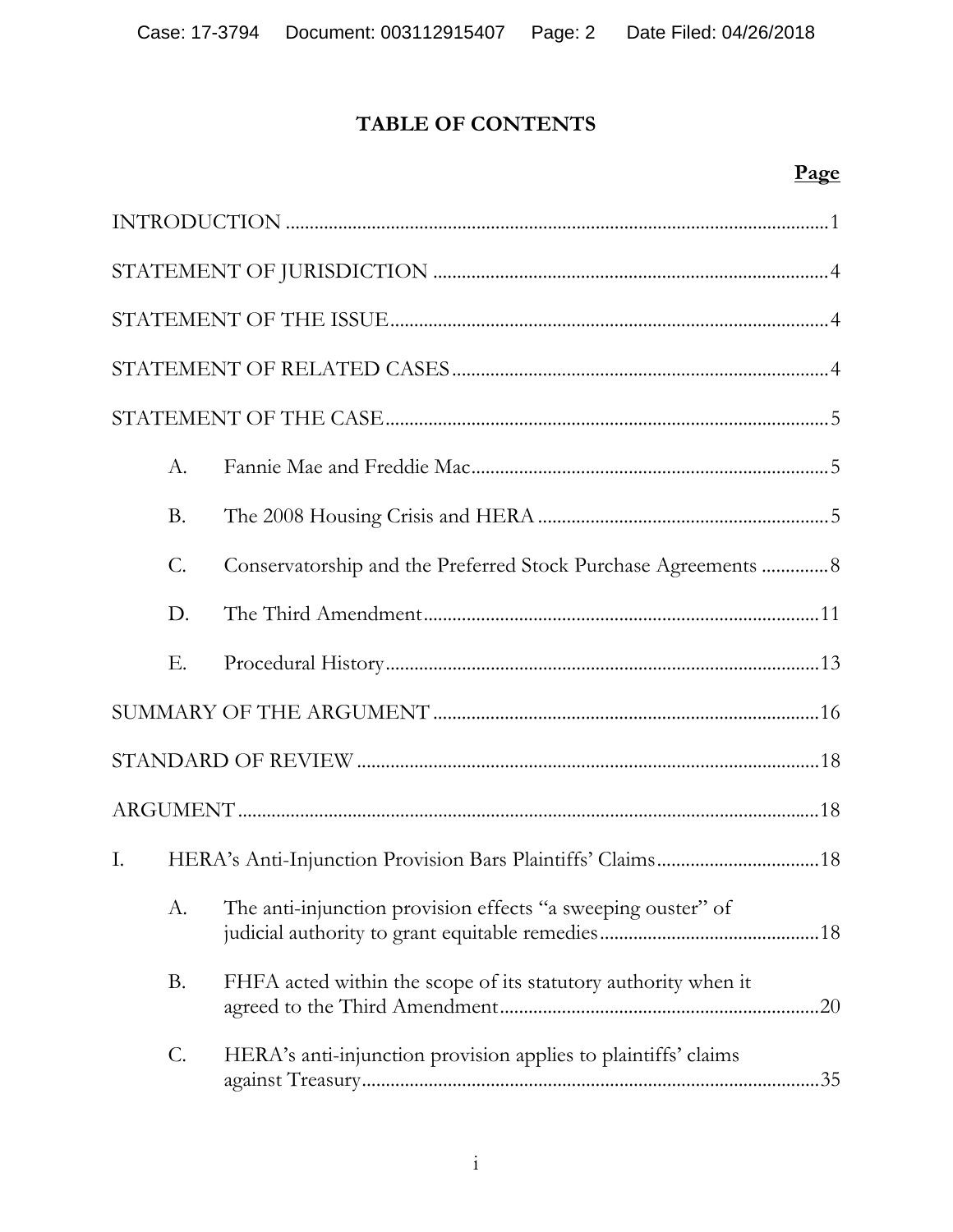| II.  |             | HERA's Transfer-Of-Shareholder-Rights Provision Independently Bars |  |
|------|-------------|--------------------------------------------------------------------|--|
|      | $A_{\cdot}$ |                                                                    |  |
|      | В.          | There is no conflict-of-interest exception to HERA's bar on        |  |
| III. |             | Sovereign Immunity Bars Money Damages Claims Against Treasury51    |  |
|      |             |                                                                    |  |
|      |             | <b>COMBINED CERTIFICATIONS</b>                                     |  |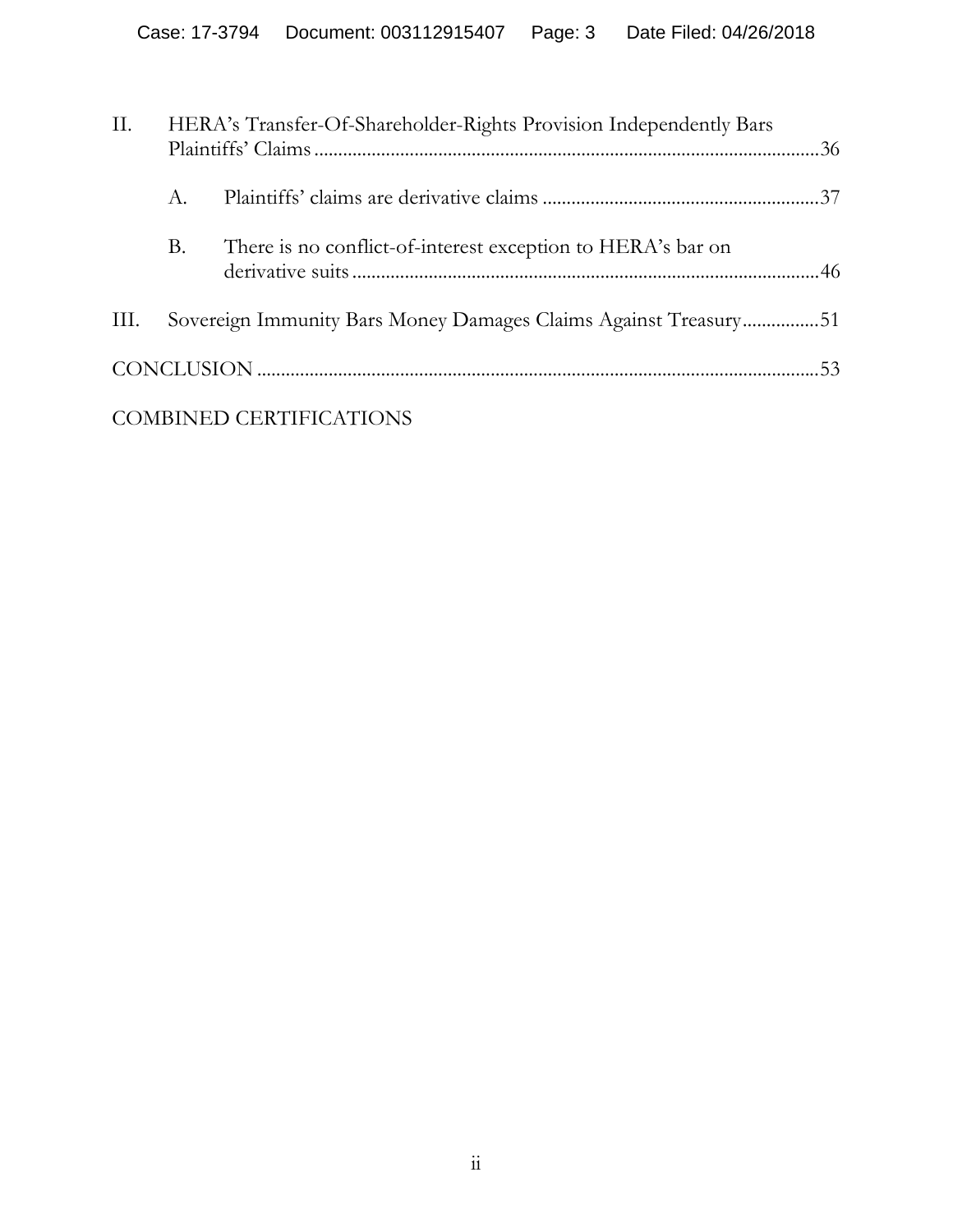# **TABLE OF AUTHORITIES**

| Cases:                                         | Page(s)    |
|------------------------------------------------|------------|
| Americas Mining Corp. v. Theriault,            |            |
| Ameristar Fin. Servicing Co. v. United States, |            |
| Bank of Am. Nat'l Ass'n v. Colonial Bank,      |            |
| Blasband v. Rales,                             |            |
| Cottrell v. Duke,                              |            |
| Cowin v. Bresler,                              |            |
| Cramer v. General Tel. & Elecs. Corp.,         |            |
| DeKalb County v. FHFA,                         |            |
| Delta Sav. Bank v. United States,              | 49, 50, 51 |
| Dittmer Props., L.P. v. FDIC,                  |            |
| Dole Food Co. v. Patrickson,                   |            |
| Edwards v. Deloitte $\mathcal O$ Touche, LLP,  |            |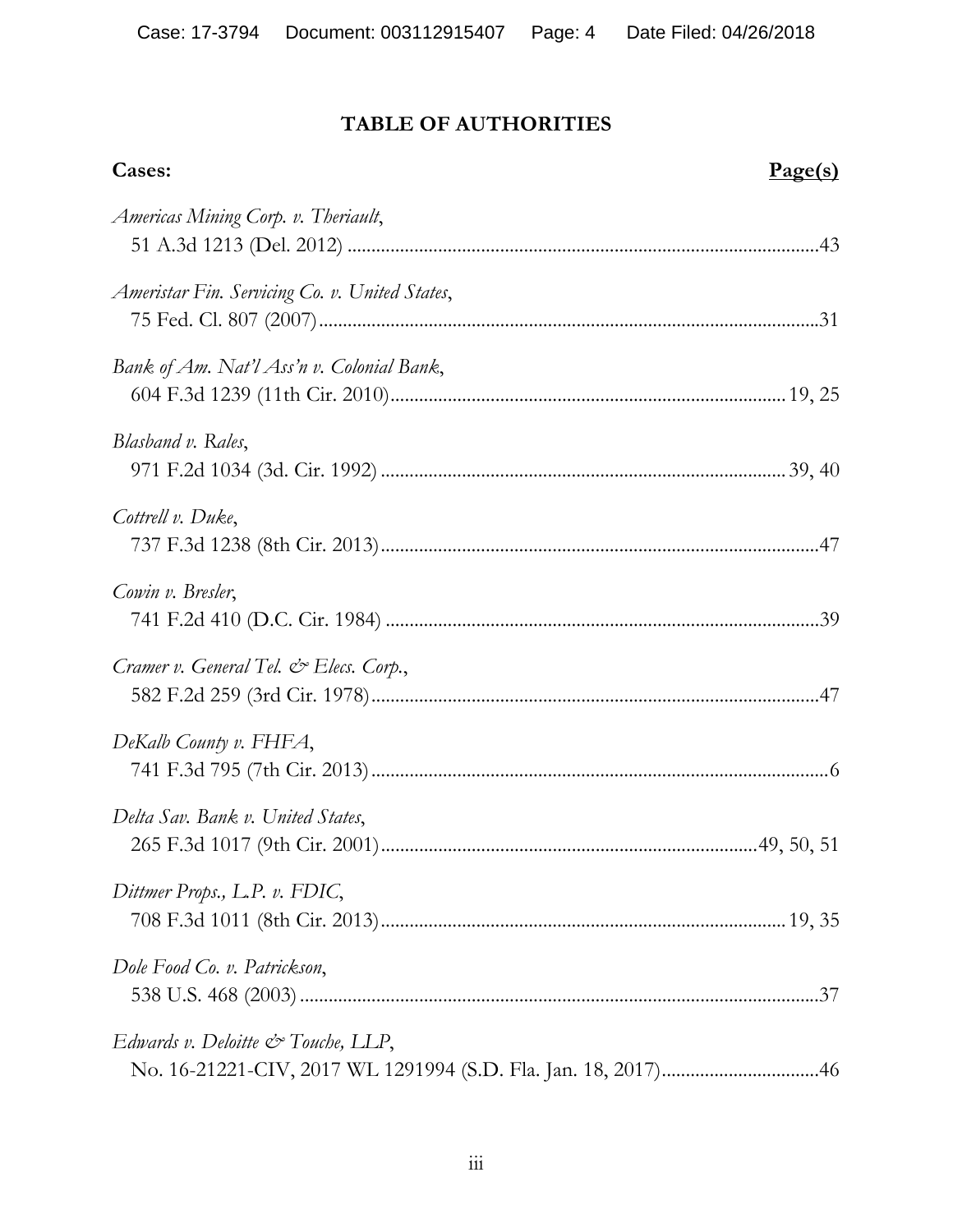| El Paso Pipeline GP Co. v. Brinckerhoff,                  |
|-----------------------------------------------------------|
| Fairview Township v. EPA,                                 |
| Fidelity Fed. Sav. & Loan Ass'n v. de la Cuesta,          |
| First Hartford Corp. Pension Plan & Tr. v. United States, |
| Freeman v. FDIC,                                          |
| $G$ aff v. FDIC,                                          |
| Garza v. Citigroup Inc.,                                  |
| Gentile v. Rossette,                                      |
| Gross v. Bell Savings Bank PA SA,                         |
| Hindes v. FDIC,                                           |
| Ivanhoe Partners v. Newmont Mining Corp.,                 |
| Kamen v. Kemper Fin. Servs.,                              |
| Kauffman v. Dreyfus Fund, Inc.,                           |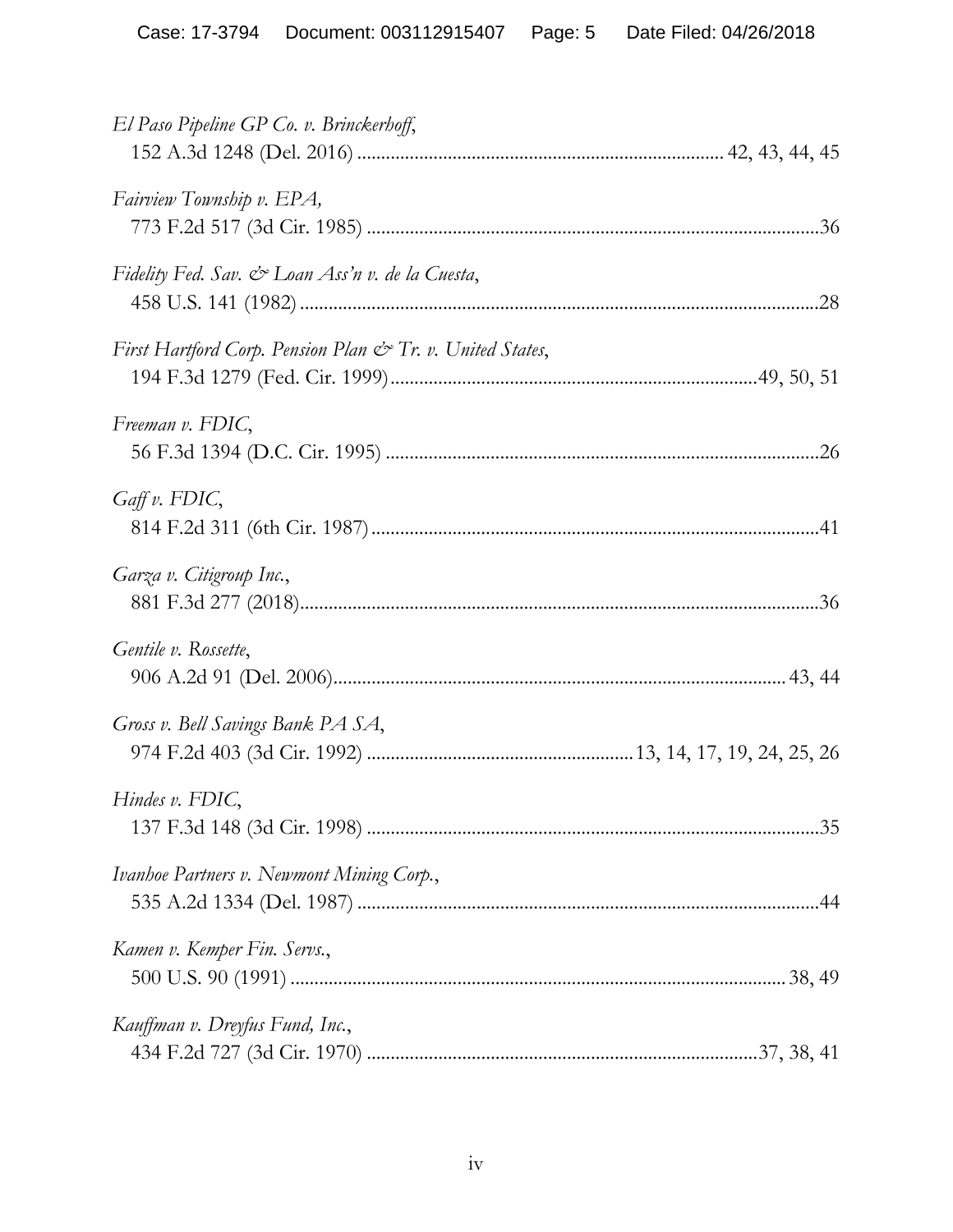| Kellmer v. Raines,                               |
|--------------------------------------------------|
| Kramer v. Western Pac. Indus.,                   |
| Leon County v. FHFA,                             |
| Makky v. Chertoff,                               |
| Meditz v. City of Newark,                        |
| NAF Holdings, LLC v. Li & Fung (Trading) Ltd.,   |
| In re NAHC, Inc. Sec. Litig.,                    |
| Nathan v. Rowan,                                 |
| National Tr. for Historic Pres. in U.S. v. FDIC, |
| North Haven Bd. of Educ. v. Bell,                |
| O'Melveny $\mathcal O$ 'Myers v. FDIC,           |
| Pareto v. FDIC,                                  |
| Perry Capital LLC v. Lew,                        |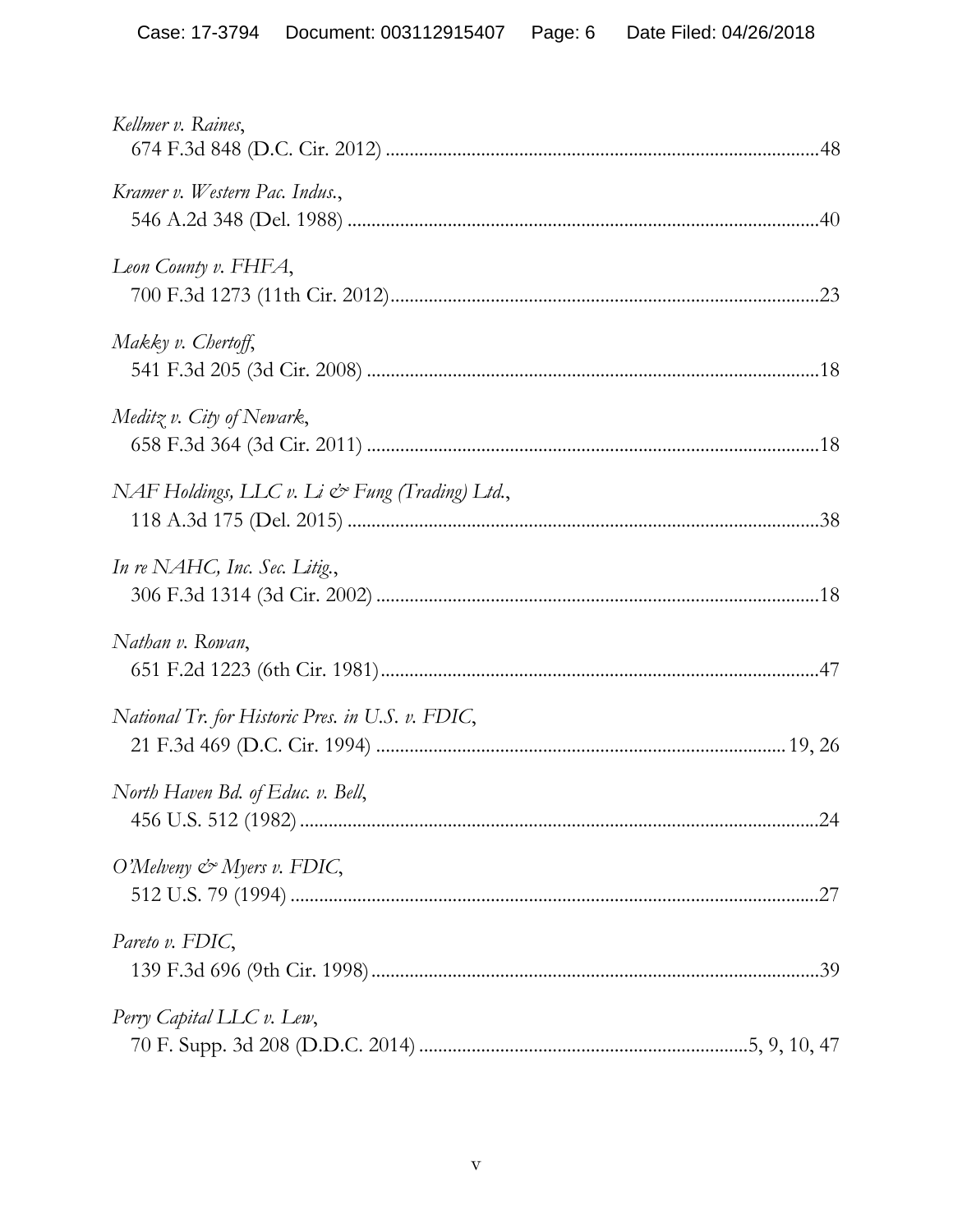| Perry Capital LLC v. Mnuchin,<br>864 F.3d 591 (D.C. Cir. 2017), cert. denied,                                              |
|----------------------------------------------------------------------------------------------------------------------------|
| Rifkin v. Bear Stearns $\mathcal{C}^{\infty}$ Co.,                                                                         |
| Robinson v. FHFA,                                                                                                          |
| Rosa v. Resolution Trust Corp.,                                                                                            |
| Saxton v. FHFA,                                                                                                            |
| In re SemCrude LP,                                                                                                         |
| Starr Int'l Co. v. Federal Reserve Bank,<br>906 F. Supp. 2d 202 (S.D.N.Y. 2012), aff'd,                                    |
| Starr International Co. v. United States,<br>856 F.3d 953 (Fed. Cir. 2017), cert. denied, 138 S. Ct. 1324 (2018)38, 40, 41 |
| Superior Vision Servs. v. ReliaStar Life Ins. Co.,                                                                         |
| Taylor v. Sturgell,                                                                                                        |
| Telematics Int'l, Inc. v. NEMLC Leasing Corp.,                                                                             |
| Tooley v. Donaldson, Lufkin & Jenrette, Inc.,                                                                              |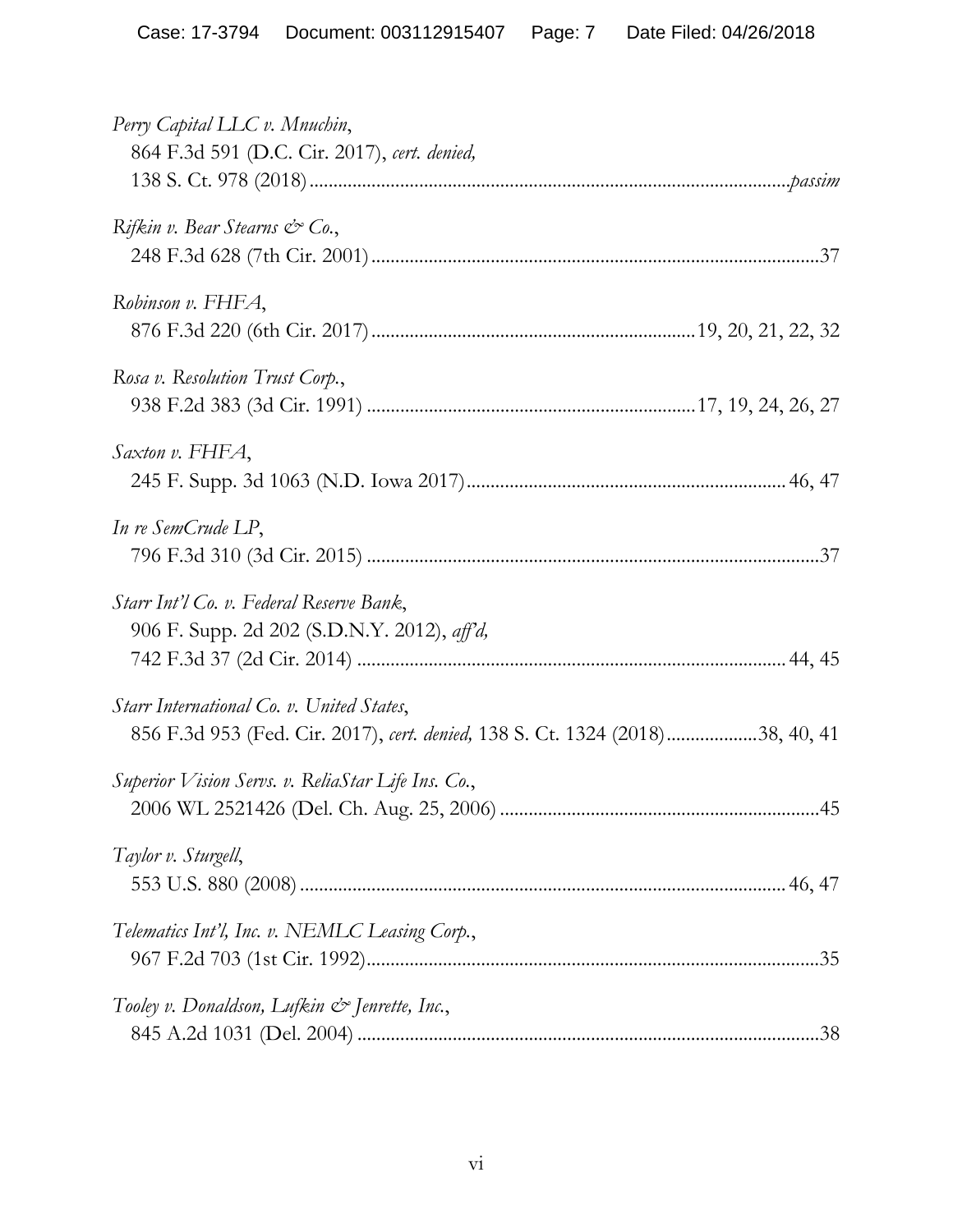| Town of Babylon v. FHFA,                  |     |
|-------------------------------------------|-----|
| $Tri-M G\eta, LLC v.$ Sharp,              |     |
| United States ex rel. Work v. Boutwell,   |     |
| <i>Volges v. Resolution Trust Corp.</i> , |     |
| Ward v. Resolution Trust Corp.,           |     |
| Winer Family Tr. v. Queen,                | .41 |

# Statutes:

| Consolidated Appropriations Act, 2016,                  |  |
|---------------------------------------------------------|--|
|                                                         |  |
| Housing and Economic Recovery Act of 2008,              |  |
|                                                         |  |
|                                                         |  |
|                                                         |  |
|                                                         |  |
|                                                         |  |
|                                                         |  |
| 12 U.S.C. $\frac{1719(g)(1)(A) \dots (1719(g))(1)}{28}$ |  |
|                                                         |  |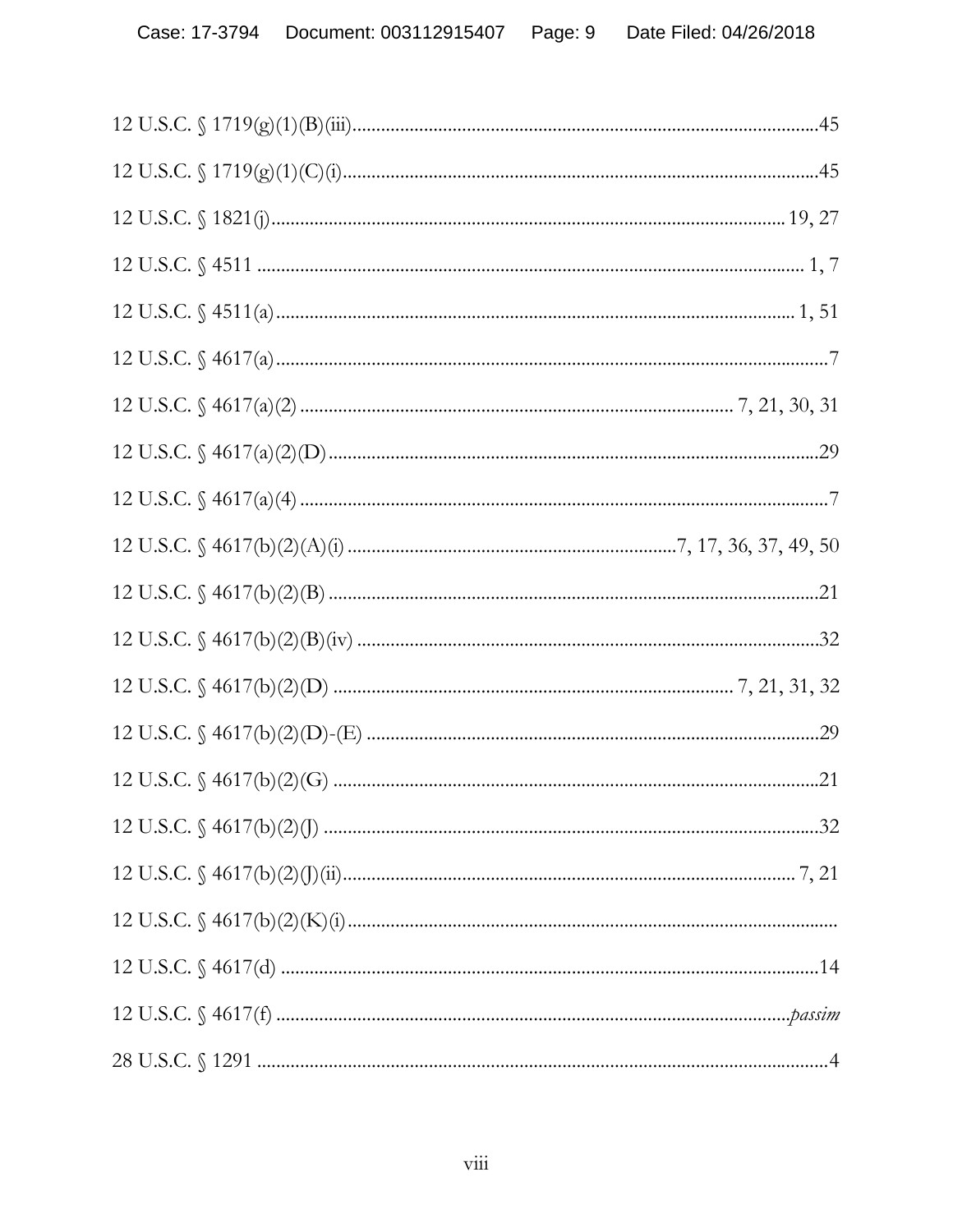# **Regulation:**

|--|--|

# **Other Authorities:**

| FHFA, Table 1: Quarterly Draws on Treasury Commitment,<br>https://www.fhfa.gov/DataTools/Downloads/Documents/Market-                                                        |
|-----------------------------------------------------------------------------------------------------------------------------------------------------------------------------|
| FHFA, Table 2: Dividends on Enterprise Draws from Treasury,<br>https://www.fhfa.gov/DataTools/Downloads/Documents/Market-                                                   |
| Office of Inspector General, FHFA:                                                                                                                                          |
| Analysis of the 2012 Amendments to the Senior Preferred Stock Purchase<br>Agreements (Mar. 20, 2013), https://www.fhfaoig.gov/Content/Files/                                |
| The Continued Profitability of Fannie Mae and Freddie Mac Is Not Assured<br>(Mar. 18, 2015), http://www.fhfaoig.gov/Content/Files/                                          |
| White Paper: FHFA-OIG's Current Assessment of FHFA's Conservatorships<br>of Fannie Mae and Freddie Mac (Mar. 28, 2012), https://www.fhfaoig.gov/<br>Content/Files/WPR-2012- |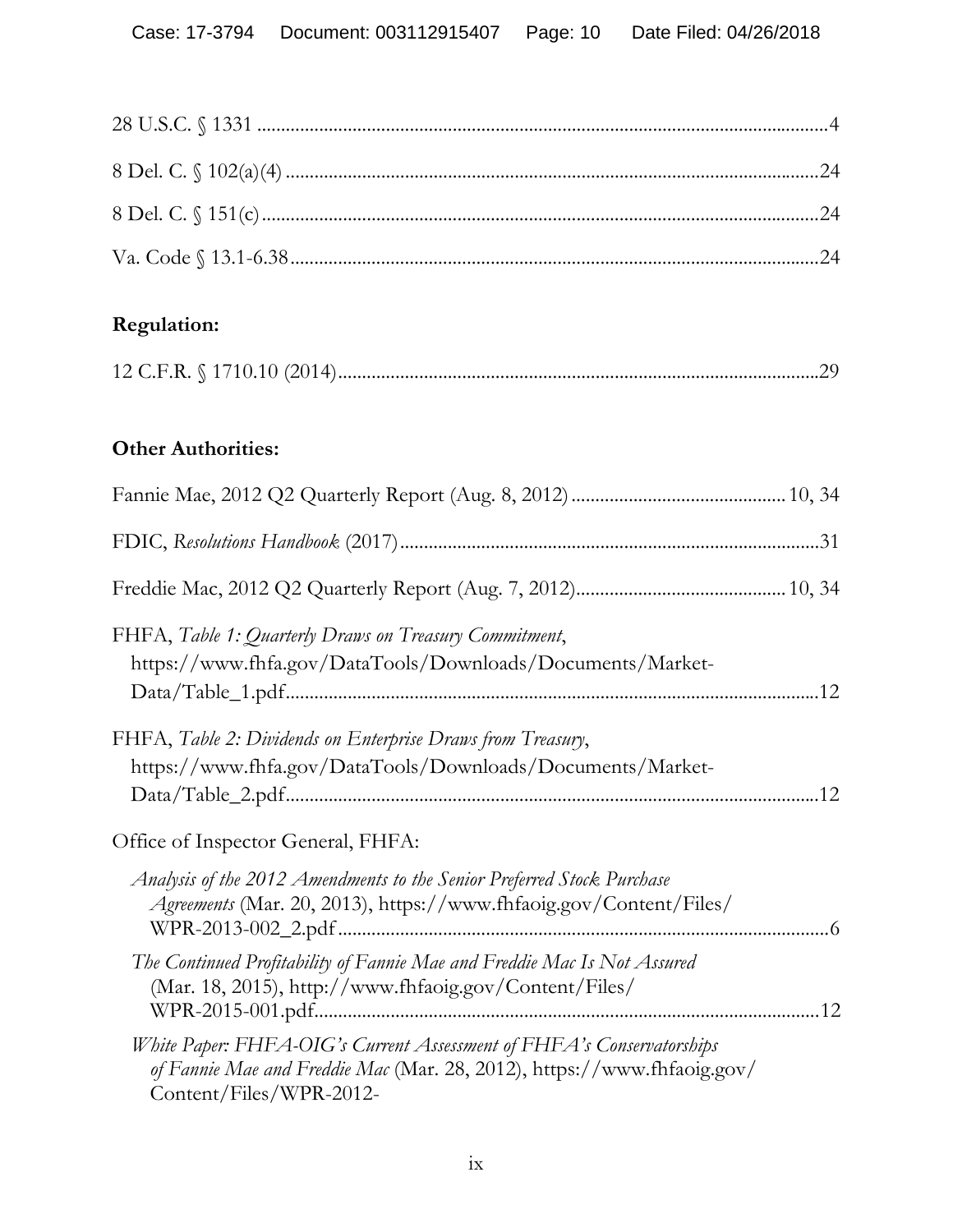| 7C Charles Alan Wright & Arthur R. Miller, |  |
|--------------------------------------------|--|
|                                            |  |
|                                            |  |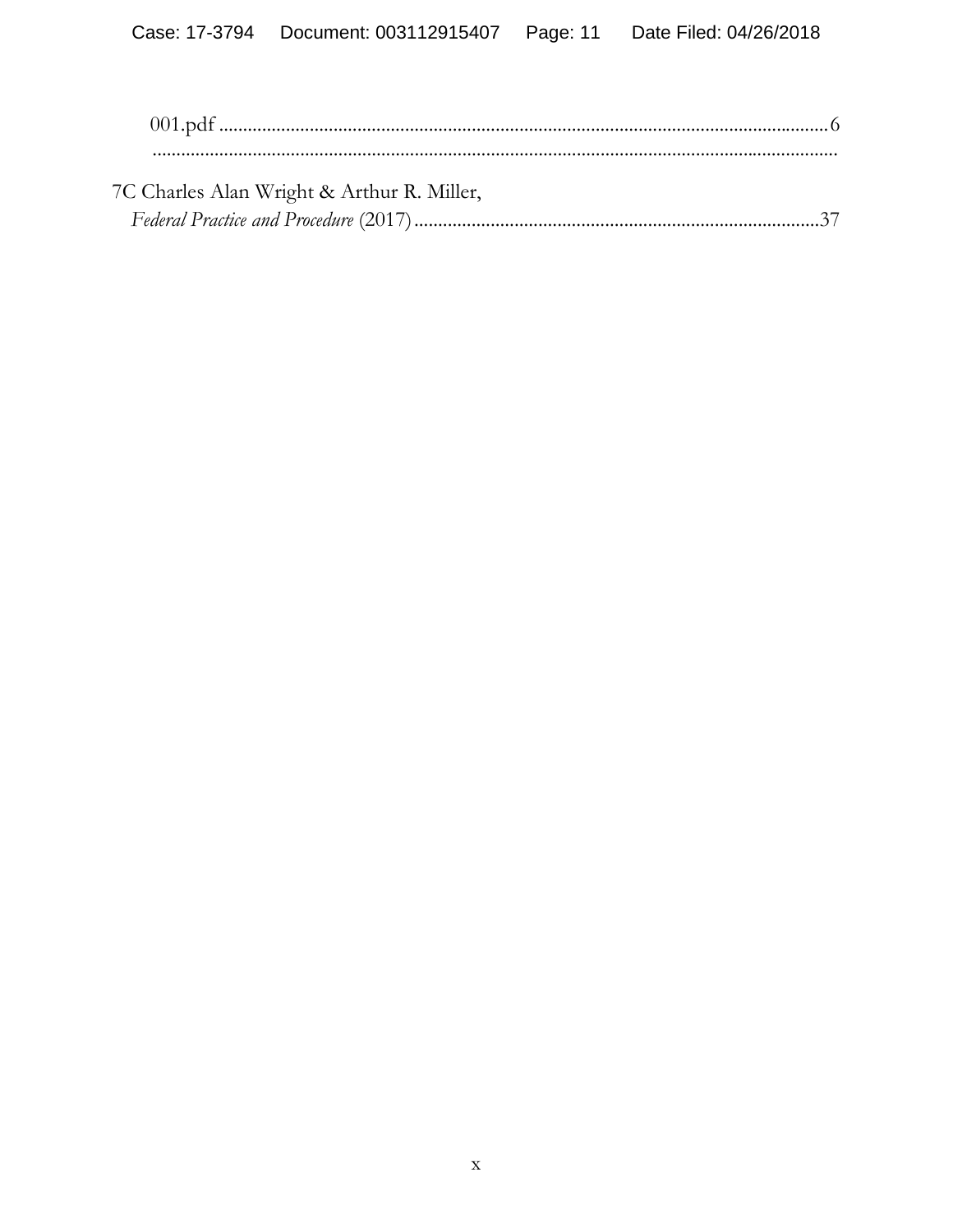#### **INTRODUCTION**

1. By September 2008, the Federal National Mortgage Association (Fannie Mae) and the Federal Home Loan Mortgage Corporation (Freddie Mac) found themselves on the brink of insolvency. At that time, the two government-sponsored enterprises (GSEs or enterprises) owned or guaranteed over \$5 trillion of residential mortgage assets, representing nearly half the United States mortgage market.

To avert the catastrophic impact on the housing market that would result from the collapse of the enterprises, Congress enacted the Housing and Economic Recovery Act of 2008 (HERA), which created the Federal Housing Finance Agency (FHFA) and empowered it to act as conservator or receiver of the enterprises. 12 U.S.C. §§ 4511, 4617(a). Congress recognized that federal assistance of vast proportions could be required and authorized the Treasury Department to "purchase any obligations and other securities issued by" the enterprises. *Id.*  $\{ \{ \} 1455(l)(1)(A), \}$  $1719(g)(1)(A)$ .

After FHFA placed the enterprises into conservatorship, Treasury immediately purchased preferred stock in each entity and committed to provide up to \$100 billion in taxpayer funds to each enterprise to avoid insolvency. As part of its compensation, Treasury received a senior liquidation preference of \$1 billion for each enterprise, which would increase dollar-for-dollar each time the enterprises drew upon Treasury's funding commitment. Treasury also received dividends equal to 10% of its existing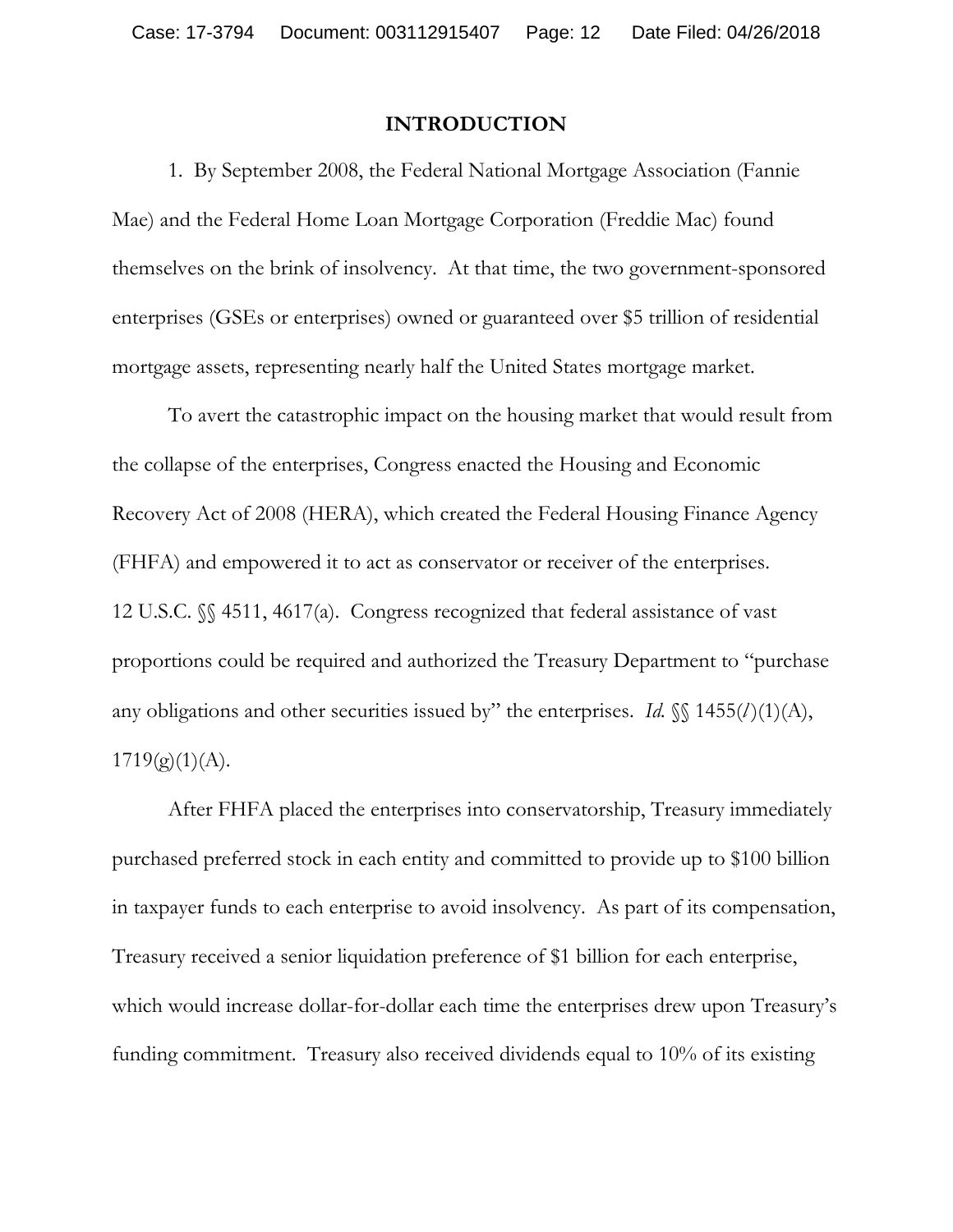liquidation preference, due quarterly, and an entitlement to a periodic commitment fee intended to compensate taxpayers for their ongoing commitment.

FHFA and Treasury amended the purchase agreements three times. The first amendment doubled Treasury's \$100-billion per-enterprise funding commitment. By December 2009, however, it appeared that even the \$400 billion commitment might be insufficient. The second amendment thus permitted the enterprises to draw unlimited amounts from Treasury to cure any quarterly net-worth deficits through 2012. At the end of 2012, however, Treasury's commitment would be fixed, and future draws would reduce the remaining funding available. As of August 2012, the enterprises had drawn \$187.4 billion from Treasury to prevent their insolvency.

Between 2009 and 2011, the amount due in dividends to Treasury often exceeded the enterprises' earnings, and the enterprises drew on Treasury's funding commitment to meet their dividend obligations. Through the first quarter of 2012, the GSEs collectively had drawn over \$26 billion from Treasury to pay dividends. Those draws increased Treasury's liquidation preference and the enterprises' future dividend obligations, obligations that threatened to deplete the remaining commitment after it became fixed at the end of 2012. The Third Amendment ended the draws-to-pay dividends cycle by replacing the fixed dividend obligation with a variable dividend equal to the amount, if any, by which the enterprises' net worth exceeds a capital buffer.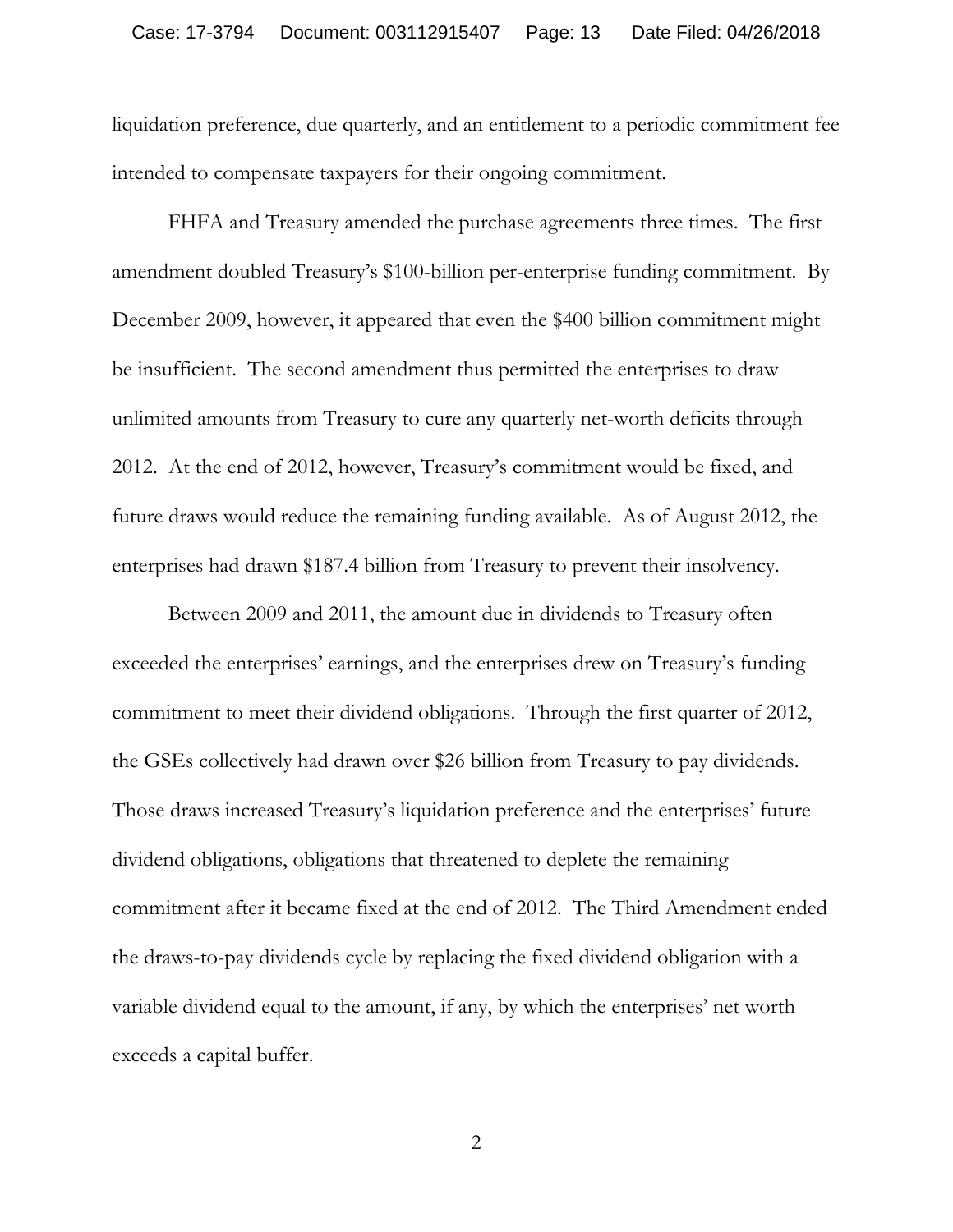2. Plaintiffs assert that that the Third Amendment was unlawful and seek injunctive and declaratory relief.

Two separate HERA provisions independently bar plaintiffs' challenges to FHFA's and Treasury's decision to enter into the Third Amendment. First, HERA's sweeping anti-injunction provision, 12 U.S.C. § 4617(f), precludes a court from taking "any action to restrain or affect the exercise of powers or functions of [FHFA] as a conservator or a receiver." Every court to consider the question has held that § 4617(f) bars courts from setting the Third Amendment aside. As the D.C. Circuit explained in reaching that conclusion, "[s]ection 4617(f) prohibits [a court] from wielding [its] equitable relief to second-guess either the dividend-allocating terms that FHFA negotiated on behalf of the Companies, or FHFA's business judgment that the Third Amendment better balances the interests of all parties involved, including the taxpaying public, than earlier approaches had." *Perry Capital LLC v. Mnuchin*, 864 F.3d 591, 614-15 (D.C. Cir. 2017), *cert. denied*, 138 S. Ct. 978 (2018); *see also id.* at 606 ("The plain statutory text draws a sharp line in the sand against litigative interference through judicial injunctions, declaratory judgments, or other equitable relief—with FHFA's statutorily permitted actions as conservator or receiver."). As the D.C. Circuit and other courts have also recognized, a litigant cannot evade the antiinjunction bar by naming Treasury as well as FHFA as a defendant. An injunction against either party would "restrain or affect" the exercise of the conservator's powers.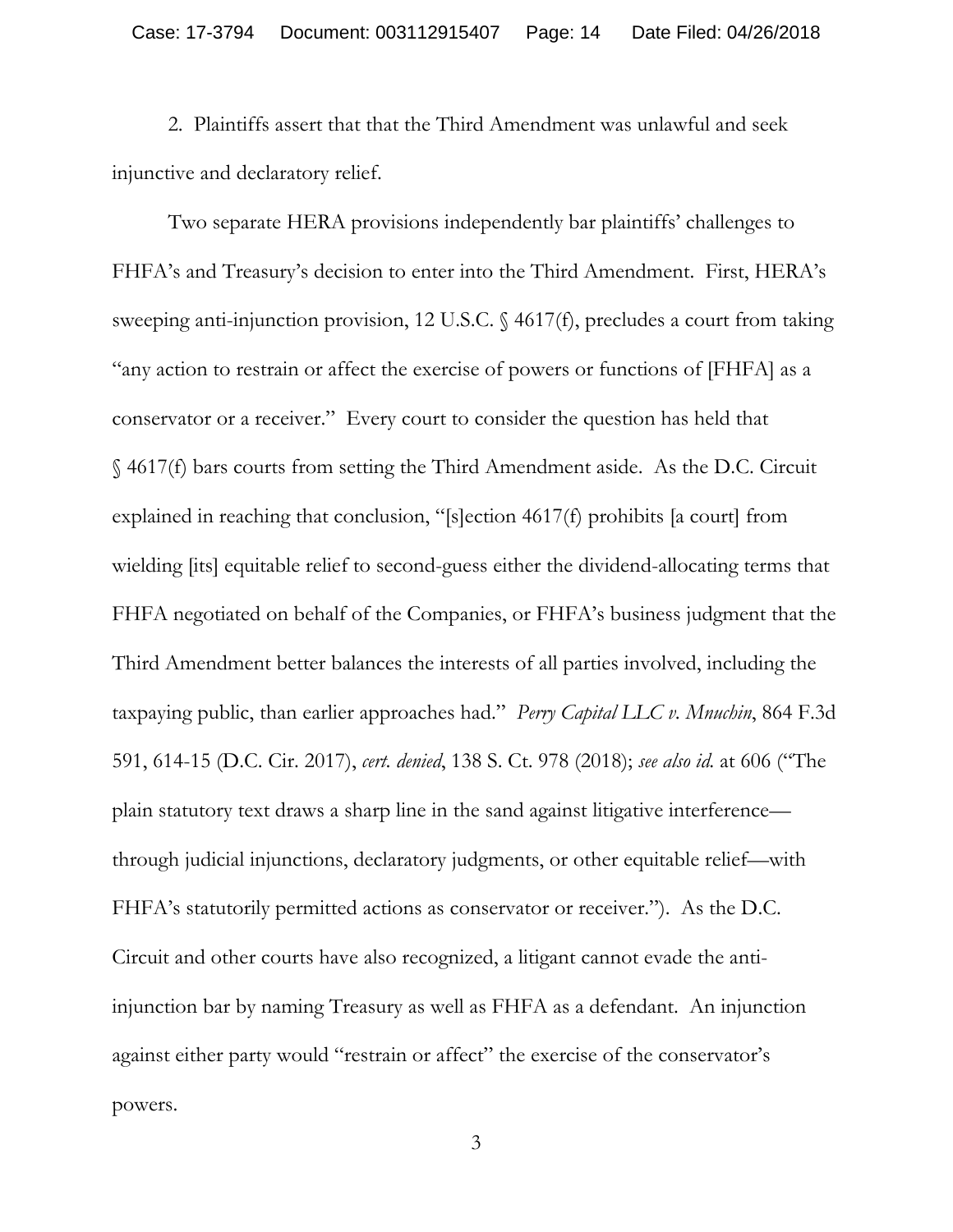Second, under the statute, FHFA as conservator succeeded to "all rights, titles, powers, and privileges of the [enterprises], and of any stockholder[.]" *Perry Capital,*  864 F.3d at 622. This provision "plainly transfers [to the FHFA] the shareholders' ability to bring derivative suits on behalf of" the enterprises. *Id.* at 623. Plaintiffs' claims assert injury to the enterprises; plaintiffs suffer their alleged injury derivatively as shareholders; and their actions fall squarely within the transfer-of-shareholderrights provision.

### **STATEMENT OF JURISDICTION**

Plaintiffs invoked the district court's jurisdiction under, among other statutes, 28 U.S.C. § 1331. JA55. On November 27, 2017, the district court granted the defendants' motion to dismiss. JA3. Plaintiffs timely filed a notice of appeal on December 21, 2017. JA1-2. This Court has jurisdiction under 28 U.S.C. § 1291.

#### **STATEMENT OF THE ISSUE**

Whether plaintiffs' claims are barred by HERA's anti-injunction and transferof-shareholder-rights provisions.

### **STATEMENT OF RELATED CASES**

This case has not previously been before this Court, and there are no pending related cases in this Court. Plaintiffs' brief lists additional cases raising similar challenges in other courts.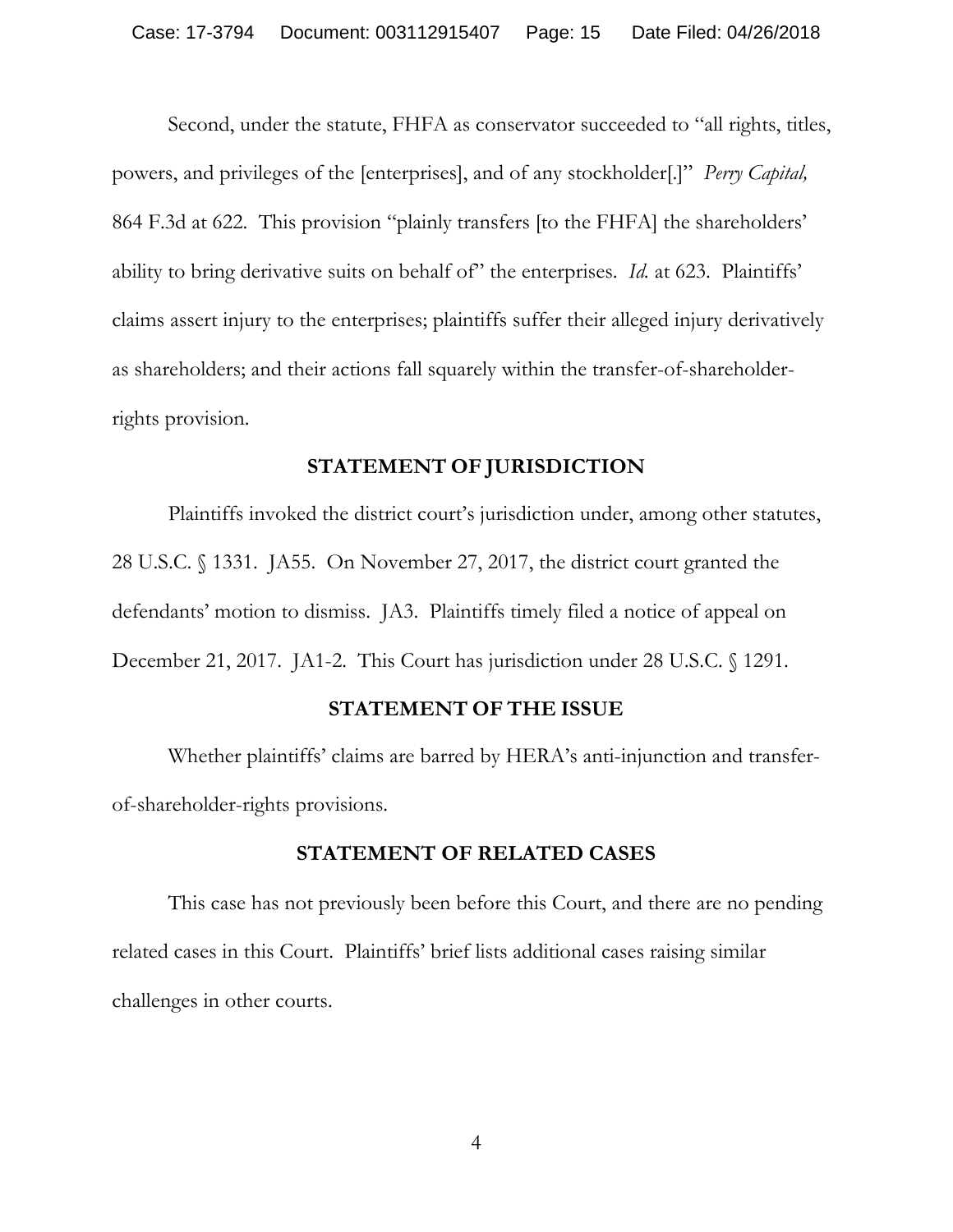#### **STATEMENT OF THE CASE**

#### **A. Fannie Mae and Freddie Mac**

Congress created Fannie Mae and Freddie Mac to, among other things, "promote access to mortgage credit throughout the Nation . . . by increasing the liquidity of mortgage investments and improving the distribution of investment capital available for residential mortgage financing." 12 U.S.C. § 1716(4). These government-sponsored enterprises provide liquidity to the mortgage market by purchasing residential loans from banks and other lenders, thereby providing lenders with capital to make additional loans. The enterprises finance these purchases by borrowing money in the credit markets and by packaging many of the loans they buy into mortgage-backed securities, which they sell to investors. *Perry Capital LLC v. Mnuchin*, 864 F.3d 591, 599 (D.C. Cir. 2017), *cert. denied*, 138 S. Ct. 978 (2018).

Although Fannie Mae and Freddie Mac are private, publicly traded companies, they have long benefited from the perception that the federal government would honor their obligations should the enterprises experience financial difficulties. *Perry Capital LLC v. Lew*, 70 F. Supp. 3d 208, 215 (D.D.C. 2014). This perception has allowed the enterprises to obtain credit, to purchase mortgages, and to make guarantees at lower prices than would otherwise be possible. *Id*.

#### **B. The 2008 Housing Crisis and HERA**

With the 2008 collapse of the housing market, Fannie Mae and Freddie Mac experienced overwhelming losses due to a dramatic increase in default rates on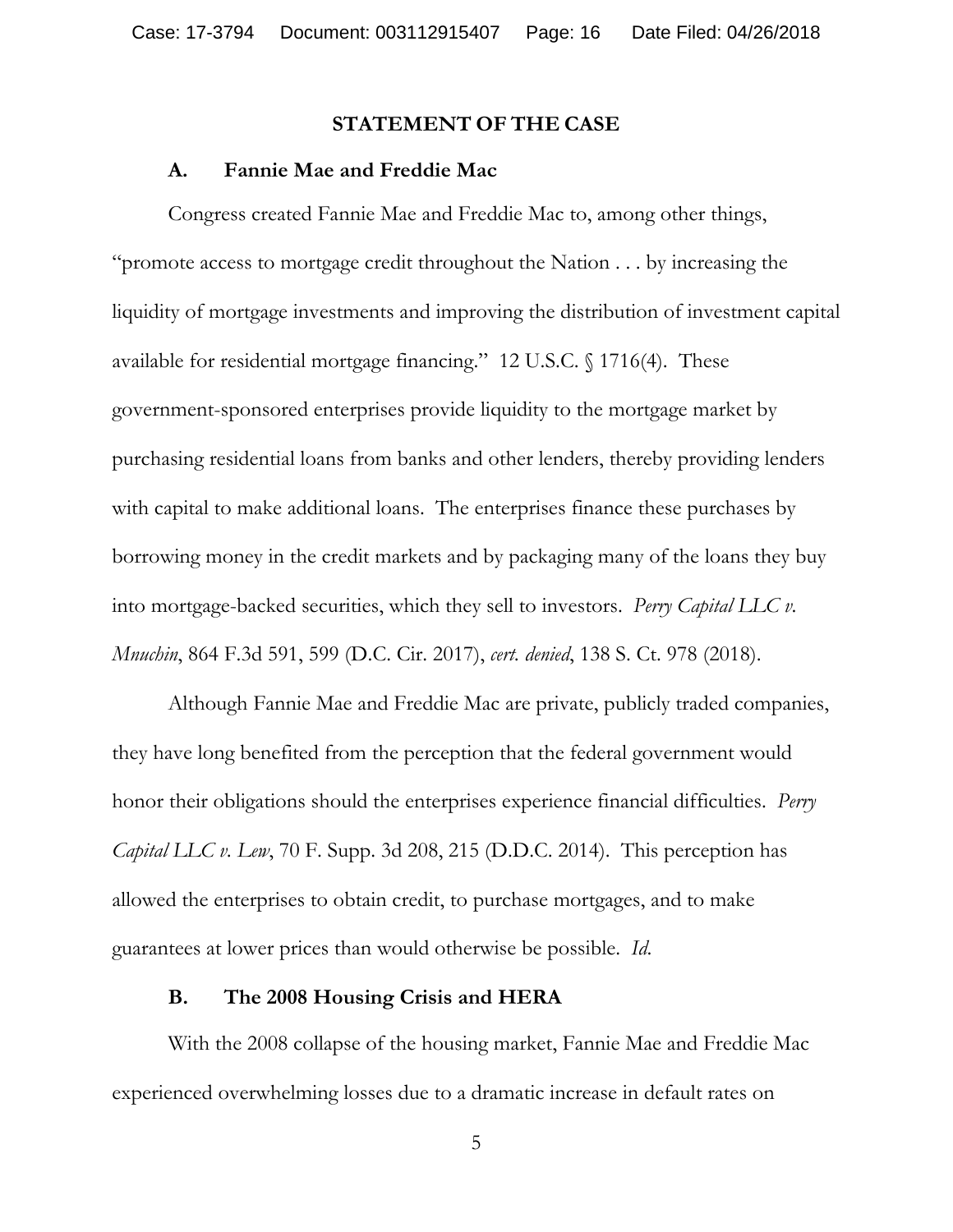residential mortgages. *Perry Capital*, 864 F.3d at 599; *see also DeKalb County v. FHFA*, 741 F.3d 795, 798 (7th Cir. 2013) (From 1995 through the early 2000s, the enterprises "bought risky mortgages and got caught up in the housing bubble; and when the bubble burst found [themselves] owning an immense inventory of defaulted and overvalued subprime mortgages."); JA6. At the time, the enterprises owned or guaranteed over \$5 trillion of residential mortgage assets, representing nearly half the United States mortgage market. *Perry Capital*, 864 F.3d at 599. Their failure would have had a catastrophic impact on the national housing market and economy.

The enterprises lost more in 2008 (\$108 billion) than they had earned in the past 37 years combined (\$95 billion). Office of Inspector General (OIG), FHFA, *Analysis of the 2012 Amendments to the Senior Preferred Stock Purchase Agreements* 5 (Mar. 20, 2013).1 As a result, the enterprises faced capital shortfalls. *Perry Capital*, 864 F.3d at 599-601; *see also* OIG, FHFA, *White Paper: FHFA-OIG's Current Assessment of FHFA's Conservatorships of Fannie Mae and Freddie Mac* 11 (Mar. 28, 2012) (*OIG Report*).2 Private investors were unwilling to provide Fannie Mae and Freddie Mac with the capital they needed to weather their losses and avoid receivership and liquidation. *Perry Capital*, 864 F.3d at 601.

In July 2008, Congress enacted the Housing and Economic Recovery Act of 2008 (HERA), Pub. L. No. 110-289, 122 Stat. 2654. The legislation created FHFA as

 $\overline{a}$ 

<sup>1</sup> https://www.fhfaoig.gov/Content/Files/WPR-2013-002\_2.pdf

<sup>2</sup> https://www.fhfaoig.gov/Content/Files/WPR-2012-001.pdf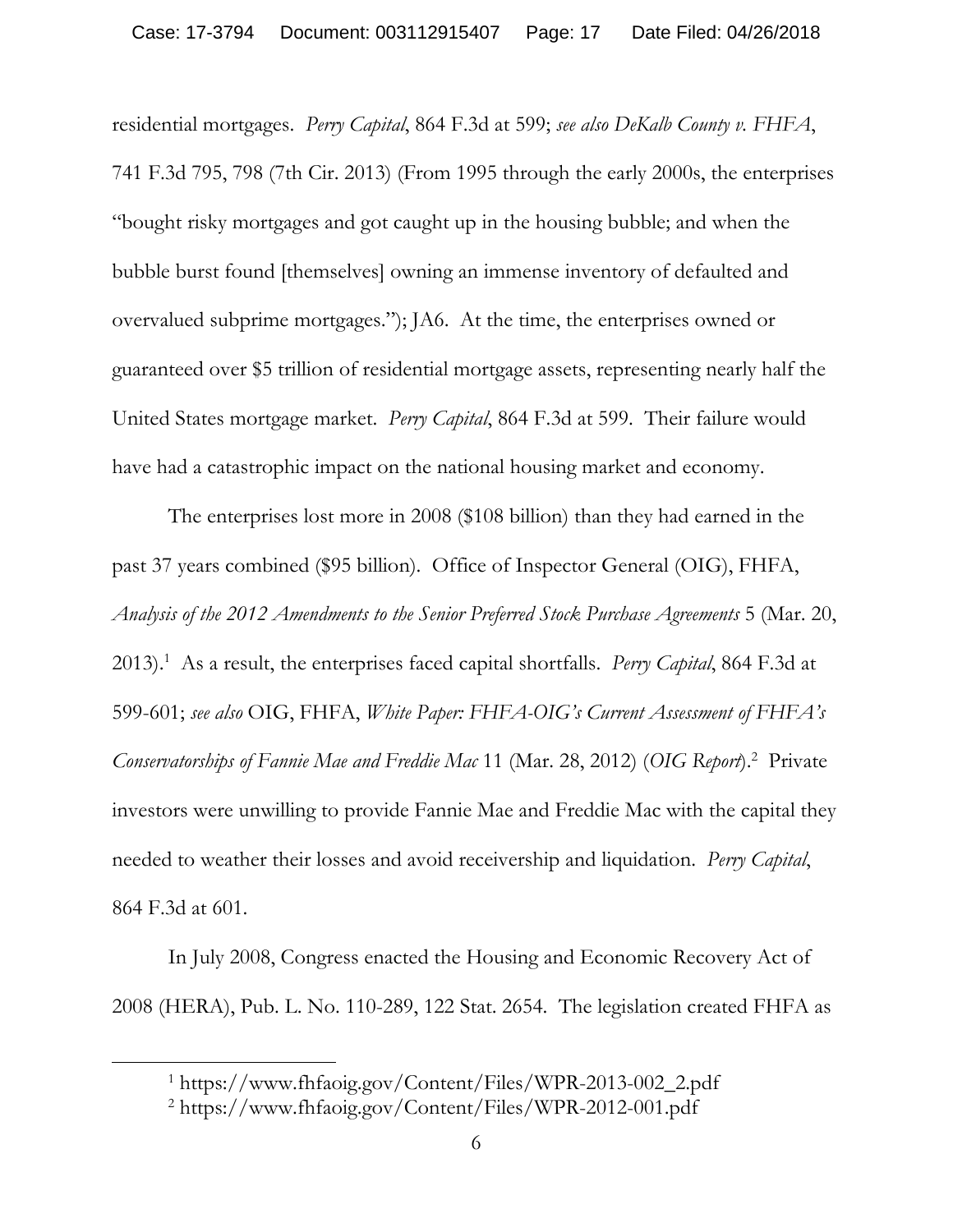an independent agency to supervise and regulate the enterprises, and granted FHFA the authority to act as conservator or receiver of the enterprises. 12 U.S.C. §§ 4511, 4617(a). FHFA's authority to appoint itself conservator or receiver is generally discretionary, *id.* § 4617(a)(2), but it must place the enterprises into receivership if it determines that the enterprises' assets have been worth less than their obligations for sixty calendar days, *id.*  $\{4617(a)(4)\}$ .

HERA provides that FHFA, as conservator or receiver, "immediately succeed[s] to—(i) all rights, titles, powers, and privileges of the [enterprises] and of any stockholder, officer, or director of such [enterprises], with respect to the [enterprises.]" 12 U.S.C.  $\frac{4617(b)(2)(A)(i)}{2}$ . The legislation authorizes FHFA, as conservator, to "take such action as may be—(i) necessary to put the [enterprises] in a sound and solvent condition; and (ii) appropriate to carry on the business of the [enterprises] and preserve and conserve the assets and property of the [enterprises]." *Id.* § 4617(b)(2)(D). HERA also permits a conservator to take actions "for the purpose of reorganizing, rehabilitating, or winding up the affairs" of the GSEs. *Id.* § 4617(a)(2). HERA further states that FHFA, when acting as conservator, may exercise its statutory authority in a manner "which the Agency determines is in the best interests of the regulated entity or the Agency." *Id.*  $\{(4617(b)(2)(J)(ii))\}$ . Finally, HERA contains an anti-injunction provision, which provides that "[e]xcept as provided in this section or at the request of the Director, no court may take any action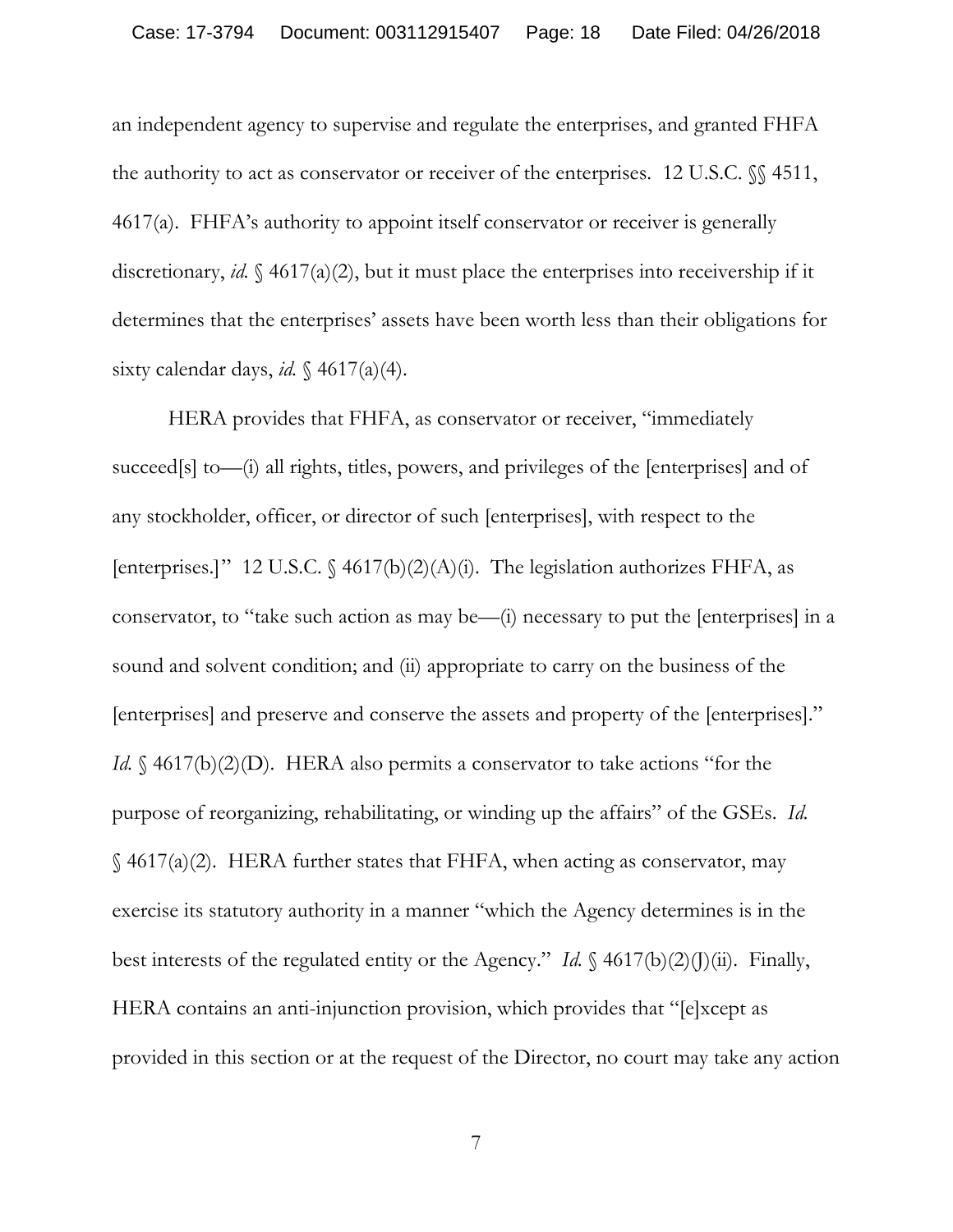to restrain or affect the exercise of powers or functions of [FHFA] as a conservator or a receiver." *Id.* § 4617(f).

Recognizing that an enormous commitment of taxpayer funds could be required, Congress also amended the enterprises' statutory charters to authorize Treasury to "purchase any obligations and other securities issued by" the enterprises upon "Treasury's specific determination that the terms of the purchase would 'protect the taxpayer,'" *Perry Capital*, 864 F.3d at 600, and to "exercise any rights received in connection with such purchases." 12 U.S.C. §§ 1455(*l* )(1)(A), (2)(A), 1719(g)(1)(A), (B).

### **C. Conservatorship and the Preferred Stock Purchase Agreements**

FHFA placed the enterprises in conservatorship on September 6, 2008. JA6. One day later, Treasury purchased senior preferred stock in each entity. *Id.* Under the Preferred Stock Purchase Agreements (Purchase Agreements), Treasury committed to provide up to \$100 billion in taxpayer funds to each enterprise to maintain their solvency by ensuring that their assets were at least equal to their liabilities. JA6.

The Purchase Agreements entitled Treasury to four principal contractual rights. JA7. First, Treasury received preferred stock with a senior liquidation preference of \$1 billion for each enterprise, plus a dollar-for-dollar increase each time the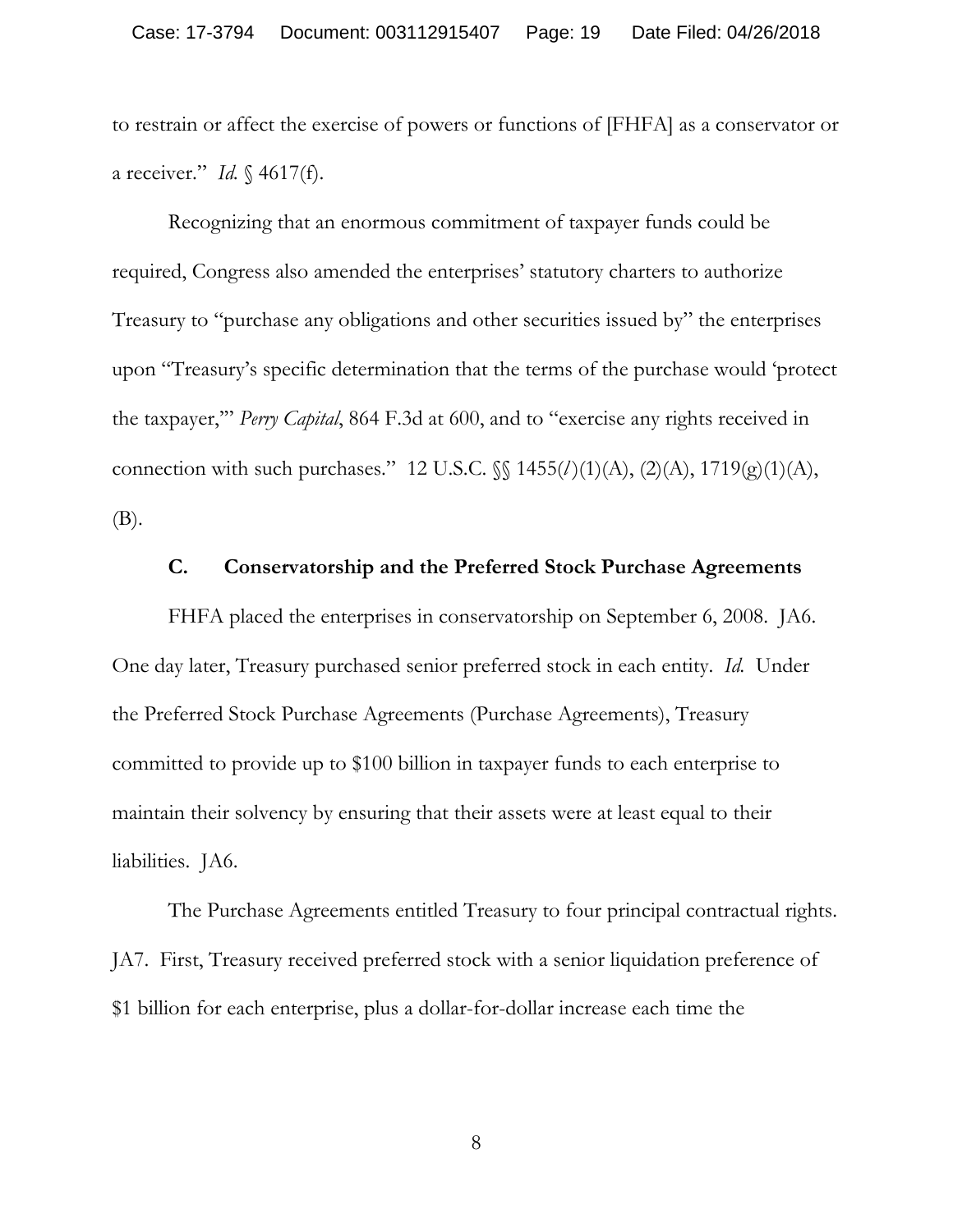enterprises drew upon Treasury's funding commitment. *Id.*<sup>3</sup> Second, Treasury was entitled to quarterly dividends equal to 10% of Treasury's total liquidation preference. *Id.* Third, Treasury received warrants to acquire up to 79.9% of the enterprises' common stock at a nominal price. JA85, 99. Fourth, beginning in 2010, Treasury would be entitled to a periodic commitment fee that was intended "to fully compensate [Treasury] for the support provided by the ongoing [c]ommitment." *Id.* Treasury could waive the commitment fee for one year at a time based on adverse conditions in the United States mortgage market. *Id.*; *Perry Capital*, 864 F.3d at 601 n.1 (explaining that Treasury has never required the GSEs to pay the fee).

Treasury's initial funding commitment soon appeared to be inadequate. In May 2009, FHFA and Treasury agreed to double Treasury's funding commitment from \$100 billion to \$200 billion for each enterprise. JA7.

In December 2009, in the face of ongoing losses, it appeared that even the \$200-billion per-enterprise funding commitment might be insufficient. Treasury and FHFA therefore amended the Purchase Agreements for a second time to allow the enterprises to draw unlimited amounts from Treasury to cure net-worth deficits until the end of 2012, at which point Treasury's funding commitment would be fixed. JA7.

 $\overline{a}$ 

<sup>&</sup>lt;sup>3</sup> "A liquidation preference is a priority right to receive distributions from the [enterprises'] assets in the event they are dissolved." *Perry Capital*, 70 F. Supp. 3d at 216 n.6.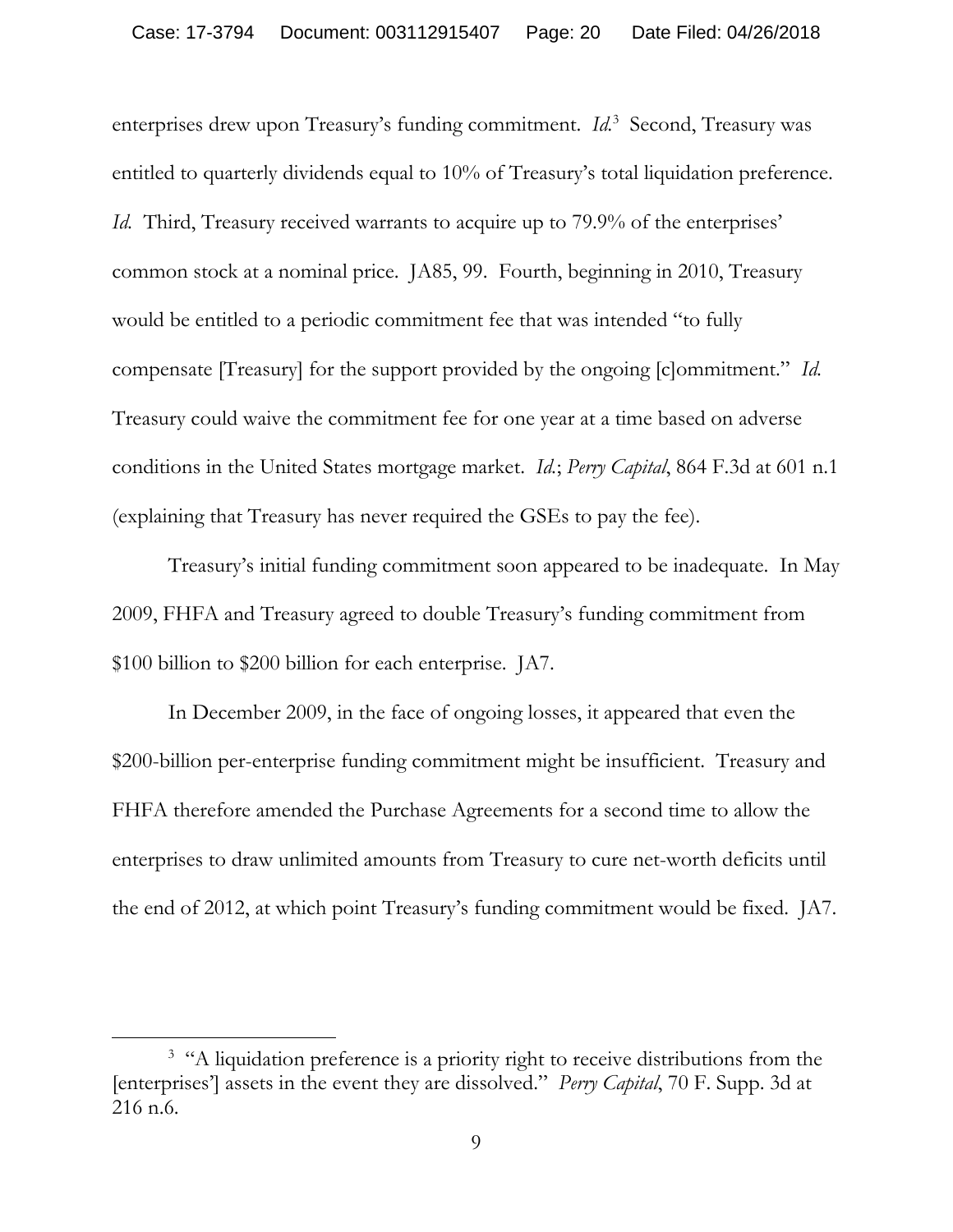As of June 30, 2012, the enterprises had drawn \$187.4 billion from Treasury's funding commitment, making Treasury's liquidation preference \$189.4 billion, including the initial \$1 billion senior liquidation preference for each enterprise. JA64 ¶ 48; *Perry Capital*, 864 F.3d at 601. Under the terms of the original Purchase Agreements, the enterprises' dividend obligations to Treasury were thus nearly \$19 billion per year.

Between 2009 and 2011, the enterprises could not pay these substantial dividend obligations out of their earnings, and the enterprises drew on Treasury's funding commitment to meet those obligations. *Perry Capital*, 864 F.3d at 601. Through the first quarter of 2012, Fannie Mae had drawn \$19.4 billion and Freddie Mac had drawn \$7 billion, just to pay the dividends they owed Treasury. *Perry Capital*, 70 F. Supp. 3d at 218. Those draws increased Treasury's liquidation preference, thus increasing the amount of dividends the enterprises owed. As their SEC filings reflect, the enterprises anticipated that they would not be able to pay their 10% dividends to Treasury without drawing on Treasury's funding commitment in the future. *See* Fannie Mae, 2012 Q2 Quarterly Report 12 (Aug. 8, 2012) (Fannie Mae 10-Q); Freddie Mac, 2012 Q2 Quarterly Report 10 (Aug. 7, 2012) (Freddie Mac 10-Q); *Perry Capital*, 864 F.3d at 612. Indeed, the \$11.7 billion Fannie Mae owed annually in dividends to Treasury was more than the enterprise had made in any year of its existence. *See*  Fannie Mae 10-Q, at 4. The \$7.2 billion that Freddie Mac owed annually was more than it had made in all but one year. Freddie Mac 10-Q, at 8.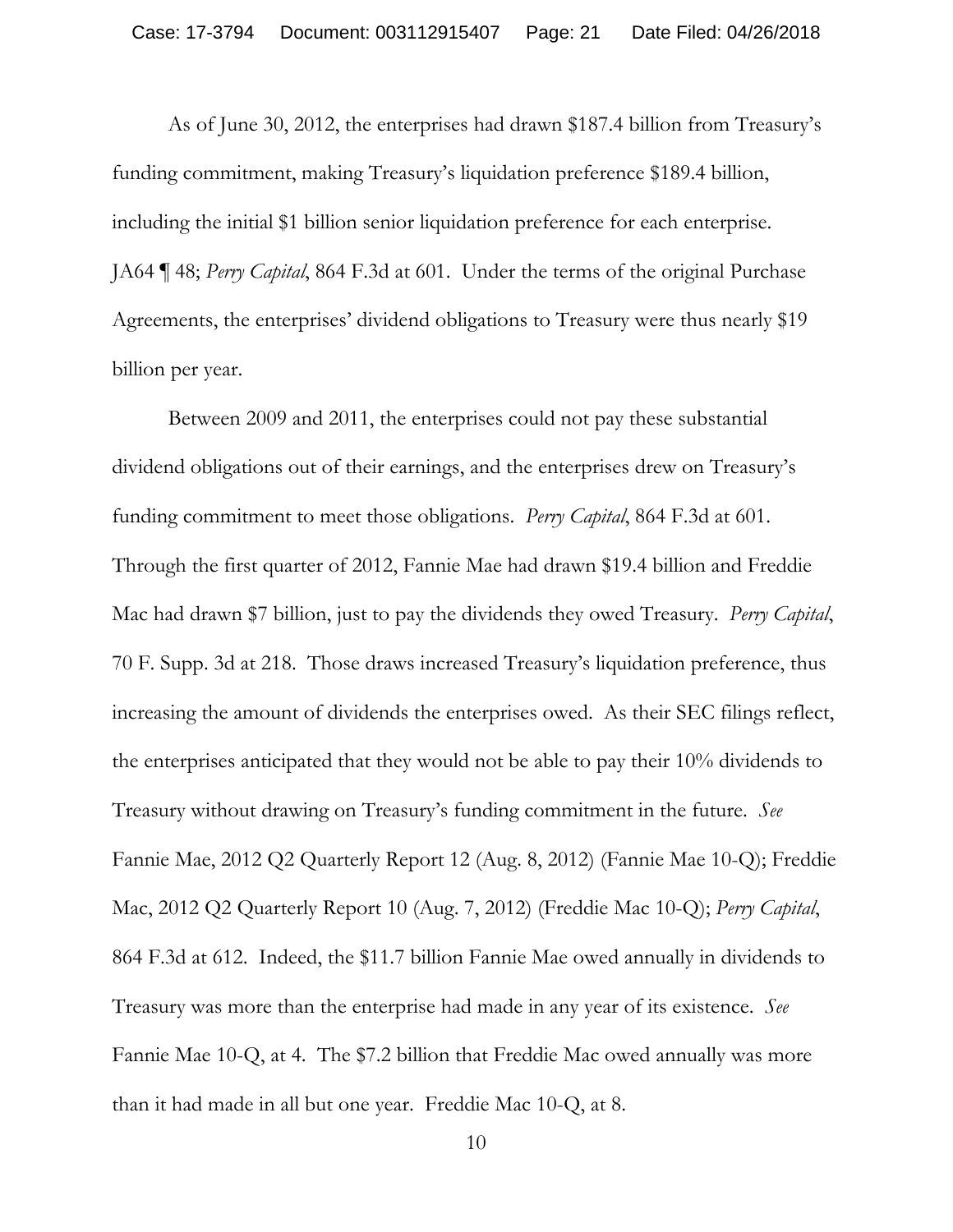#### **D. The Third Amendment**

By June 2012, Treasury had committed \$444.5 billion to support the GSEs. As noted, the GSEs had, at that point, drawn \$187.4 billion from that commitment. Under the Second Amendment to the Purchase Agreements, each draw increased Treasury's commitment on a dollar-for-dollar basis; a draw did not reduce the size of the remaining commitment. But that state of affairs was about to change. At the end of 2012, the commitment would become fixed, and any future draws would reduce the size of the remaining commitment. To protect the remaining commitment, Treasury and FHFA thus needed to end the cycle of the enterprises paying dividends by drawing on Treasury's commitment.

In August 2012, Treasury and FHFA agreed to modify the Purchase Agreements for a third time. JA7. This "Third Amendment" ended the draws-topay-dividends cycle by replacing the previous fixed dividend obligation with a variable dividend equal to the amount, if any, by which the enterprises' net worth for the quarter exceeds a capital buffer. *Id.*; *Perry Capital*, 864 F.3d at 602. Under the Third Amendment, the amount of the enterprises' dividend obligations thus depends on whether the enterprises have a positive net worth during a particular quarter, rather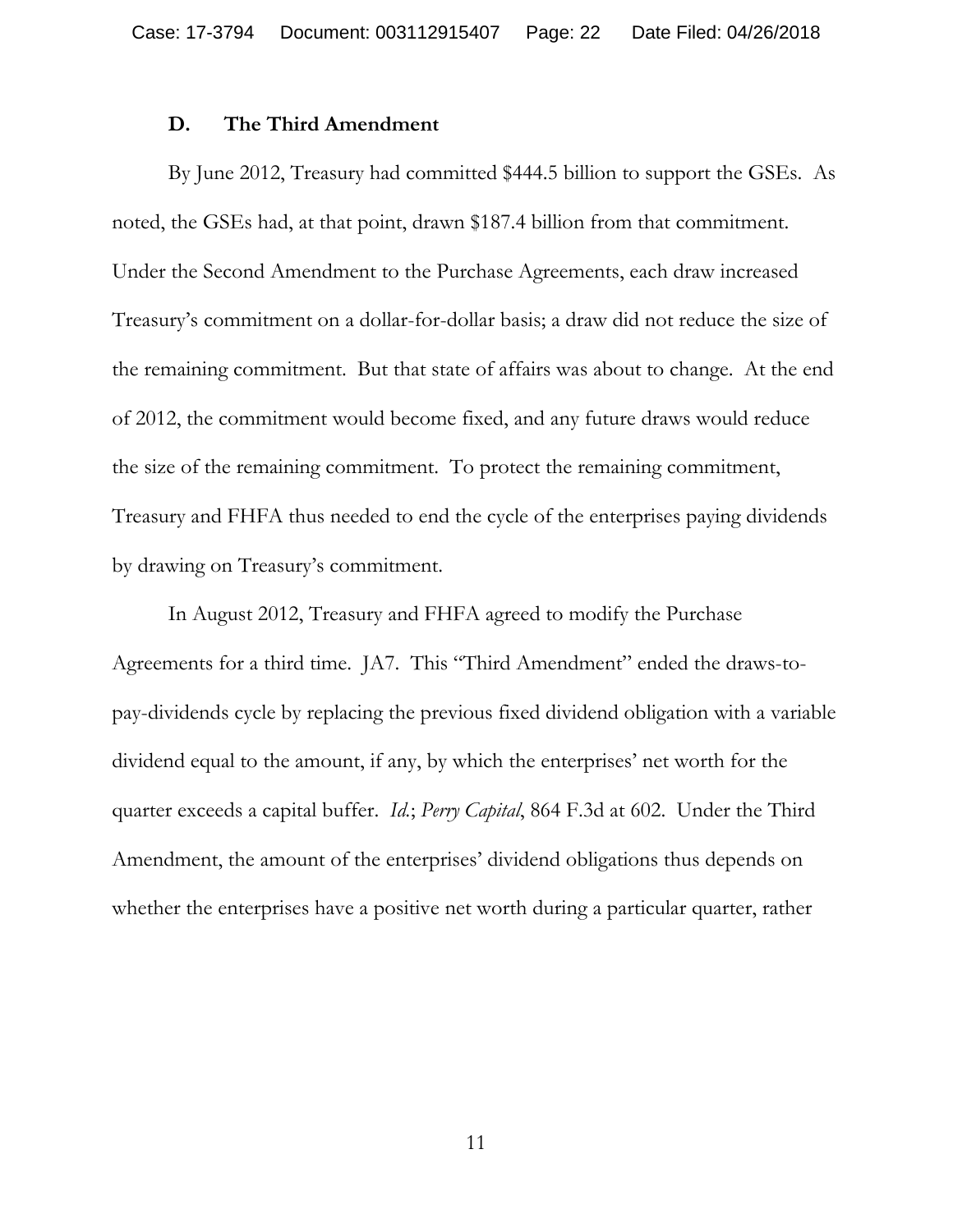than being fixed at 10% of Treasury's existing liquidation preference. If the enterprises have a negative net worth, they pay no dividend.<sup>4</sup>

By exchanging a fixed dividend for a variable one, Treasury thus accepted more risk under the Third Amendment. In fact, Treasury received less in dividends in 2015 (\$15.8 billion) and 2016 (\$14.6 billion) than it would have under the original 10% dividend (\$18.9 billion). FHFA, *Table 2: Dividends on Enterprise Draws from Treasury*; <sup>5</sup> *see also Perry Capital*, 864 F.3d at 602. In 2013 and 2014, however, the enterprises' net worth was substantially higher than in other years. The increase in net worth was due in part to a rebound in housing prices and, more importantly, to non-recurring events, including the enterprises' one-time recognition of deferred tax assets that they had previously written off. OIG, FHFA, *The Continued Profitability of Fannie Mae and Freddie*  Mac Is Not Assured 7-8 (Mar. 18, 2015).<sup>6</sup> Through the end of 2016, Treasury had received \$255 billion in cumulative dividends from the enterprises, in return for its \$187.4 billion investment and ongoing commitment, upon which both GSEs drew during the last quarter of 2017. FHFA, *Table 2: Dividends on Enterprise Draws from Treasury*; FHFA, *Table 1: Quarterly Draws on Treasury Commitment*. 7

 $\overline{a}$ 

<sup>&</sup>lt;sup>4</sup> Treasury also agreed to suspend the periodic commitment fee it was owed under the original Purchase Agreements for as long as the variable dividend was in place. JA132, 140.

<sup>5</sup> https://www.fhfa.gov/DataTools/Downloads/Documents/Market-Data/Table\_2.pdf

<sup>6</sup> http://www.fhfaoig.gov/Content/Files/WPR-2015-001.pdf.

<sup>7</sup> https://www.fhfa.gov/DataTools/Downloads/Documents/Market-Data/Table\_1.pdf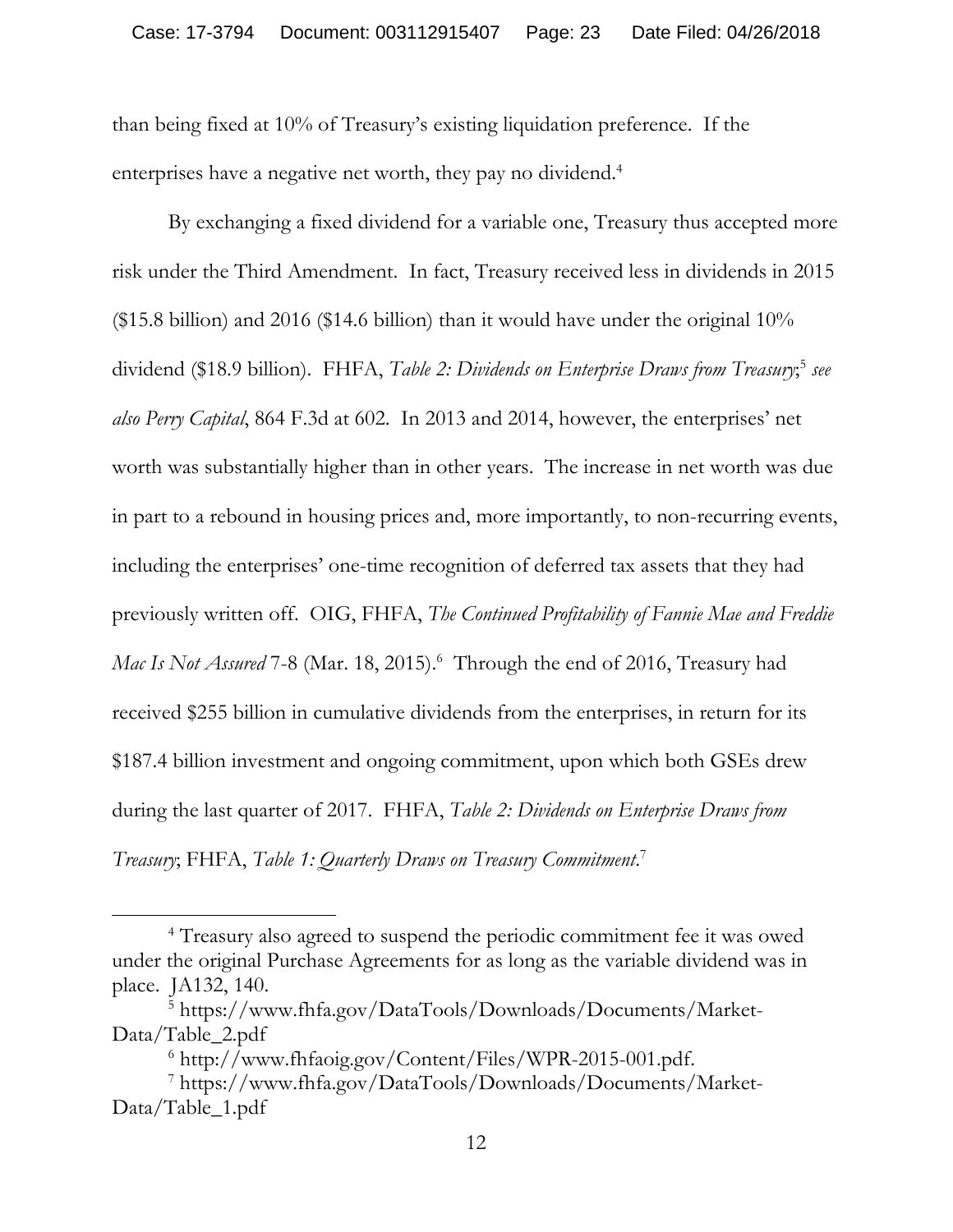### **E. Procedural History**

Plaintiffs are stockholders in Fannie Mae and Freddie Mac. JA7. Plaintiffs brought suit against Treasury and FHFA, alleging that the Third Amendment violates Delaware and Virginia law, and seeking injunctive and other equitable relief. JA9. Specifically, plaintiffs seek: (i) a declaratory judgment that the Third Amendment is void and unenforceable under state law; (ii) a declaration that Treasury was unjustly enriched; (iii) rescission of the Third Amendment; and (iv) restitution of dividends unjustly received by Treasury. *Id.*

Treasury and FHFA filed motions to dismiss, which the district granted on the ground that plaintiffs' claims were barred by HERA's anti-injunction provision, 12 U.S.C. § 4617(f). JA8-19. In accord with this Court's decision in *Gross v. Bell Savings Bank PA SA*, 974 F.2d 403, 407 (3d Cir. 1992), and the D.C. Circuit's decision in *Perry Capital*, the district court emphasized that  $\frac{64617(f)}{f}$  bars courts from granting equitable relief that would "restrain or affect" FHFA's exercise of its statutory powers, as those powers are defined by FHFA's governing statute, HERA. JA9-10. The court then concluded, in keeping with all other courts to consider the question, that "the Third Amendment falls squarely within the powers granted to [FHFA] under HERA, because renegotiating dividend agreements, managing debt obligations, and ensuring ongoing access to capital are some of the quintessential tasks of reorganizing, operating, and preserving a business." JA11-12 (citing cases).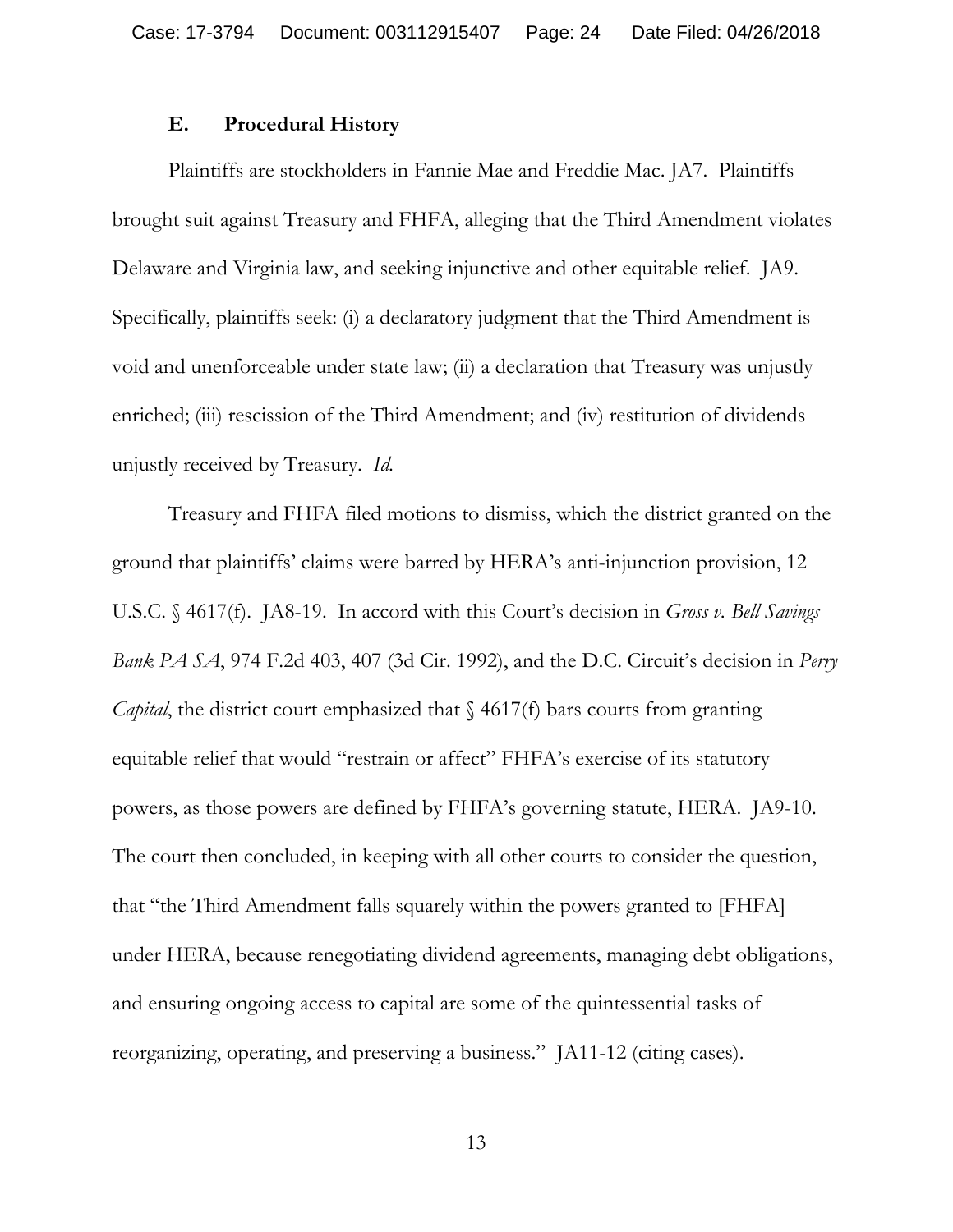The district court rejected plaintiffs' arguments that FHFA exceeded its statutory authority in adopting the Third Amendment. JA12-17. First, it rejected plaintiffs' arguments that FHFA's statutory powers were cabined by Delaware and Virginia corporation law and that a conservator therefore could be enjoined for violating those laws. JA12. As the court observed, plaintiffs' interpretation of HERA and its anti-injunction provision "would make equitable relief against the Agency available in every situation where it would be available against the" enterprises, "render[ing] Section 4617(f) superfluous." JA13. The court also stressed that plaintiffs' view of § 4617(f) as permitting suits based on alleged violations of state law was "contrary to well-established case law that equitable relief will be denied [under § 4617(f),] 'even where the [conservator] acts in violation of other statutory schemes.'" *Id.* (quoting *Gross*, 974 F.2d at 407). The court also concluded that plaintiffs' interpretation of § 4617(f) was "inconsistent with the purpose of HERA" and  $\S$  4617(f), which was to "broadly empower the Agency to act in times of extraordinary financial crisis," free of second-guessing from shareholders and federal courts. JA13.

The district court next rejected plaintiffs' argument that, in agreeing to the Third Amendment, FHFA ran afoul of HERA's provision regarding the repudiation of contracts, 12 U.S.C. § 4617(d), which states that FHFA may "repudiate any contract" to which an enterprise is a party "within a reasonable period" after its appointment as conservator. JA15. Plaintiffs urged that, because the Third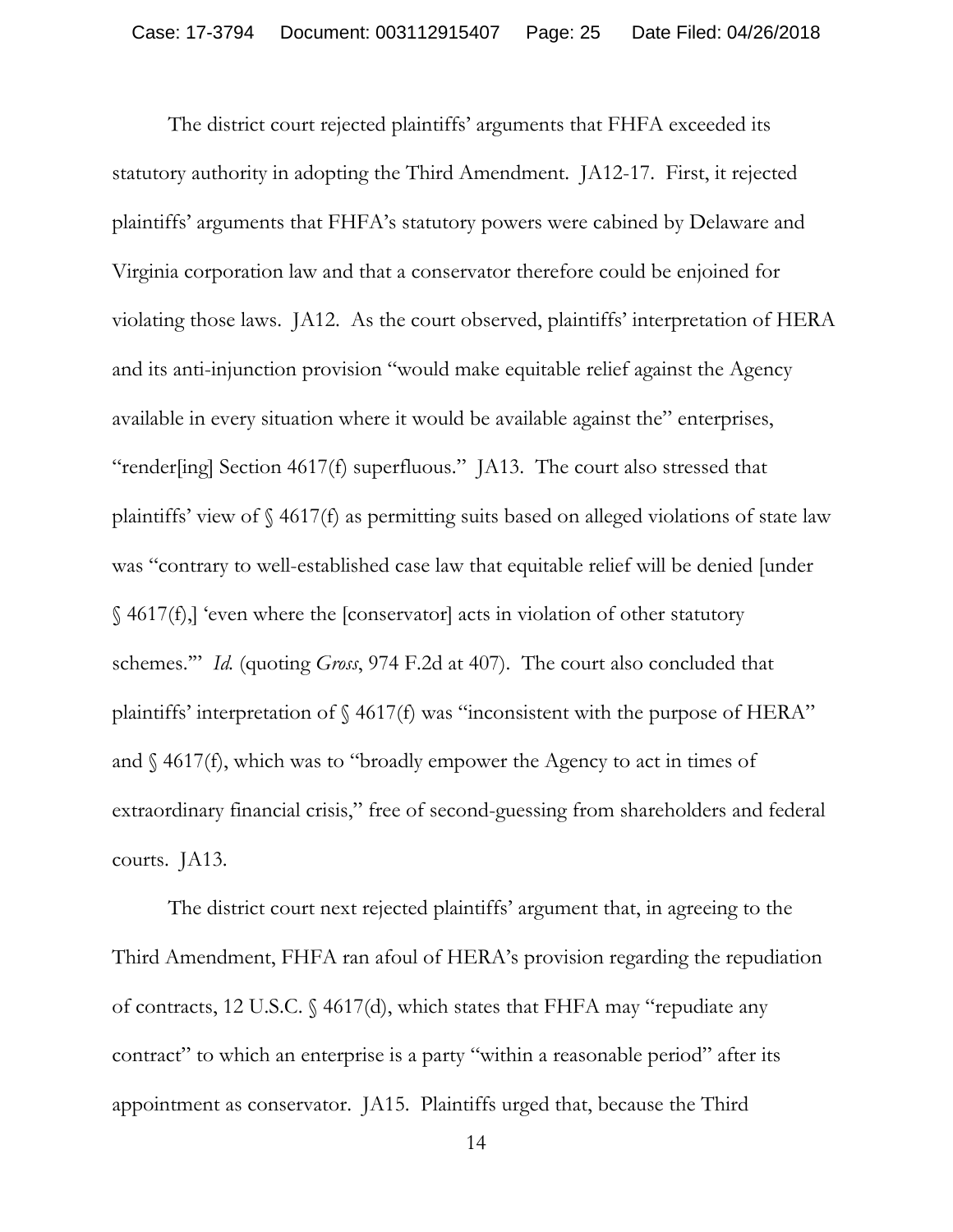Amendment purportedly violated state law, it amounted to a repudiation of the contracts between plaintiffs and the enterprises. *Id.* In rejecting this "cryptic" argument, the court noted that plaintiffs cited no authority for the proposition that a violation of state law could equate to the repudiation of a contract. *Id.* The court further explained that, in any event,  $\frac{1}{2}$  4617(f) did not allow the court to grant equitable relief to plaintiffs even if FHFA repudiated their contract outside the timeframe provided for by HERA given FHFA's broad powers to operate the enterprises free of judicial intervention. JA15-16.

The district court also rejected the plaintiffs' "hodgepodge of weaker arguments." JA16. The court explained that the enterprises were not in liquidation, and that plaintiffs' arguments regarding the limitations on FHFA's powers during a liquidation were thus irrelevant. *Id.* The court next rejected plaintiffs' argument that, in agreeing to the Third Amendment, FHFA violated a purported mandatory duty to place the enterprises in a "sound and solvent condition," to "preserve and conserve" the enterprises' assets, and to "maximize the net present value" from an asset sale. JA17. The court explained that HERA did not impose plaintiffs' asserted mandatory duties on FHFA, and that FHFA's alleged failure to carry out those duties would not remove plaintiffs' claims from the ambit of § 4617(f). *Id.*

Finally, the district court concluded that  $\S$  4617(f) barred plaintiffs from asserting claims for equitable and injunctive relief against FHFA's contractual counterparty, Treasury. JA18. As the court explained, "[s]ection 4617(f) bars claims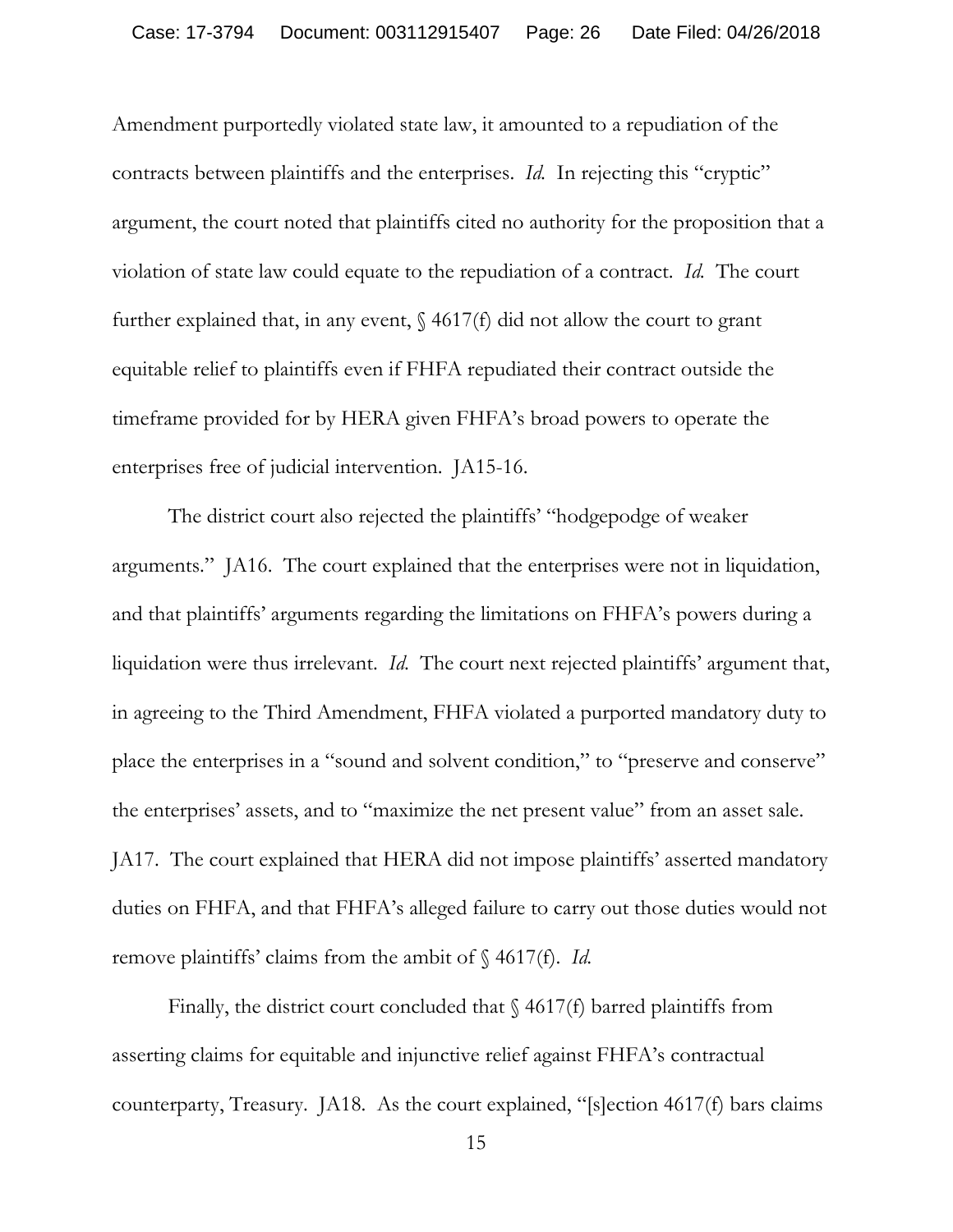that 'restrain or affect' the Agency's exercise of its powers, and a claim against the Agency's counterparty 'affect[s]' the Agency's exercise of its powers." *Id.*

After concluding that  $\S$  4617(f) barred plaintiffs' claims against FHFA and Treasury, the district court denied as moot plaintiffs' motion asking the court to take judicial notice of documents relating to the Third Amendment that were obtained by shareholders in other litigation. JA19. The court explained that the documents were irrelevant to its threshold determination that  $\S$  4617(f) prevented it from granting plaintiffs the relief they sought.

### **SUMMARY OF THE ARGUMENT**

In authorizing the expenditure of taxpayer money to rescue Fannie Mae and Freddie Mac, Congress enacted two provisions that bar challenges to the actions of FHFA as conservator or receiver.

First, HERA's anti-injunction provision, 12 U.S.C. § 4617(f), precludes a court from taking "any action to restrain or affect the exercise of powers or functions of [FHFA] as a conservator or a receiver." The district court correctly held (like every other court to consider the question) that plaintiffs' claims—which ask this Court to enjoin the Third Amendment—fit squarely within  $\S$  4617(f)'s bar. The court also correctly concluded that plaintiffs cannot evade the anti-injunction bar by naming Treasury as a defendant. An injunction against either Treasury or FHFA would "restrain or affect" the exercise of the conservator's powers.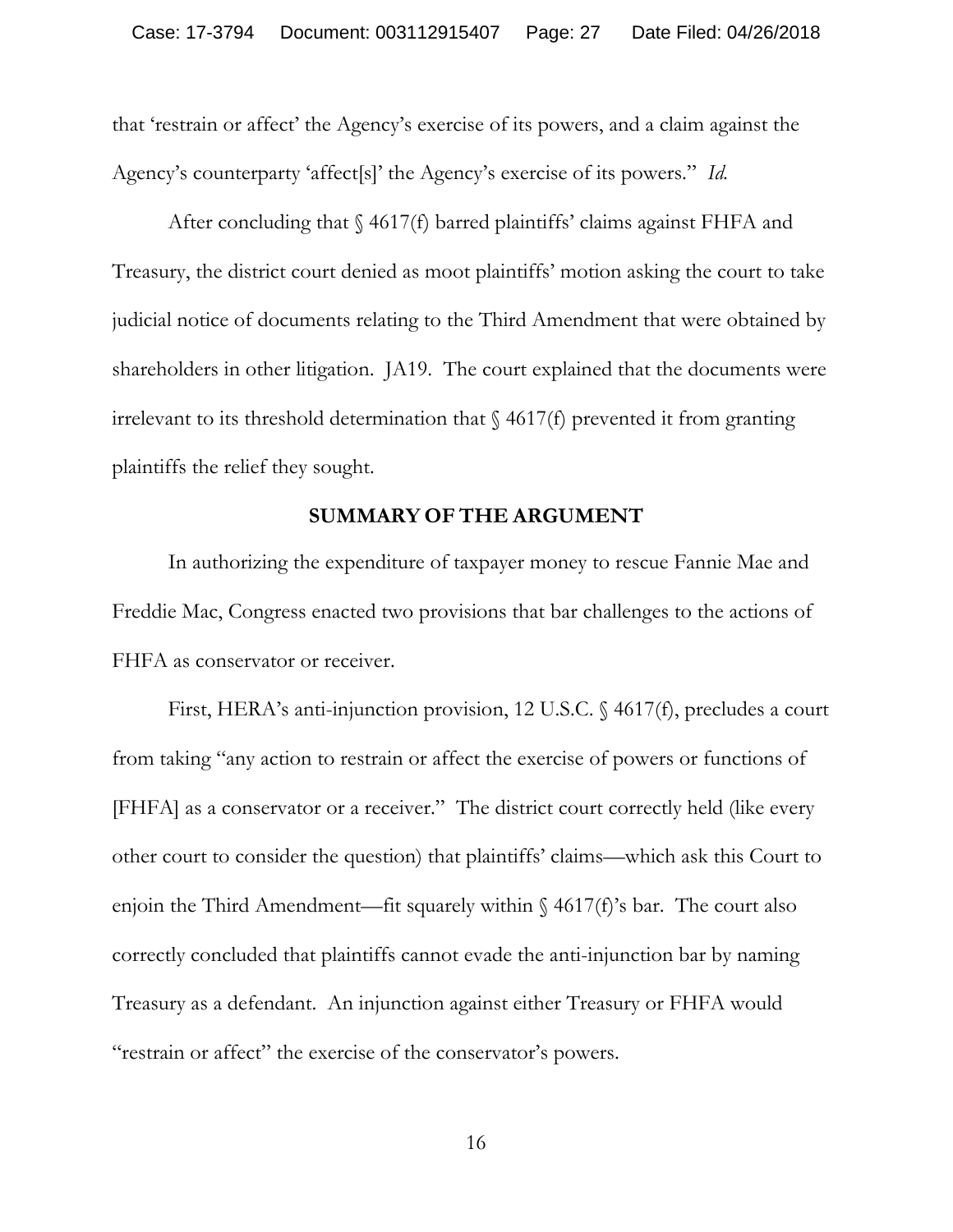Second, HERA provides that FHFA, as conservator, "immediately succeed[s]" to "all rights, titles, powers, and privileges of the [enterprises], and of any stockholder<sup>[]"</sup> with respect to the enterprises and their assets. 12 U.S.C.  $\S$  4617(b)(2)(A)(i). This provision plainly transfers shareholders' ability to bring derivative suits on behalf of the enterprise to FHFA. *Perry Capital LLC v. Mnuchin*, 864 F.3d 591, 624 (D.C. Cir. 2017), *cert. denied* 138 S. Ct. 978 (2018). Plaintiffs concede that their claims are brought "derivatively on behalf of" Fannie Mae and Freddie Mac to redress injuries suffered by the enterprises. JA69 | 68. The relief they seek—the return of dividends paid to Treasury under the Third Amendment—would likewise flow to the enterprises, not to shareholders. Accordingly, plaintiffs' claims are derivative claims that fall squarely within the transfer-of-shareholder-rights provision.

Plaintiffs attempt to circumvent these two provisions by arguing that FHFA exceeded its authority in agreeing to the Third Amendment, because the Amendment purportedly violates Delaware and Virginia laws governing the issuance of preferred stock. Plaintiffs' argument reflects a fundamental misunderstanding of HERA's antiinjunction provision. "[T]he powers of [FHFA] as conservator . . . are defined by [HERA]," *Rosa v. Resolution Trust Corp.*, 938 F.2d 383, 398 (3d Cir. 1991), and § 4617(f) bars courts from enjoining actions taken by FHFA as conservator "where [FHFA] is colorably acting within its enumerated powers" under HERA, *Gross*, 974 F.2d at 408. FHFA acted well within its conservator authority under HERA in taking the actions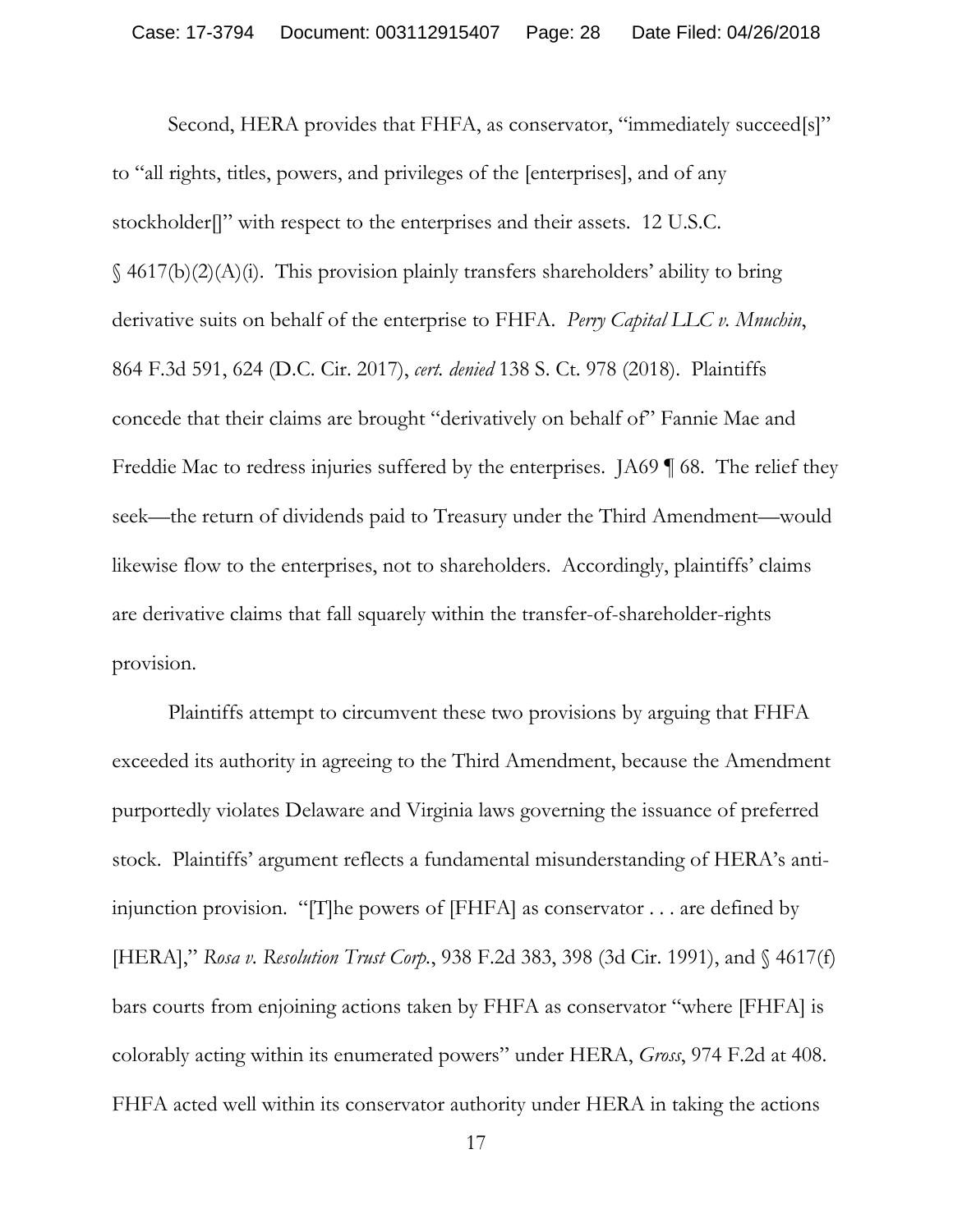challenged here. Whether those actions violated state law is irrelevant. In any event, plaintiffs' claim that the Third Amendment violates state-law rules governing the issuance of preferred stock fails because the terms of FHFA's transactions with Treasury are governed by HERA, which pre-empts any conflicting state-law requirements.

### **STANDARD OF REVIEW**

This Court reviews de novo a district court's grant of a motion to dismiss for lack of subject matter jurisdiction. *Makky v. Chertoff*, 541 F.3d 205, 211 (3d Cir. 2008). This Court reviews a district court's denial of a motion to strike or for judicial notice for an abuse of discretion. *Meditz v. City of Newark*, 658 F.3d 364, 367 (3d Cir. 2011); *In re NAHC, Inc. Sec. Litig.*, 306 F.3d 1314, 1323 (3d Cir. 2002).

#### **ARGUMENT**

### **I. HERA's Anti-Injunction Provision Bars Plaintiffs' Claims.**

# **A. The anti-injunction provision effects "a sweeping ouster" of judicial authority to grant equitable remedies.**

Plaintiffs' claims are barred by 12 U.S.C. § 4617(f), which provides that "no court may take any action to restrain or affect the exercise of powers or functions of [FHFA] as a conservator" of the GSEs. As the D.C. and Sixth Circuits explained in rejecting similar challenges brought by GSE shareholders, HERA's anti-injunction provision, like its analogue under the Financial Institutions Reform, Recovery, and Enforcement Act of 1989 (FIRREA), "effect[s] a sweeping ouster of courts' power to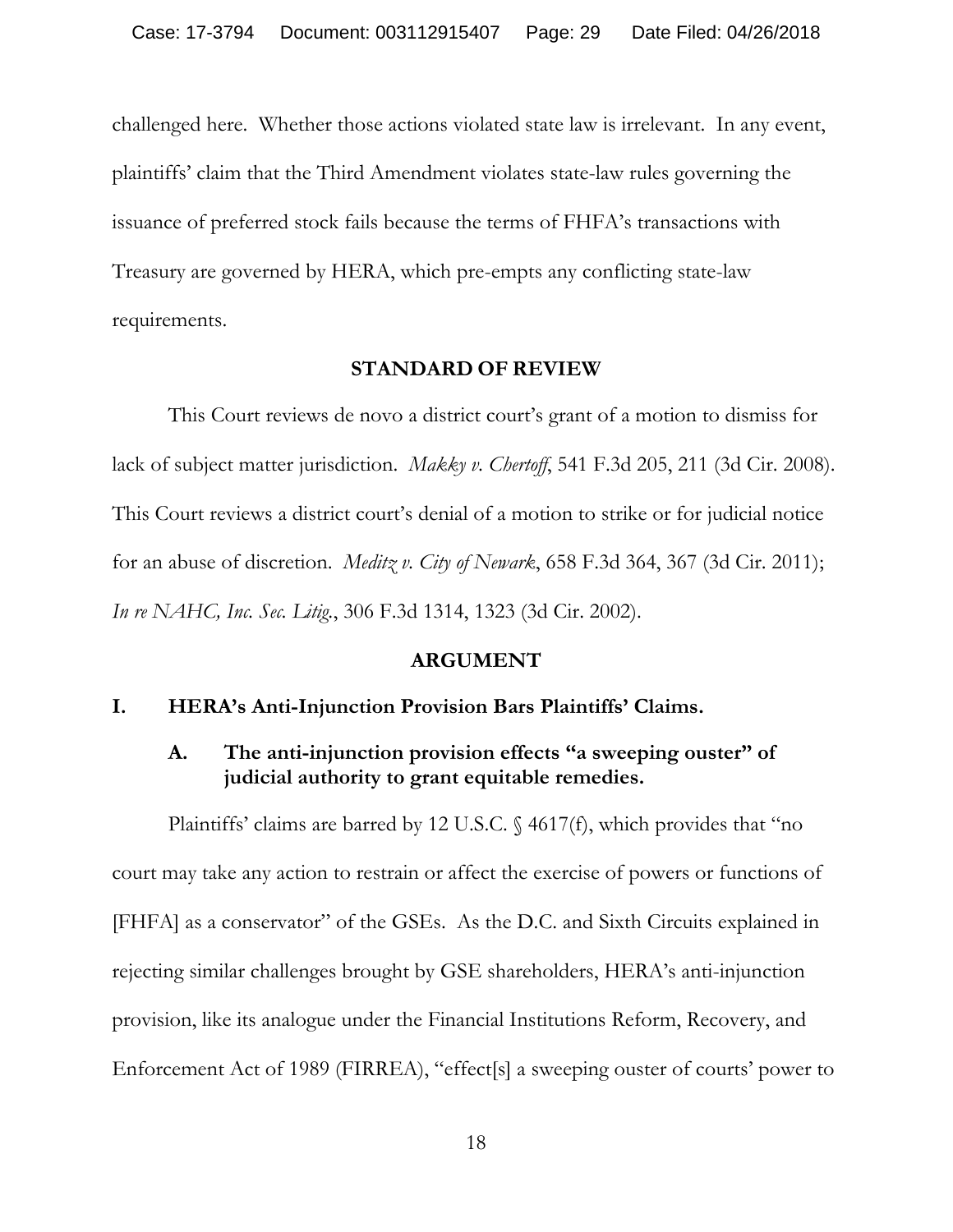grant equitable remedies" to parties challenging actions taken by FHFA as conservator. *Perry Capital LLC v. Mnuchin*, 864 F.3d 591, 605 (D.C. Cir. 2017); *Robinson v. FHFA*, 876 F.3d 220, 227 (6th Cir. 2017)). Those holdings accord with this Court's holding in *Rosa v. Resolution Trust Corp.*, 938 F.2d 383, 397 (3d Cir. 1991), that FIRREA's substantially identical anti-injunction provision, 12 U.S.C. § 1821(j), "permit[s] RTC as conservator or receiver to function without judicial interference that would restrain or affect the exercise of its powers." *See also Dittmer Props., L.P. v. FDIC*, 708 F.3d 1011, 1016 (8th Cir. 2013) (Section 1821(j) "has been construed broadly to constrain the court's equitable powers."); *National Tr. for Historic Pres. in U.S. v. FDIC*, 21 F.3d 469, 472 (D.C. Cir. 1994) (Wald, J., concurring) (Section 1821(j) "bar[s] a court from acting in virtually all circumstances."); *Town of Babylon v. FHFA*, 699 F.3d 221, 228 (2d Cir. 2012).

Judicial review is available under 12 U.S.C. § 4617(f), if at all, only in the rare case where FHFA acts "clearly outside its statutory powers." *Gross v. Bell Savings Bank PA SA*, 974 F.2d 403, 407 (3d Cir. 1992); *see also id.* at 408 (Section 1821(j) bars a court from enjoining an action by the RTC where the RTC is "colorably acting within its enumerated powers."); *Perry Capital*, 864 F.3d at 606; *Robinson*, 876 F.3d at 227. If FHFA is exercising a statutorily authorized power or function and the injunctive relief a plaintiff seeks would "restrain or affect" that exercise, § 4617(f) applies and the plaintiff's suit is barred. *Perry Capital*, 864 F.3d at 606; *see also Robinson*, 876 F.3d at 228-29; *Bank of Am. Nat'l Ass'n v. Colonial Bank*, 604 F.3d 1239, 1243 (11th Cir. 2010).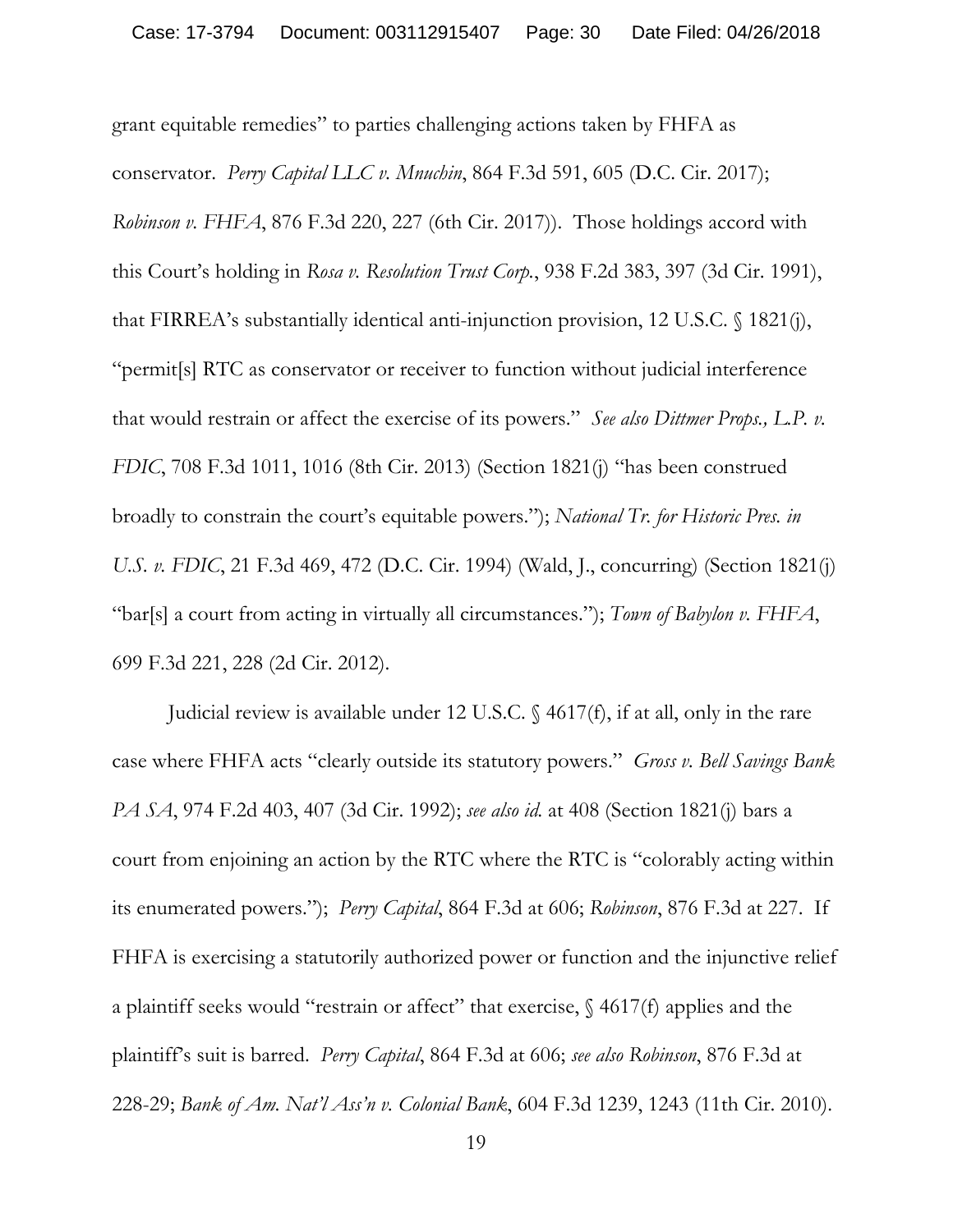Moreover, as courts have recognized, the applicability of the HERA bar does not depend, as plaintiffs suggest (Br.10-11, 49, 54-55), on the rationale for actions taken by FHFA as conservator of the enterprises. "[F]or purposes of applying Section 4617(f)'s strict limitation on judicial relief, allegations of motives are neither here nor there"; nothing in HERA "hinges FHFA's exercise of its conservatorship discretion on particular motivations." *Perry Capital*, 864 F.3d at 612; *Robinson*, 876 F.3d at 229 n.7 ("[T]he § 4617(f) inquiry is limited to the contents of the Third Amendment, not why FHFA executed the Third Amendment or what FHFA has publicly stated about its role as the Companies' conservator or the Third Amendment."); *see also* FHFA.Br.53-55.8

# **B. FHFA acted within the scope of its statutory authority when it agreed to the Third Amendment.**

**1.** As both the D.C. and Sixth Circuits have concluded, FHFA acted well within the scope of its statutory powers when it entered into the Third Amendment. *See Perry Capital*, 864 F.3d at 606-14; *Robinson*, 876 F.3d at 231. HERA "endows FHFA with extraordinarily broad flexibility to carry out its role as conservator." *Perry Capital*, 864 F.3d at 606. In keeping with that broad and flexible endowment, the statute grants FHFA an array of powers when acting as conservator. These include

 $\overline{a}$ 

<sup>&</sup>lt;sup>8</sup> Because allegations of motive are irrelevant to the inquiry under  $\S$  4617(f), the district court properly denied as moot plaintiffs' request that the court take judicial notice of documents that purportedly shed light on FHFA's and Treasury's motive in entering into the Third Amendment. JA19; *see* Plaintiffs' Br. 53-56.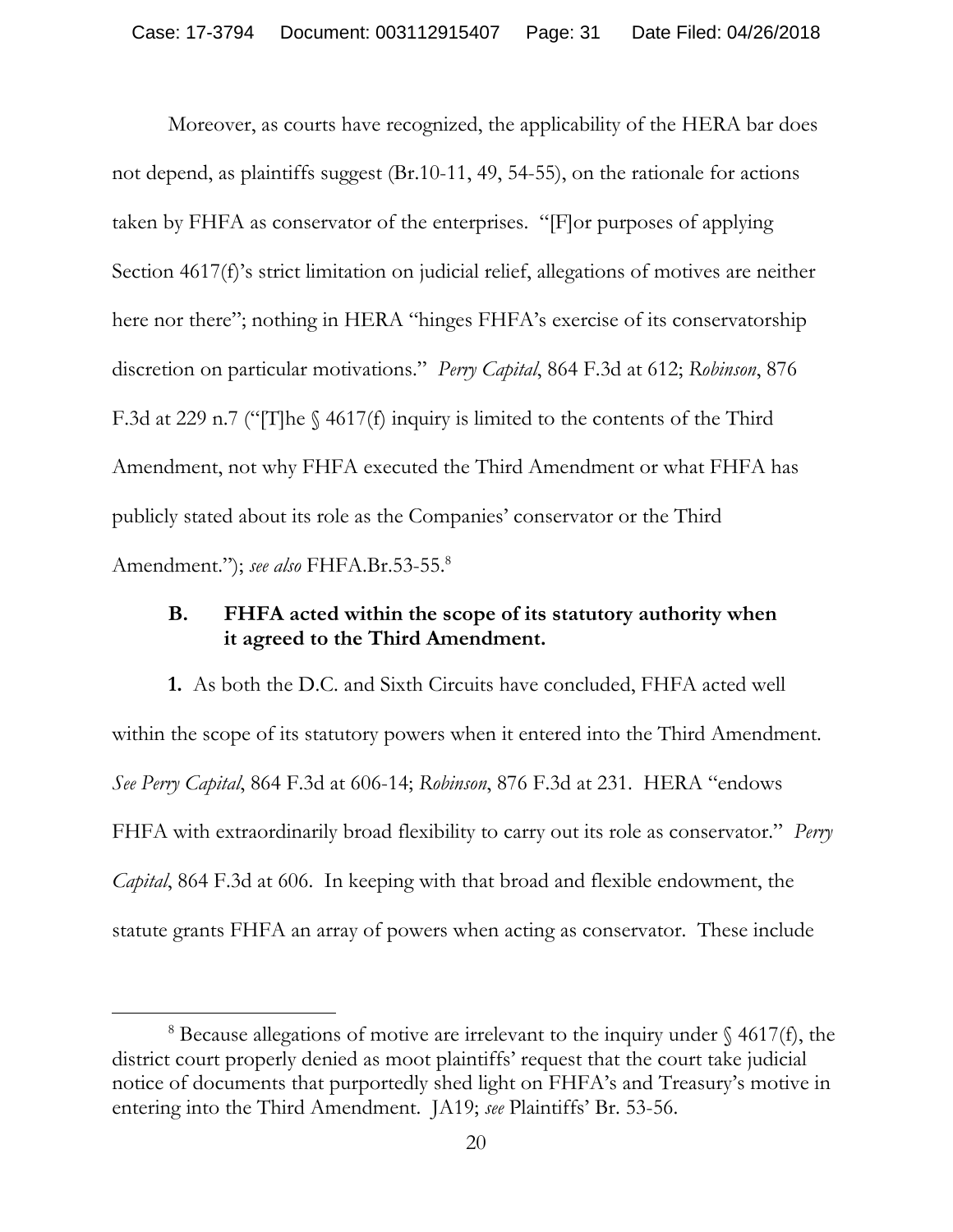the power to "take over the assets of and operate [the GSEs]," to "conduct all business of the regulated entit[ies]," to "preserve and conserve the assets and property of the [enterprises]," and to "transfer or sell any asset or liability of the regulated entity." 12 U.S.C. § 4617(b)(2)(B),(G). More generally, FHFA has the authority, as a conservator, to "take such action as may be necessary to put the regulated entity in a sound and solvent condition" and to undertake any action "appropriate to carry on the business of the regulated entity and preserve and conserve the assets and property of the regulated entity." *Id.* § 4617(b)(2)(D). It may take these actions "for the purpose of reorganizing, rehabilitating, or winding up the affairs" of the GSEs. *Id.*  $\S$  4617(a)(2). And when exercising these powers, FHFA is empowered to take actions that it determines are "in the best interests of the regulated entit[ies] *or the Agency*." *Id.*  $\{(4617(b)(2)(j)(ii)$  (emphasis added).

"FHFA's execution of the Third Amendment falls squarely within its statutory authority to '[o] perate the [Companies],' 12 U.S.C.  $\{\frac{4617(b)(2)(B)}{100}(B)\}$ ; to 'reorganiz[e]' their affairs, *id.*  $\oint$  4617(a)(2); and to 'take such action as may be . . . appropriate to carry on the [ir] business,' *id.*  $\frac{64617(b)(2)(D)(ii)}{2}$ ." *Perry Capital*, 864 F.3d at 607 (alterations in original); *Robinson*, 876 F.3d at 231 ("FHFA's execution of the Third Amendment . . . falls squarely within its statutory conservator authority to operate the Companies, carry on business, transfer or sell assets, and to do so in the best interests of the Companies or itself."); *see also* JA12. In entering into the Third Amendment, FHFA renegotiated the financial obligations the GSEs owed to their critical investor,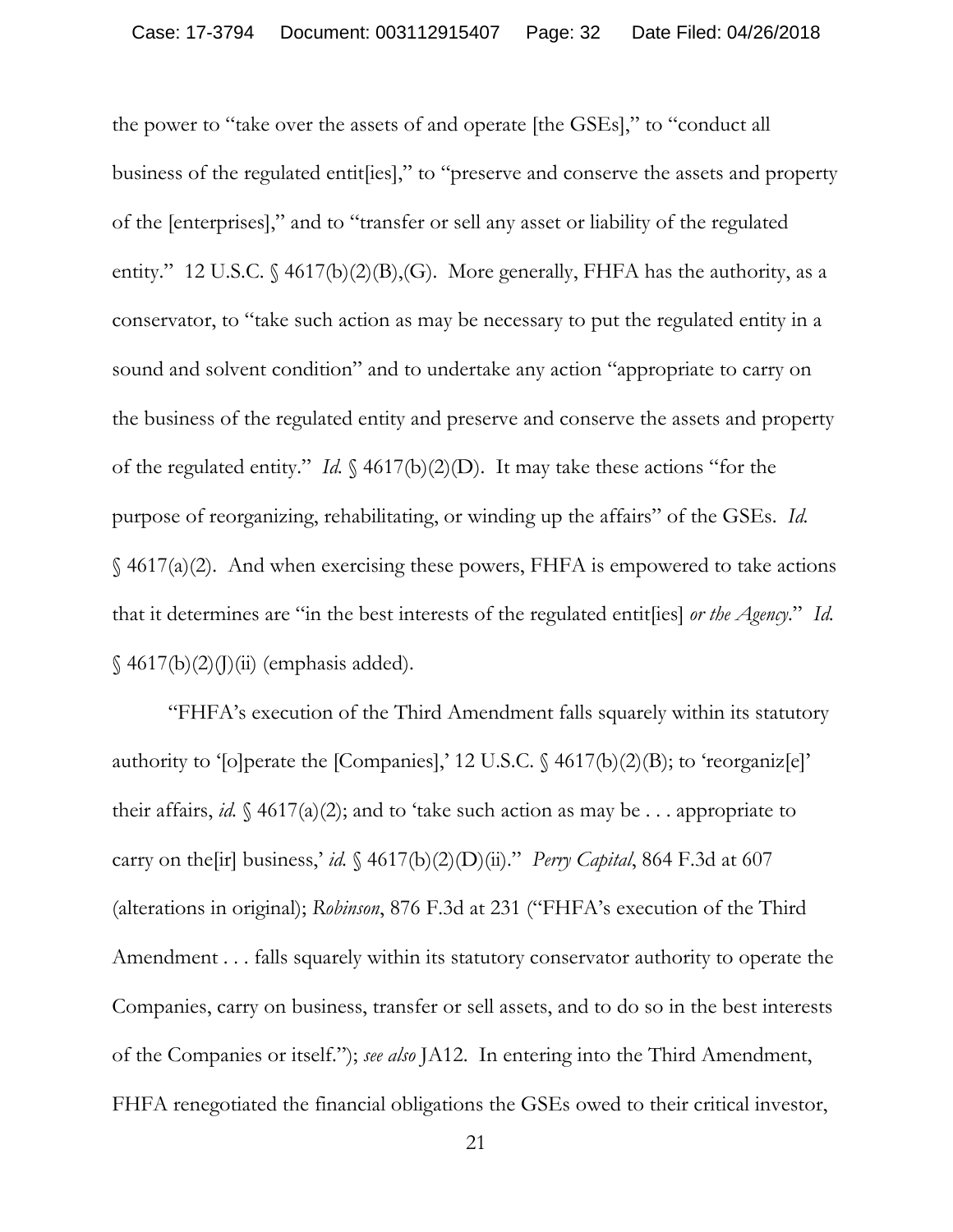Treasury, whose remaining commitment of taxpayer funds is vital to the GSEs' continued operation. "Renegotiating dividend agreements, managing heavy debt and other financial obligations, and ensuring ongoing access to vital yet hard-to-come-by capital are quintessential conservatorship tasks designed to keep the Companies operational." *Robinson*, 876 F.3d at 231 (quoting *Perry Capital*, 864 F.3d at 607); *see also* JA12.

Moreover, by entering into the Third Amendment, FHFA also took an action it deemed appropriate to "preserve and conserve" a crucial "asset[]" (or "property") of the GSEs: the unused portion of Treasury's funding commitment. At the time of the Third Amendment in 2012, the enterprises had drawn \$187.4 billion from Treasury's funding commitment. JA64. Through the first quarter of 2012, the enterprises drew over \$26 billion from the commitment to pay the 10% dividends they owed Treasury. *See supra* p. 10*.* These draws increased Treasury's liquidation preference, which in turn increased the amount of dividends the enterprises owed; they also threatened to diminish Treasury's remaining commitment, which became fixed at the end of 2012.

By replacing a fixed dividend with a variable one, the Third Amendment ended this cycle, reducing the risk that the enterprises would exhaust Treasury's commitment prematurely, ensuring that the enterprises would remain solvent for the foreseeable future, and providing certainty to the financial markets from which the enterprises raise funds. *See Perry Capital*, 864 F.3d at 607 (noting that the Third Amendment ensured the enterprises "ongoing access to vital yet hard-to-come-by capital"); JA11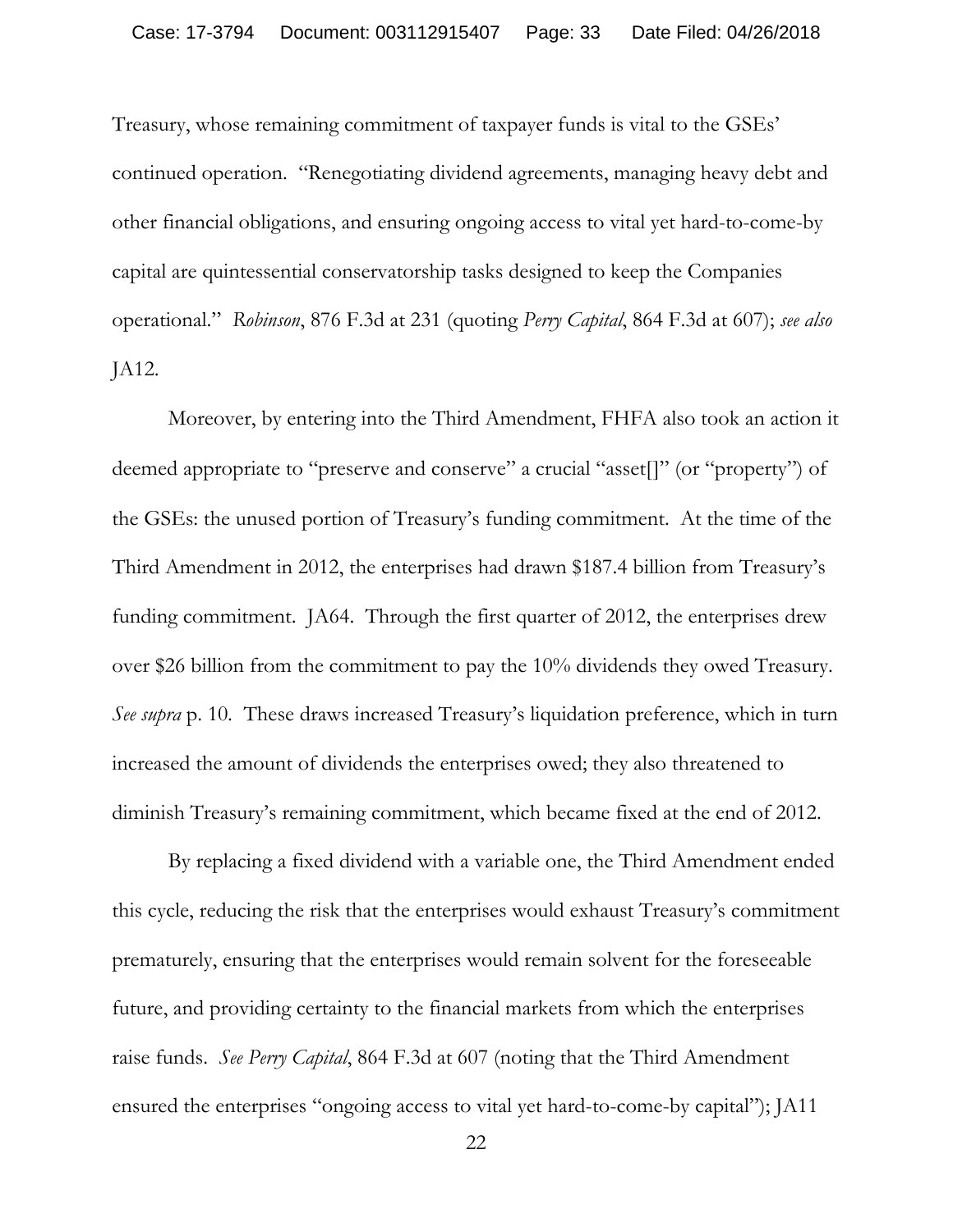("The Stock Purchase Agreement and the Third Amendment thereto provided a funding commitment intended to ensure that the Companies remained in a sound and solvent condition."). As the D.C. Circuit explained, "[s]uch management of Fannie's and Freddie's assets, debt load, and contractual dividend obligations during their ongoing business operation sits at the core of FHFA's conservatorship function." *Perry Capital*, 864 F.3d at 605; *see also Town of Babylon*, 699 F.3d at 227 (taking "protective measures against perceived risks is squarely within FHFA's powers as a conservator"); *Leon County v. FHFA*, 700 F.3d 1273, 1279 (11th Cir. 2012) (same); *Ward v. Resolution Trust Corp.*, 996 F.2d 99, 103 (5th Cir. 1993) ("When the RTC determines the method, terms and conditions of the disposition of assets, it is indisputably exercising its discretion and judgment in administering the affairs of a failed or troubled financial institution.").

Subsequent legislation confirms that FHFA was acting within its statutory authority when it entered into the Third Amendment. In section  $702(a)(2)(A)$  of the Consolidated Appropriations Act, 2016, Pub. L. No. 114-113, 129 Stat. 2242, 3024-25 (2015), Congress legislated with respect to the Senior Preferred Stock Purchase Agreement between Treasury and the enterprises, which it defined as "the Amended and Restated Senior Preferred Stock Purchase Agreement, dated September 26, 2008, as such Agreement has been amended on May 6, 2009, December 24, 2009, and August 17, 2012, respectively, and as such Agreement may be further amended." The legislation provides that "until at least January 1, 2018, the Secretary may not sell,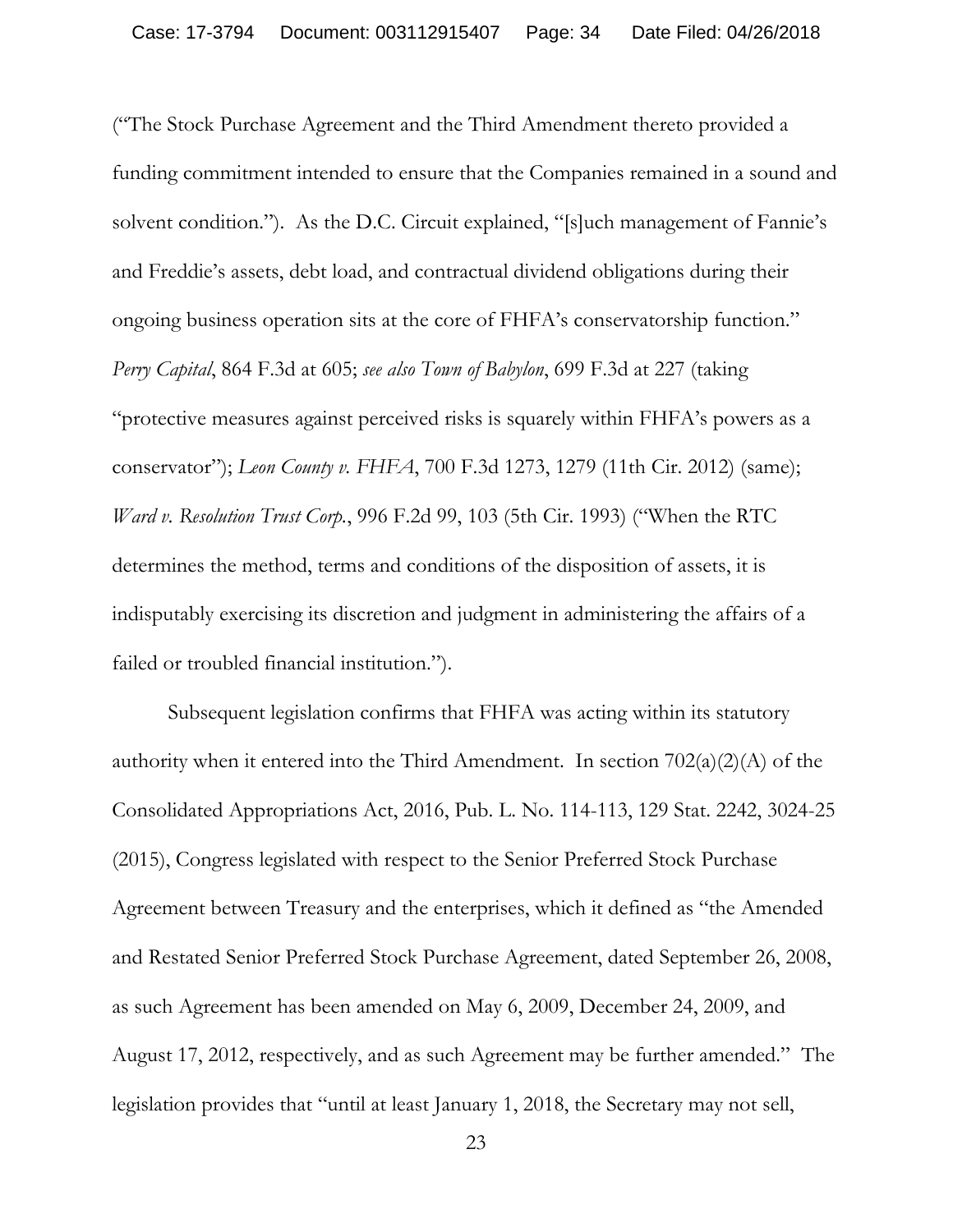transfer, relinquish, liquidate, divest, or otherwise dispose of any outstanding shares of senior preferred stock acquired pursuant" to the agreement "unless Congress has passed and the President has signed into law legislation that includes a specific instruction to the Secretary regarding" those actions. *Id.* § 702(b). Congress amended the law fully aware of the Third Amendment and the agency's interpretation of its statutory authority. Because Congress took no steps to halt the agency action, "presumably the legislative intent has been correctly discerned." *North Haven Bd. of Educ. v. Bell*, 456 U.S. 512, 535 (1982).

**2.** Plaintiffs argue that FHFA exceeded its authority in agreeing to the Third Amendment, because the Amendment purportedly violates Delaware and Virginia laws governing the issuance of preferred stock. *See* Br.23-41; Br.30 (citing 8 Del. C.  $\S$ [02(a)(4), 151(c); Va. Code  $\S$  13.1-6.38). According to plaintiffs, because the GSEs' officers were bound to comply with Delaware and Virginia law, and because HERA transferred "all rights, titles, powers, and privileges" of the GSEs' "officer[s]" to FHFA as conservator, then FHFA as conservator was likewise bound to comply with Delaware and Virginia and can be enjoined for failing to do so. Br.27-38.

Plaintiffs' argument reflects a fundamental misunderstanding of HERA's antiinjunction provision. "[T]he powers of [FHFA] as conservator . . . are defined by [HERA]," *Rosa*, 938 F.2d at 398, and § 4617(f) bars courts from enjoining actions taken by FHFA as conservator "where [FHFA] is colorably acting within its enumerated powers" under HERA, *Gross*, 974 F.2d at 408. For purposes of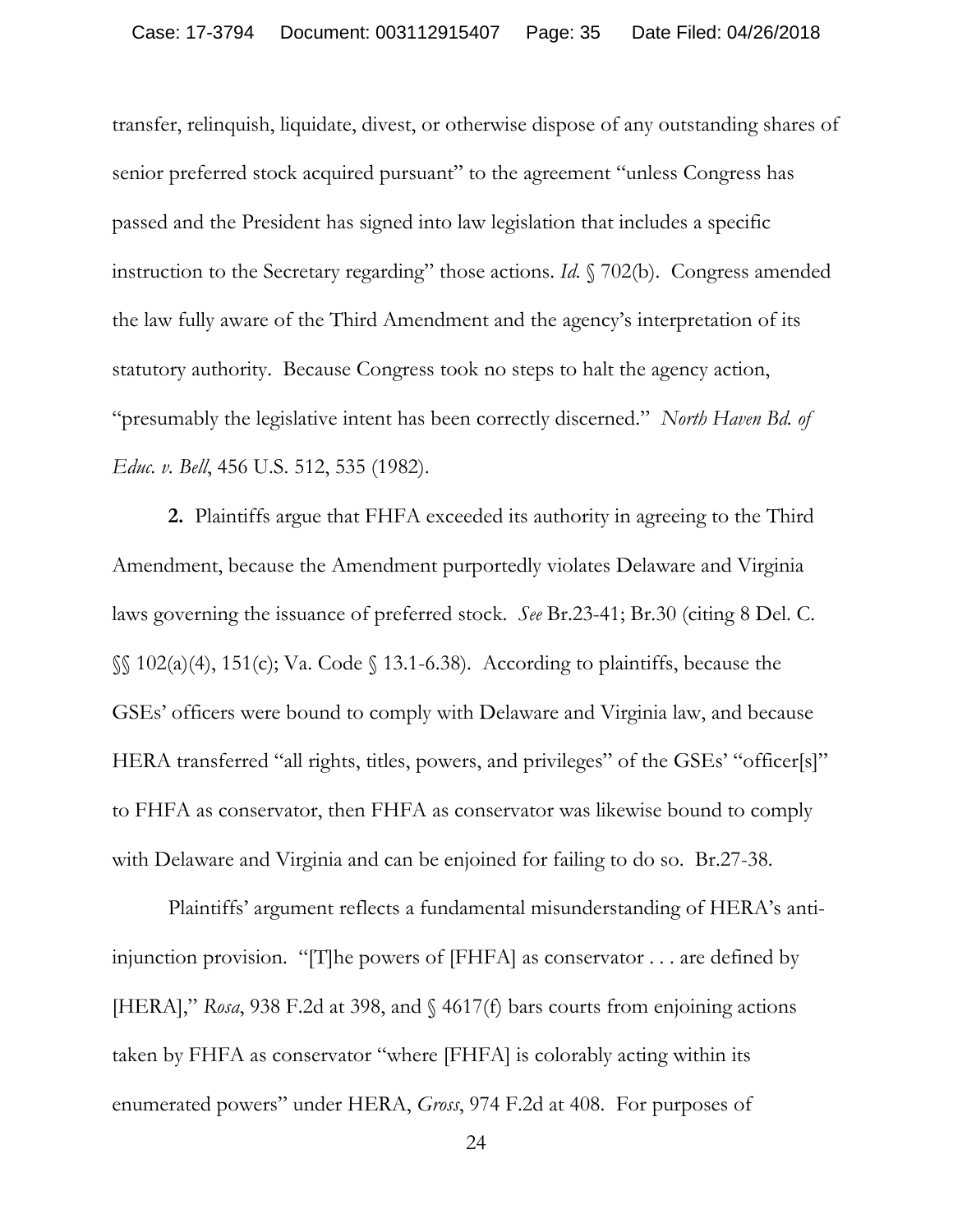§ 4617(f)'s bar, as this Court has held with respect to FIRREA's analogous antiinjunction provision, it is irrelevant whether an action taken by FHFA as conservator would "violat[e] . . . other statutory schemes" or would otherwise be improper if undertaken by the enterprises' officers outside of the conservatorship. *Gross*, 974 F.2d at 407; *see also id.* (rejecting argument that RTC, when acting as a failed bank's conservator, is "only authorized to run [the failed bank] in a legal manner" and concluding that "the availability of injunctive relief does not hinge on our view of the proper exercise of otherwise-legitimate powers"); *see also Bank of Am.*, 604 F.3d at 1243 (Section 4617(f)'s FIRREA analogue bars "judicial intervention whenever the FDIC is acting in its capacity as a receiver or conservator, even if it violates its own procedures or behaves unlawfully in doing so."); *Volges v. Resolution Trust Corp.*, 32 F.3d 50, 52 (2d Cir. 1994) ("As several courts have held, the fact that the RTC's actions might violate some other provision of law[, such as state contract law,] does not render the anti-injunction provision inapplicable.") (collecting cases); *Ward*, 996 F.2d at 103 (Where a conservator or receiver exercises an authorized power, such as the sale of a failed thrift's assets, injunctive relief is unavailable even if the conservator or receiver "improperly or unlawfully exercised" that power).

For the reasons explained *supra* pp. 20-24, the Third Amendment falls squarely within the powers granted to FHFA under HERA. Indeed, plaintiffs do not challenge FHFA's authority under HERA to issue preferred stock on behalf of the GSEs, to pay dividends on that stock, and to amend the terms of the GSEs' financial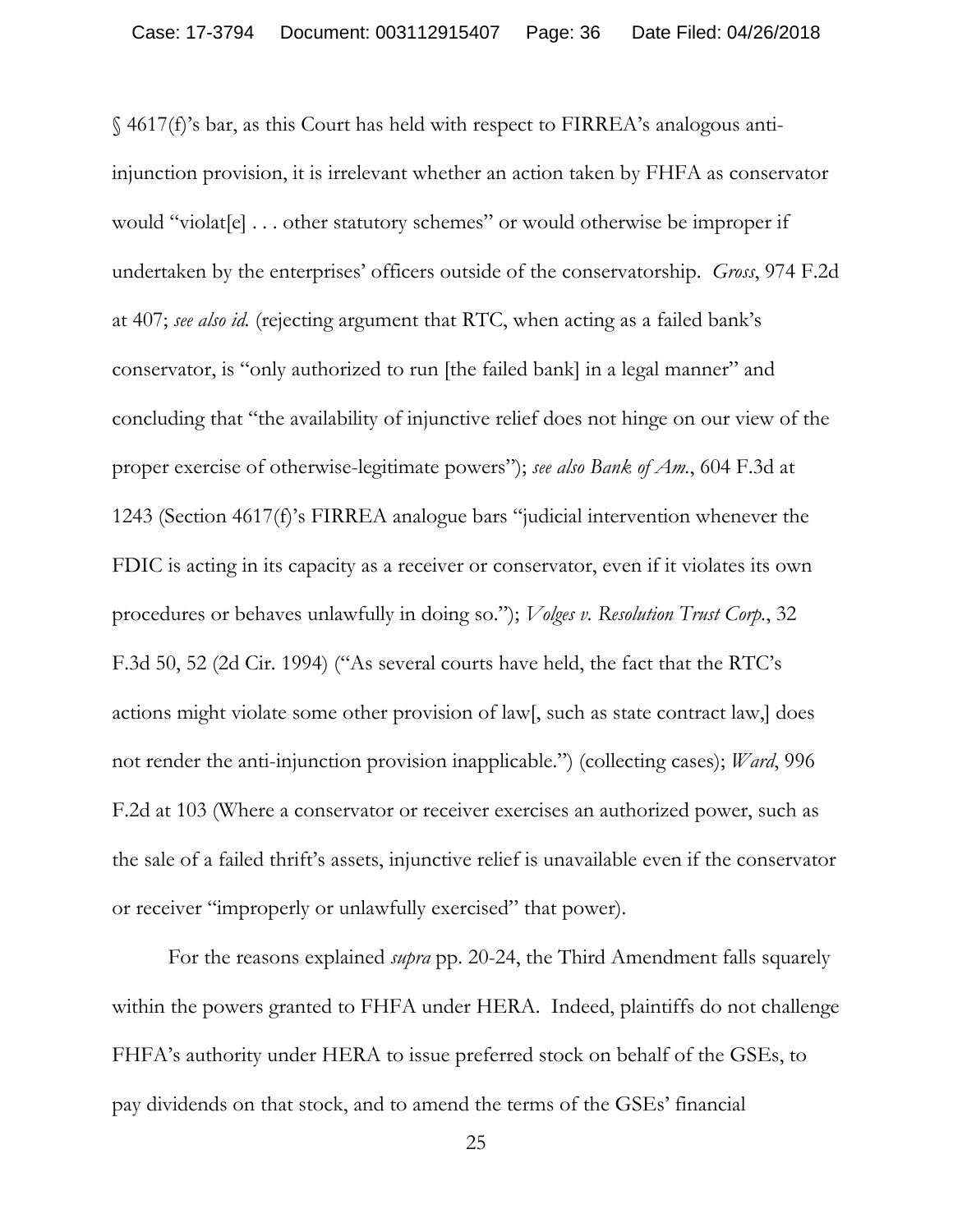obligations. Plaintiffs instead allege that FHFA exercised that authority in a manner that violated state corporate law. Such allegations cannot circumvent  $\frac{1}{2}$  4617(f)'s sweeping bar on injunctive relief. *See Gross*, 974 F.2d at 407-08 (allegation that the RTC violated ERISA when exercising its receivership authority was insufficient to overcome FIRREA's anti-injunction provision); *Rosa*, 938 F.2d at 397 (same); *Freeman v. FDIC*, 56 F.3d 1394, 1399 (D.C. Cir. 1995) (FIRREA anti-injunction provision barred court from granting equitable relief based on plaintiffs' allegation that the FDIC's foreclosure of their home violated state tort and contract law); *Volges*, 32 F.3d at 52 (allegation that the RTC's sale of plaintiffs' mortgages would violate the plaintiffs' state-contract-law rights could not overcome FIRREA's anti-injunction provision); *National Tr. for Historic Pres.*, 21 F.3d at 472-73 (Wald, J., concurring) (section 1821(j) barred suit seeking to enjoin FDIC for allegedly violating the National Historic Preservation Act in connection with the sale of a failed bank's asset).

As the district court noted, plaintiffs' interpretation of  $\S$  4617(f) would allow parties to obtain injunctive relief against FHFA to the same extent that a party could obtain injunctive relief against the GSEs' directors before the conservatorship and would therefore render  $\S$  4617(f) a nullity. JA13. Because an alleged violation by FHFA of any state or federal law would suffice to defeat § 4617(f), every action taken by FHFA would be subject to judicial review and a possible injunction. Such an interpretation runs counter to  $\frac{4617(f)}{s}$  "plain statutory text"—which "draws a sharp line in the sand against litigative interference" with FHFA's actions as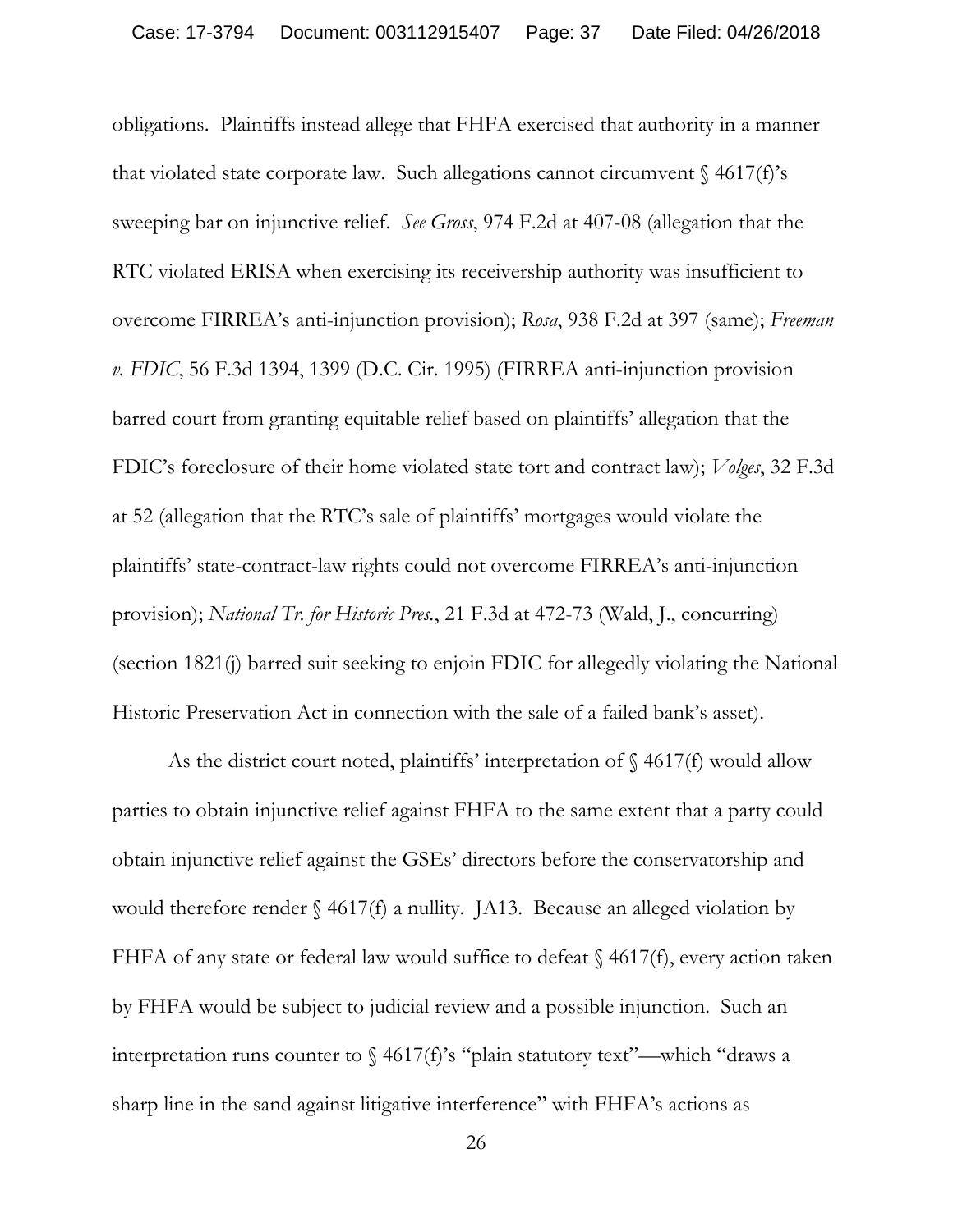conservator—and with the statute's purpose to "protect FHFA as it addressed a critical aspect of one of the greatest financial crises in the Nation's modern history." *Perry Capital*, 864 F.3d at 606; *see also Rosa*, 938 F.2d at 397 (rejecting interpretation of FIRREA's anti-injunction provision that would "undermine the purpose of the statute, namely, to permit RTC as conservator or receiver to function without judicial interference").

Contrary to plaintiffs' contention (Br.35-37), the Supreme Court's decision in *O'Melveny & Myers v. FDIC* 512 U.S. 79 (1994), is wholly consistent with the district court's interpretation of § 4617(f) and this Court's interpretation of its FIRREA analogue, 12 U.S.C. § 1821(j). The Court in *O'Melveny & Myers* addressed whether federal common law, rather than state tort law, governed tort claims brought by FDIC in its capacity as receiver of a failed thrift. 512 U.S. at 85-87. The case did not implicate FIRREA's anti-injunction provision, and the Court did not consider the provision. Moreover, in concluding that state law applied to FDIC's tort claims in the same manner that the law would have applied if those claims had been brought by the failed thrift, the Court made clear that FIRREA "places the FDIC in the shoes of the insolvent S&L, . . . *except* where some provision in the extensive framework of FIRREA provides otherwise." *Id.* at 87 (emphasis added). FIRREA's and HERA's anti-injunction bars are such provisions. They provide FDIC and FHFA as a conservator with protection from injunctive and other equitable relief, a protection not available to a financial institution's management outside of a conservatorship. In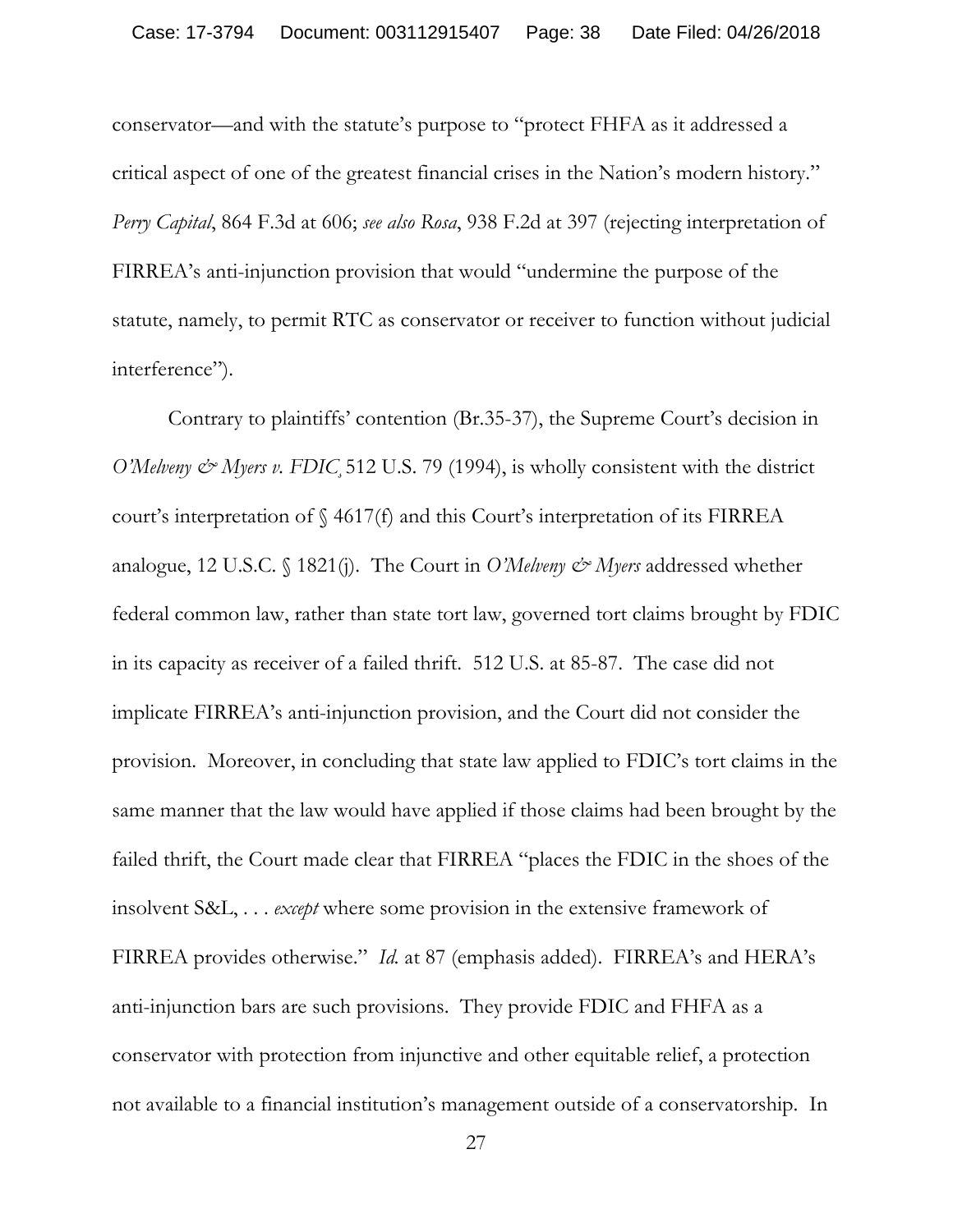other words, as the district court concluded, with respect to the availability of injunctive relief, FHFA as conservator is not identically situated to the enterprises' pre-conservatorship management. JA13.

Plaintiffs' claim that the Third Amendment violates state-law rules governing the issuance of preferred stock fails, in any event, because the terms of FHFA's transactions with Treasury are governed by HERA, which pre-empts any conflicting state-law requirements. When it passed HERA, Congress amended the enterprises' statutory charters to allow the Secretary of the Treasury to purchase any securities issued by the enterprises "on such terms and conditions as the Secretary may determine." 12 U.S.C. § 1455(*l)*(1)(A); *id.* § 1719(g)(1)(A). HERA required the Secretary to consider various factors when determining the terms of such a purchase, including the need to "protect the taxpayer," to "provide stability to the financial markets," and to "prevent disruptions in the availability of mortgage finance." *Id.*  $\{(1455(\lambda(1)(B)); id. \{(1719(g)(1)(B))\})\}$ . But nothing in HERA limited the Secretary to only those terms authorized by state corporate law. Nor does the statute prohibit the enterprises (and FHFA as conservator of the enterprises) from agreeing to terms that would not be permitted under state corporate law. Thus, to the extent a conflict exists between state law and the terms of the Third Amendment which the Secretary and FHFA negotiated for the benefit of the enterprises and taxpayers, the state law requirements are preempted. *See Fidelity Fed. Sav. & Loan Ass'n v. de la Cuesta*, 458 U.S. 141, 153 (1982) (stating that "state law is nullified to the extent that it actually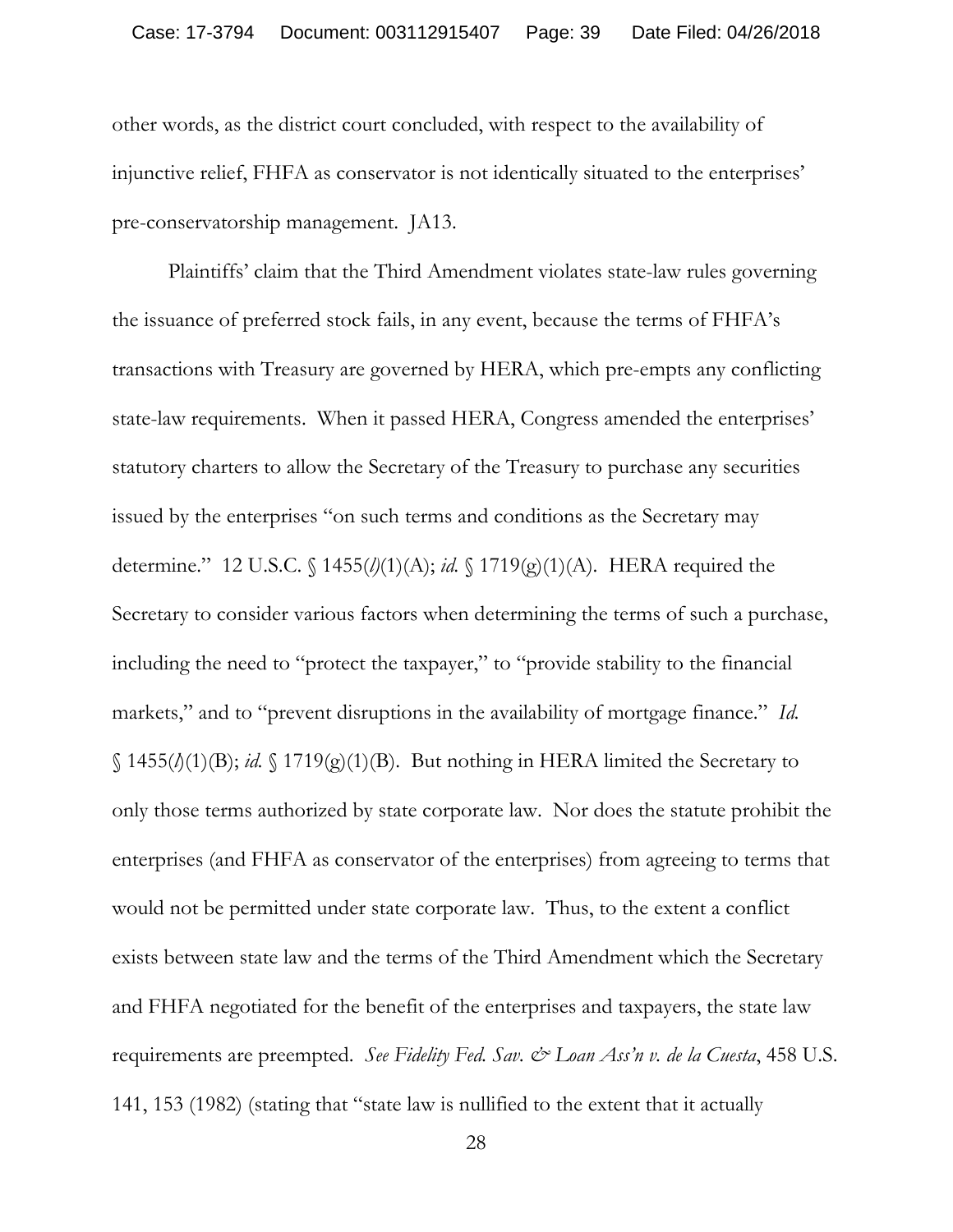conflicts with federal law," such as "when state law stands as an obstacle to the accomplishment and execution of the full purposes and objectives of Congress," and holding that a state law created such an obstacle where it "limit[ed] the availability of an option the [Federal Home Loan Bank] Board considers essential to the economic soundness of the thrift industry").<sup>9</sup>

Moreover, even if plaintiffs' claims were not barred by  $\S$  4617(f) or pre-empted by HERA, they would fail on the merits. For the reasons stated in FHFA's brief, the Third Amendment does not violate Delaware or Virginia laws governing the issuance of preferred stock. *See* FHFA.Br.47-52.

**3.** In an additional attempt to circumvent § 4617(f), plaintiffs argue that "the text of HERA requires FHFA as conservator to 'preserve and conserve' the Companies' assets, and to 'rehabilitate' the Companies by returning them to a 'sound and solvent condition," Br.52 (citing 12 U.S.C.  $\frac{64617(a)(2)(D)}{6}(b)(2)(D)$ -(E)), and that this Court has authority to review FHFA's actions for compliance with those purported mandates. Plaintiffs are mistaken.

 $\overline{a}$ 

<sup>9</sup> In adopting Delaware and Virginia law to govern their corporate practices and procedures, the enterprises themselves made clear that they would follow state law only to the extent state law was "not inconsistent with . . . Federal law, rules, and regulations." JA241 (Fannie Mae Bylaws § 1.05); JA291 (Freddie Mac Bylaws § 11.3(a)). The federal regulation that required the enterprises to designate a body of law to govern their corporate affairs likewise provided that the designated body of law would apply only to the extent it was not "inconsistent with" "Federal law, rules, and regulations." 12 C.F.R. § 1710.10 (2014). Plaintiffs' emphasis on the fact that the enterprises "select[ed] Delaware and Virginia corporation laws to govern their internal affairs" is thus misguided. Br.28-29.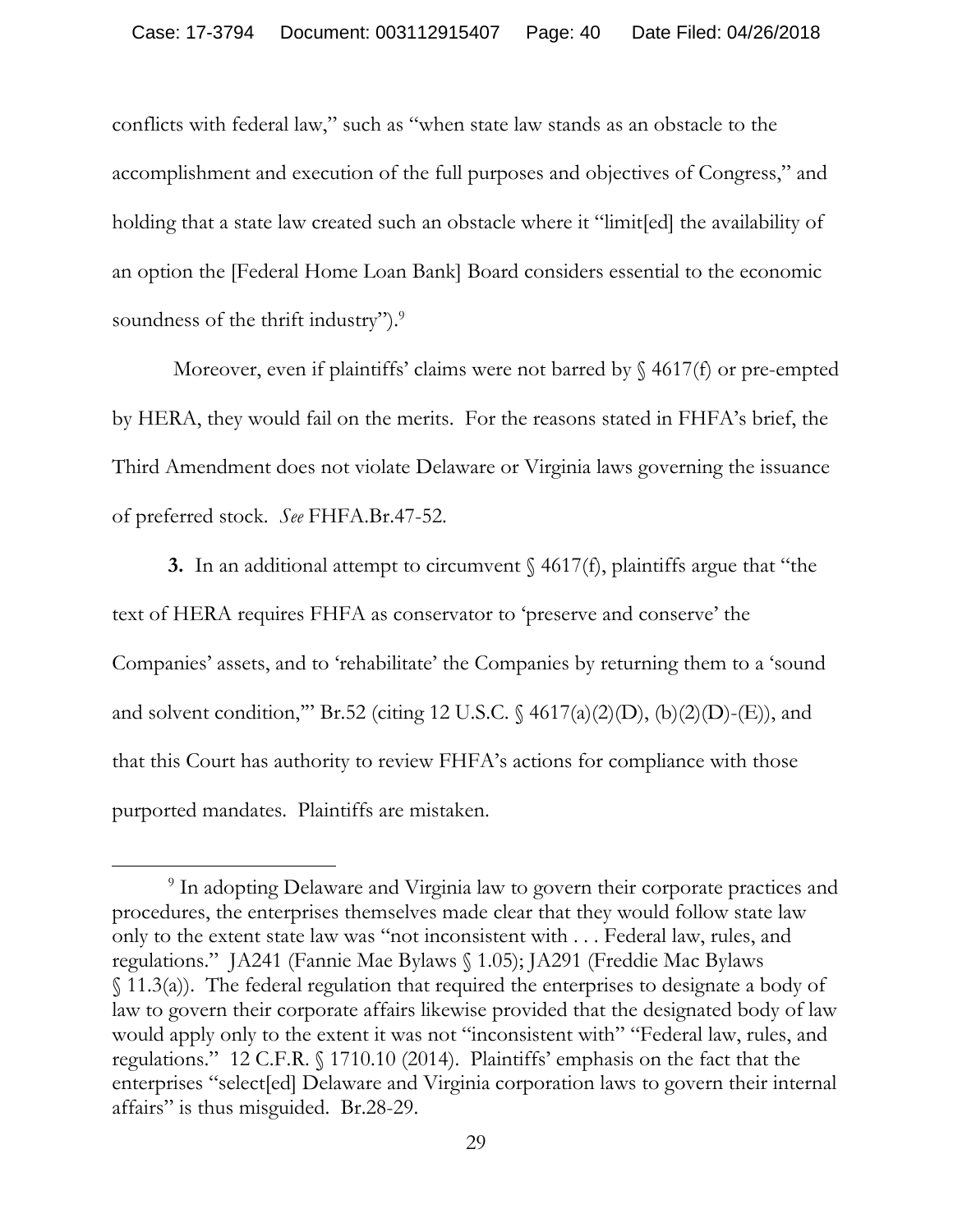The invitation to determine retrospectively what actions were necessary and appropriate to deal with the precarious condition of the GSEs is simply an impermissible request to examine FHFA's performance as conservator and is therefore barred by the statute's preclusion of judicial review.

Even taken on its own terms, moreover, plaintiffs' argument rests on the mistaken premise that FHFA is under an obligation to return the enterprises to the same state that existed prior to the conservatorship. *See, e.g.*, Br.52 (arguing that the Third Amendment violates HERA because it "ensur[es] that the Companies will never have enough capital to return to private control"). But HERA does not require that FHFA return the enterprises to their pre-crisis form, much less that it make this goal a priority. *See Perry Capital*, 864 F.3d at 613 ("[N]othing in [HERA] mandated that FHFA take steps to return Fannie Mae and Freddie Mac at the first sign of financial improvement to the old economic model that got them into so much trouble in the first place."). To the contrary, HERA authorizes FHFA, as conservator, to make significant changes to the enterprises' operations. *See, e.g.*, 12 U.S.C. § 4617(a)(2) (stating that FHFA may "be appointed conservator or receiver for the purpose of reorganizing, rehabilitating, or winding up the affairs of a [GSE]"); *see also Perry Capital*, 864 F.3d at 609 ("FHFA's textual authority to reorganize and rehabilitate the Companies, in other words, forecloses any argument that [HERA] made the *status quo ante* a statutorily compelled end game.").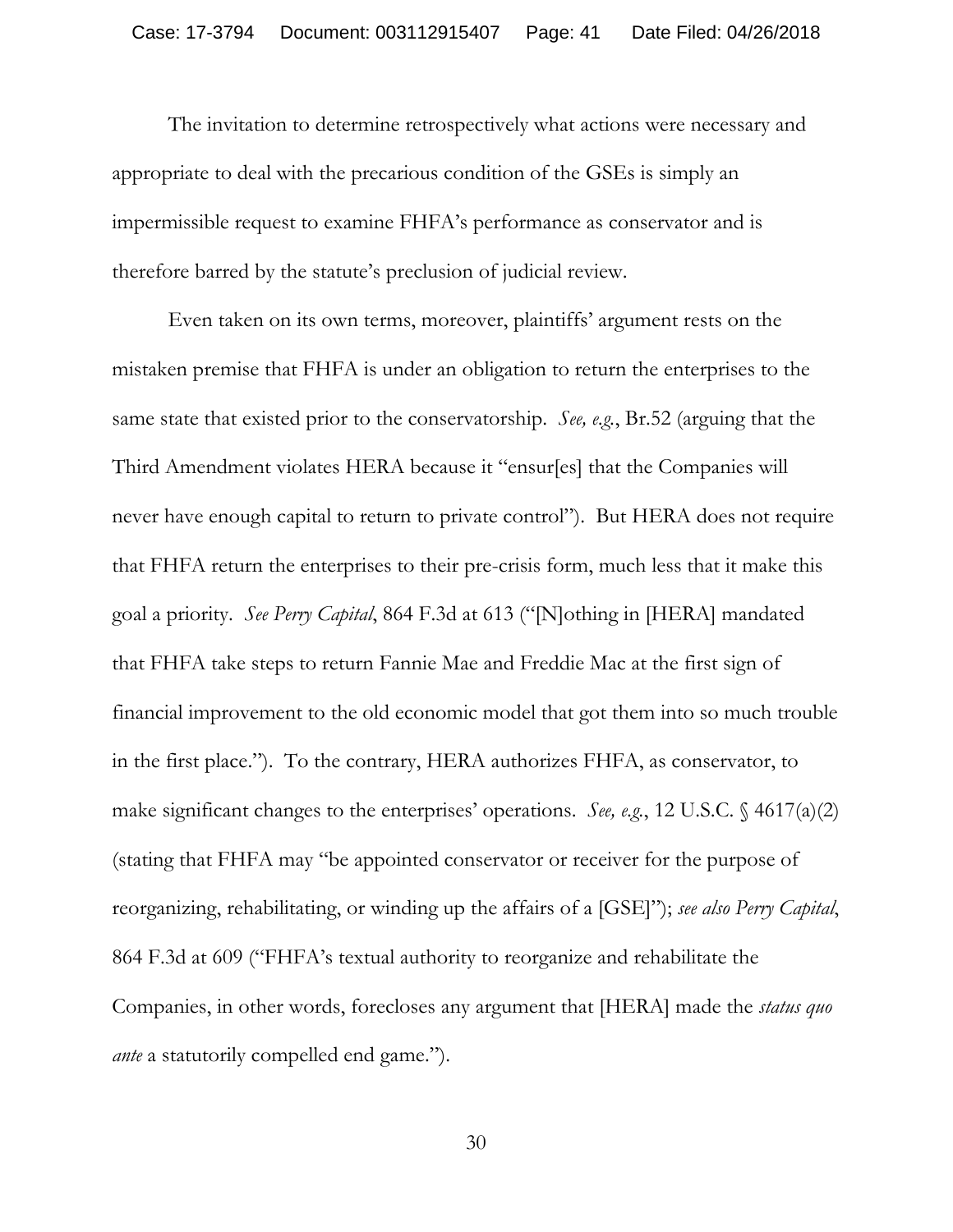The enterprises were on the precipice of failure in 2008, and Congress did not require that the conservator return the GSEs to their pre-crisis state—a point underscored by congressional legislation in 2016 preventing Treasury from selling its preferred stock in the GSEs for two years. Consolidated Appropriations Act, 2016, § 702(b). The legislation was accompanied by a "Sense of Congress" provision declaring that "Congress should pass and the President should sign into law legislation determining the future of Fannie Mae and Freddie Mac, and that notwithstanding the expiration of subsection (b), the Secretary should not . . . dispose of any outstanding shares of senior preferred stock acquired pursuant to the Senior Preferred Stock Purchase Agreement until such legislation is enacted." *Id.* § 702(c).

Neither 12 U.S.C.  $\oint$  4617(a)(2) nor  $\oint$  4617(b)(2)(D), the two provisions plaintiffs cite in arguing that HERA imposes their proposed mandatory duties, suggest that FHFA must act with the aim of returning the entities to their pre-crisis form. A conservator can stabilize or rehabilitate a troubled financial institution with an eye toward returning it to its former status. But it can also rehabilitate an entity to ready it for reorganization or liquidation. *See, e.g.*, *Ameristar Fin. Servicing Co. v. United States*, 75 Fed. Cl. 807, 808 n.3 (2007) (describing a conservator as "operat[ing] a troubled financial institution in an effort to conserve, manage, and protect the troubled institution's assets until the institution has stabilized or has been closed by the chartering authority"); FDIC, *Resolutions Handbook* 33 (glossary) (2017) (same); *see also*  12 U.S.C. § 4617(a)(2) (stating that FHFA may be appointed conservator to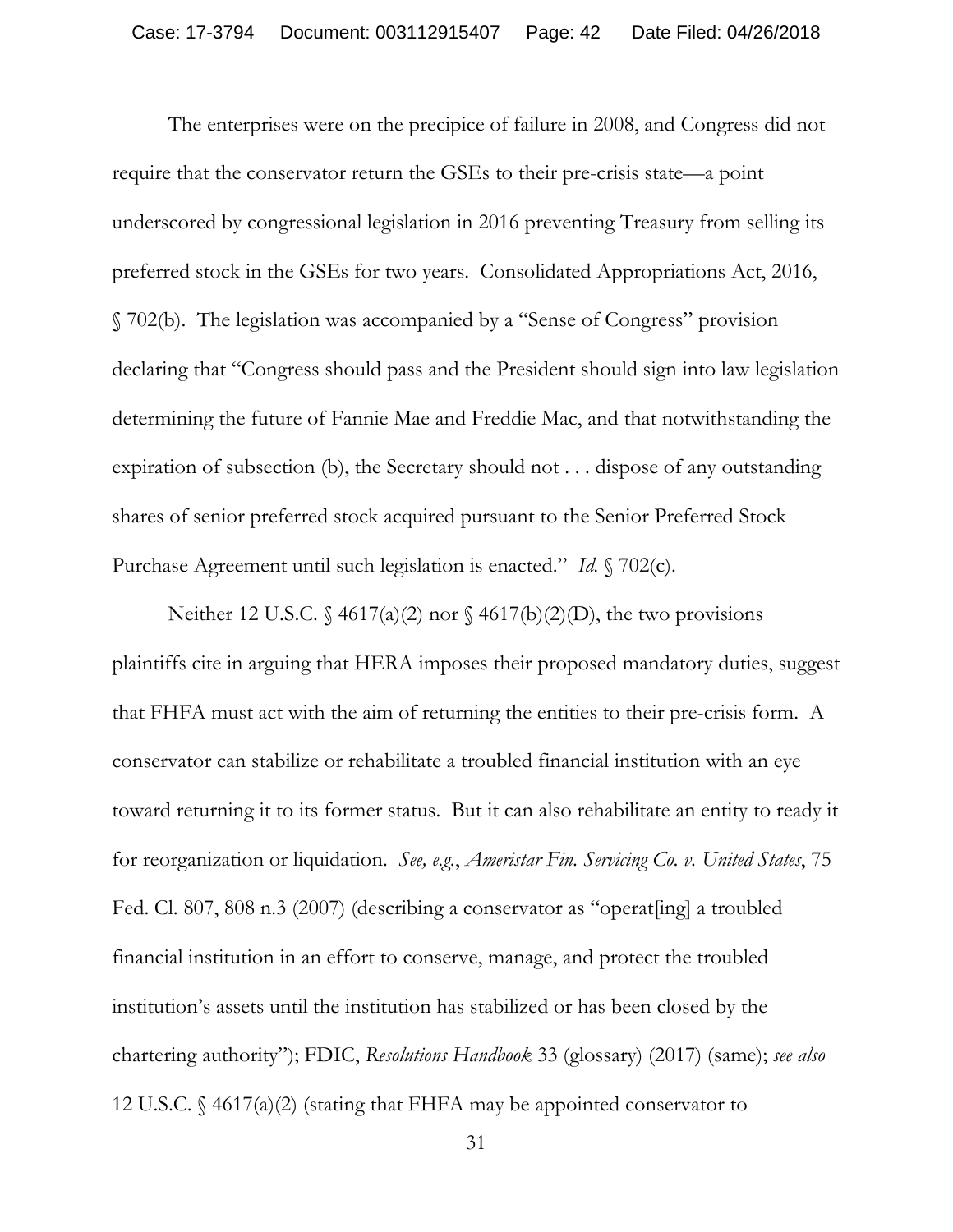reorganize, rehabilitate, or wind up a GSE's affairs); *Perry Capital*, 864 F.3d at 612 ("Undertaking permissible conservatorship measures even with a receivership [in] mind would not be out of statutory bounds."). Nothing in the Act compels FHFA to preserve and conserve the enterprises' assets above all other considerations or to return the GSEs to an entirely privately funded model. *See id.* at 607 ("Entirely absent from [HERA's] text is any mandate, command, or directive to build up capital for the financial benefit of the Companies' stockholders.").

Apart from their fundamental misunderstanding of the grant of statutory authority, plaintiffs also fail to grapple with the governing provisions' broadly discretionary terms. In describing FHFA's powers and authorities as conservator, HERA uses the permissive "may," providing that FHFA "*may*, as conservator, take such action as may be . . . necessary to put the regulated entity in a sound and solvent condition; and . . . appropriate to carry on the business of the regulated entity and preserve and conserve the assets and property of the regulated entity." 12 U.S.C. § 4617(b)(2)(D) (emphasis added); *see also id.* § 4617(b)(2)(B)(iv) (FHFA "*may*, as conservator . . . preserve and conserve the assets and property of the regulated entity.") (emphasis added). "The statute is thus framed in terms of expansive grants of permissive, discretionary authority for FHFA to exercise as the 'Agency determines is in the best interests of the regulated entity or the Agency.' " *Perry Capital*, 864 F.3d at 607 (quoting 12 U.S.C. § 4617(b)(2)(J)); *Robinson*, 876 F.3d at 232.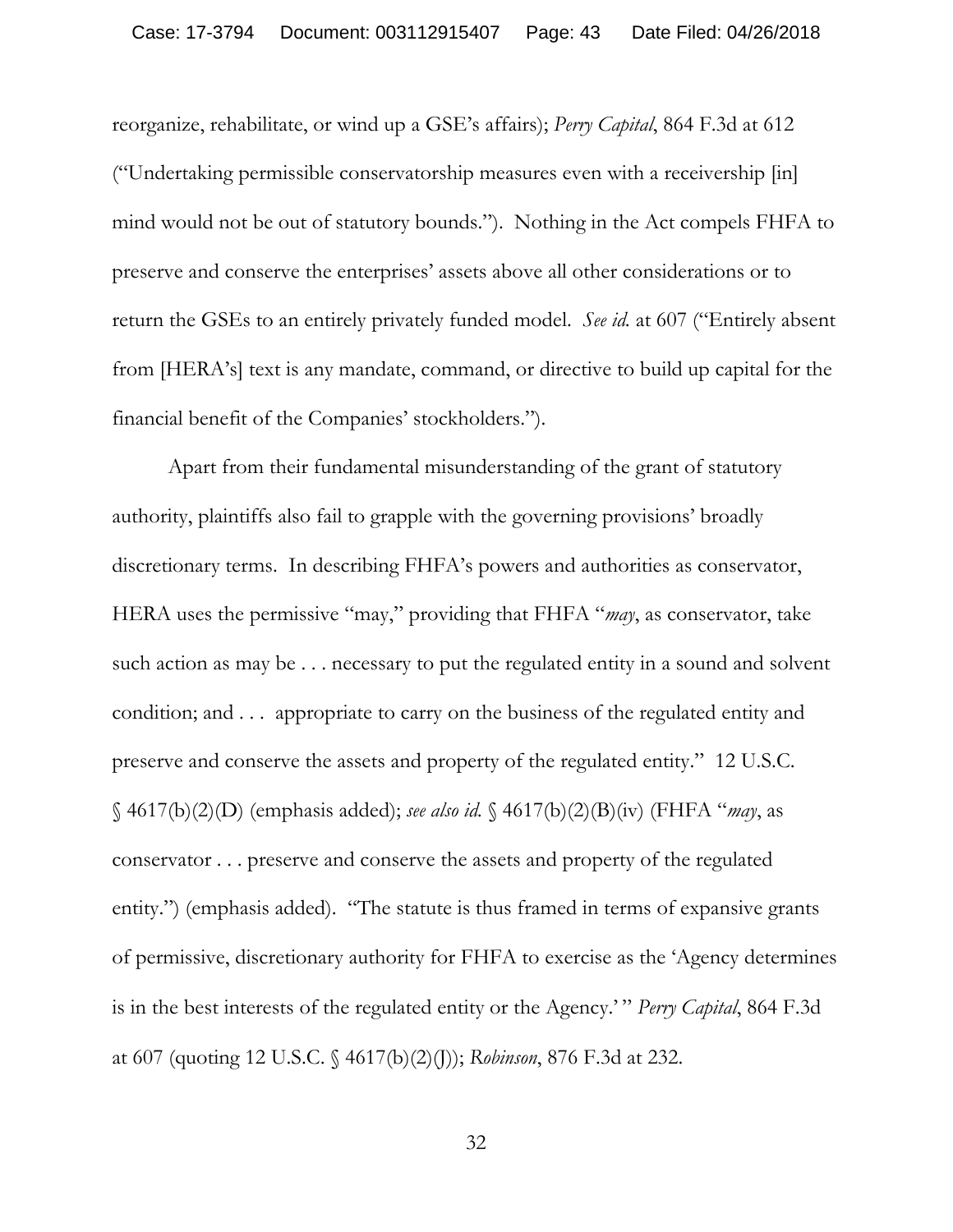Plaintiffs' attempts to bring their claim within an *ultra vires* exception to the bar on judicial review are without basis, and there is thus no occasion to address the mistaken premises of their narrative. It should be clear, however, that the Third Amendment has not left the enterprises in an "[un]safe and [un]sound financial condition." Br.52. As explained *supra* pp. 11-12, 22-23, the Third Amendment arrested the draws-to-pay-dividends cycle that threatened to erode Treasury's unused funding commitment. By preserving those funds, the Third Amendment ensured that the GSEs would have sufficient funds to cover any near-term losses, to weather another housing-market downturn, and to maintain market confidence. If, at the end of a quarter, the enterprises' liabilities exceed their assets, they have an approximately \$254-billion backstop (the current size of Treasury's remaining commitment) from which they can draw to correct the deficiency. Indeed, the enterprises made such draws for the final quarter of 2017. *See supra* p. 12. The Treasury commitment "ensures continued access to vital capital," *Perry Capital*, 864 F.3d at 610, and has been crucial to preserving the GSEs' financial stability and solvency.

For similar reasons, plaintiffs are mistaken in asserting that the Third Amendment did not "preserve and conserve" the enterprises' assets. Br.28-29. Not only did the Third Amendment help preserve and conserve Treasury's funding commitment, it also relieved the enterprises of their obligation to pay a fixed 10% cash dividend to Treasury, an obligation that would have cost the enterprises at least \$19 billion per year, regardless of their profitability. By forgoing a fixed dividend,

<sup>33</sup>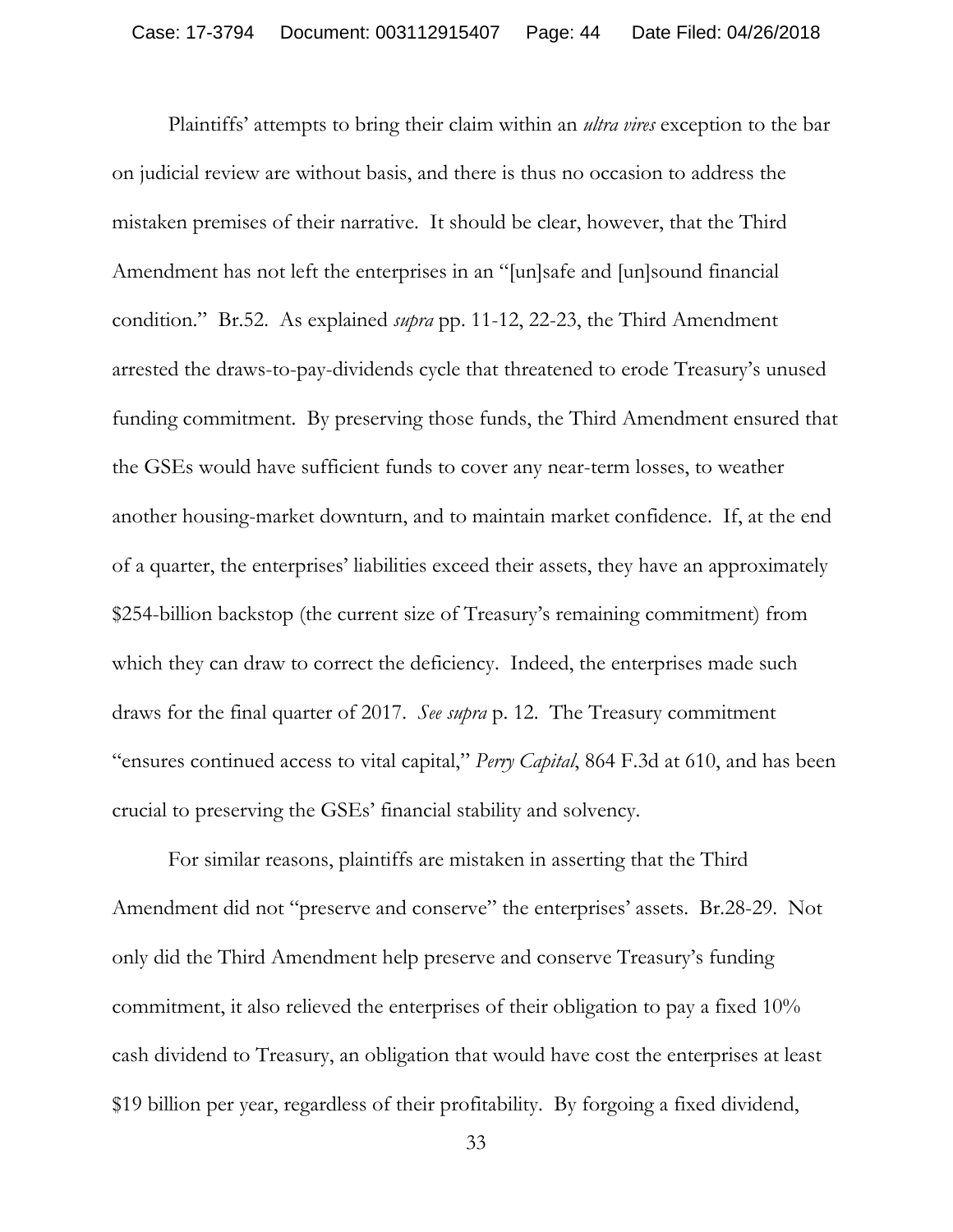Treasury thus incurred a risk of non-payment, to the benefit of the GSEs. Treasury also agreed to waive the periodic commitment fee as long as the variable dividend is in place. In short, the Third Amendment was structured to, among other things, preserve the enterprises' assets and avoid increasing their debts in years (such as 2015 and 2016) when the GSEs earned less than the \$19 billion they otherwise would have owed Treasury. *See Perry Capital*, 864 F.3d at 611 (explaining that through the Third Amendment, the GSEs obtained "continued access to necessary capital free of the preexisting risk of accumulating more debt simply to pay dividends to Treasury").

Plaintiffs' suggestion that FHFA has placed the entities in "liquidation" and its related argument that the Third Amendment "violated HERA's provisions governing the order of priorities for distribution of assets upon liquidiation," Br.48, do not withstand the briefest scrutiny. Five years after the Third Amendment, the GSEs are going concerns with combined assets of more than \$5 trillion. Fannie Mae 2016 10- K, at 55; Freddie Mac 2016 10-K, at 11. "During that time, Fannie and Freddie, among other things, collectively purchased at least 11 million mortgages on singlefamily owner-occupied properties, and Fannie issued over \$1.5 trillion in single-family mortgage-backed securities." *Perry Capital*, 864 F.3d at 602. The Third Amendment thus was not a liquidation.<sup>10</sup>

 $\overline{a}$ 

<sup>&</sup>lt;sup>10</sup> Section 4617(f) bars courts from taking any action that would affect or restrain FHFA's exercise of its powers as "a conservator or a receiver." 12 U.S.C. § 4617(f). Thus, the district court would have lacked jurisdiction to grant the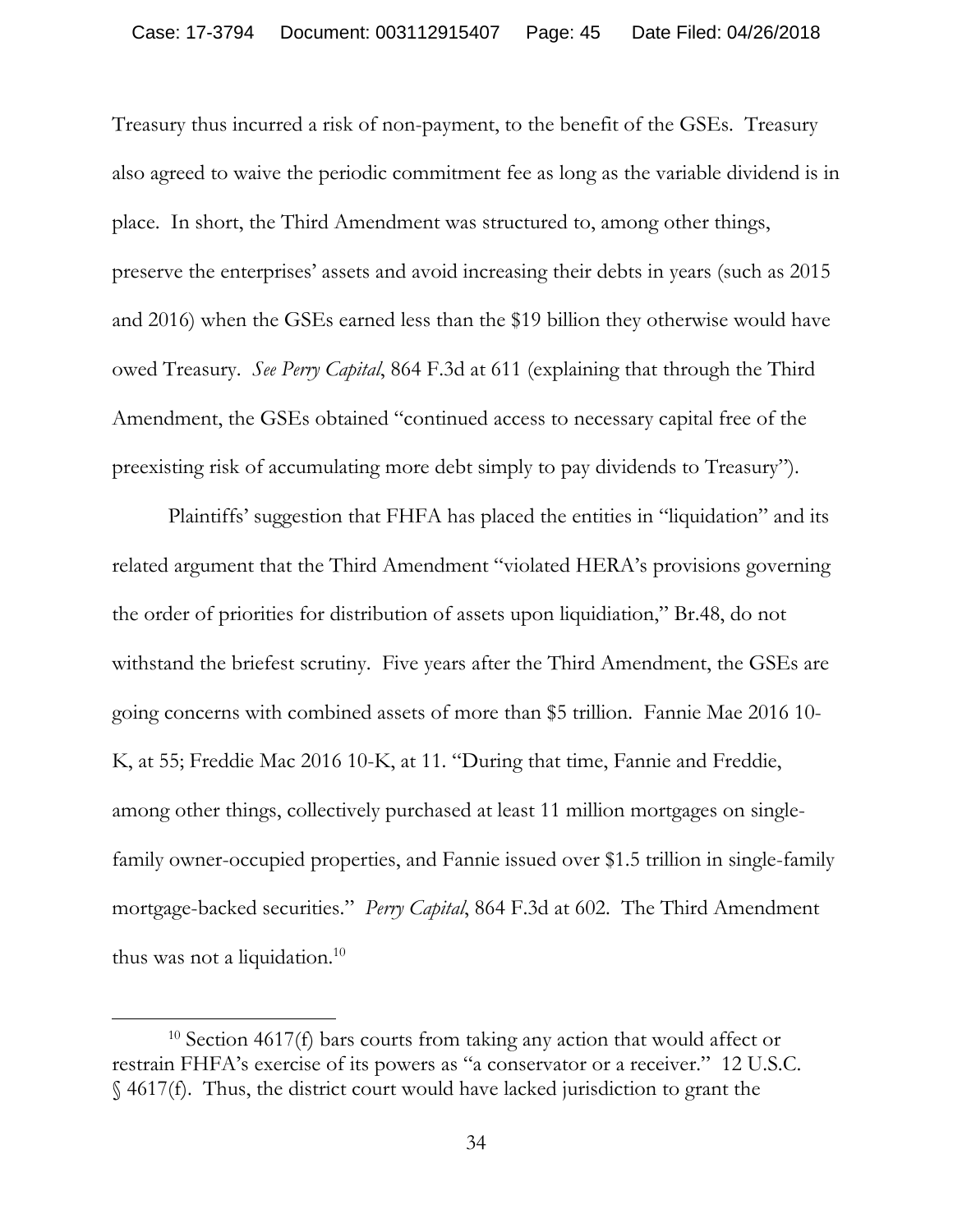# **C. HERA's anti-injunction provision applies to plaintiffs' claims against Treasury.**

Section 4617(f) does not permit plaintiffs to seek to enjoin FHFA's actions by naming Treasury as a defendant. As the D.C. Circuit and the district court here observed, "the effect of any injunction or declaratory judgment aimed at Treasury's adoption of the Third Amendment would have just as direct and immediate an effect as if the injunction operated directly on FHFA." *Perry Capital*, 864 F.3d at 615; JA18. Such an injunction against FHFA's contractual counterparty would thus run afoul of § 4617(f)'s prohibition on judicial relief that would "restrain or affect" FHFA's exercise of its conservatorship powers.

This Court, in applying FIRREA's analogous anti-injunction provision, has reached the same conclusion, holding that the provision "precludes a court order against a third party which would affect the FDIC as receiver, particularly where the relief would have the same practical result as an order directed against the FDIC in that capacity." *Hindes v. FDIC*, 137 F.3d 148, 160-61 (3d Cir. 1998); *see also Dittmer*, 708 F.3d at 1017 ("[I]f plaintiffs . . . are allowed to attack the validity of a failed institution's assets by suing the remote purchaser, such actions would certainly restrain or affect the FDIC's powers to deal with the property it is charged with disbursing."); *Telematics Int'l, Inc. v. NEMLC Leasing Corp.*, 967 F.2d 703, 707 (1st Cir.

 $\overline{a}$ 

equitable relief that plaintiffs seek—an order declaring the Third Amendment invalid—even if FHFA had acted as a receiver when it agreed to the Third Amendment.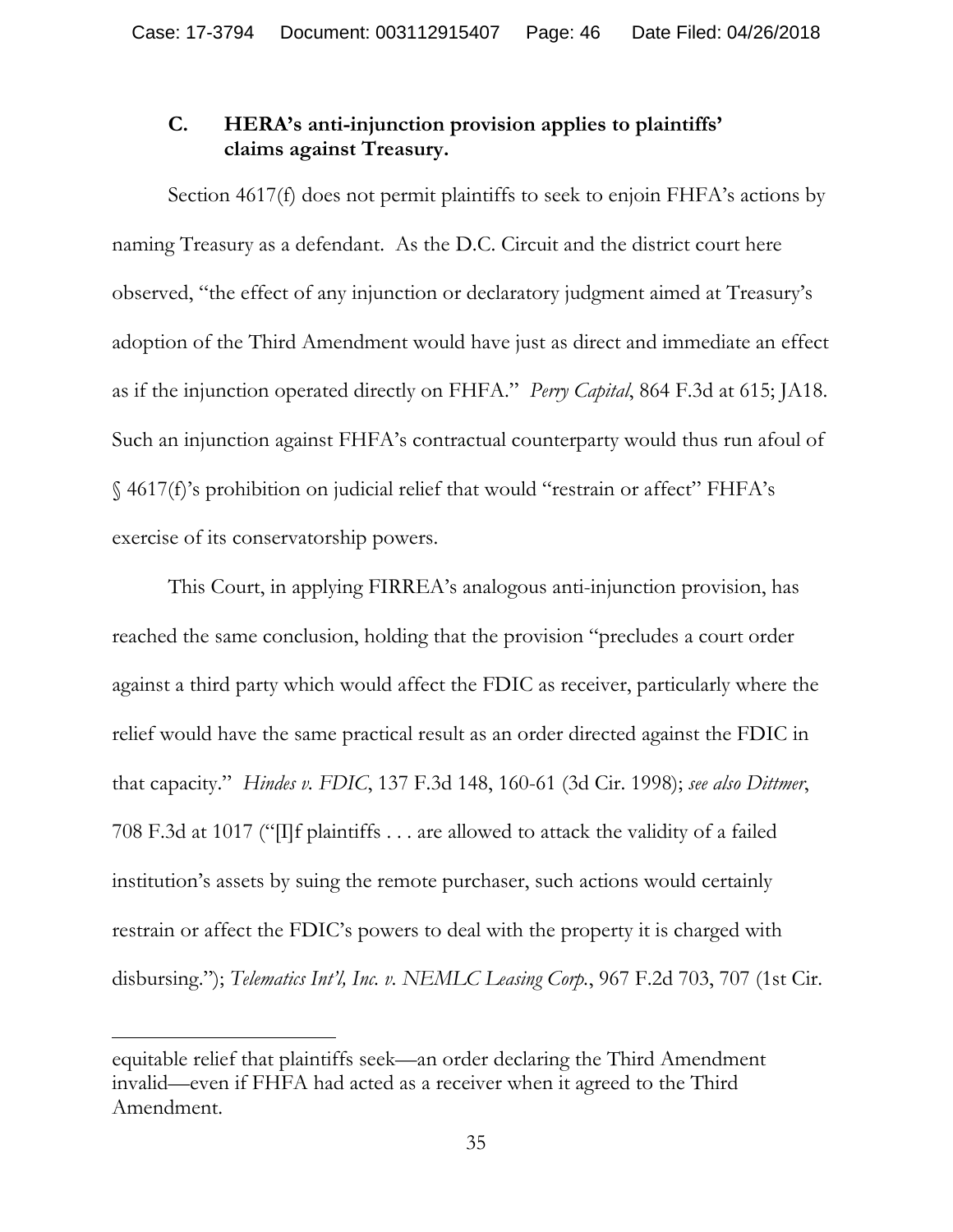1992) ("Permitting Telematics to attach the certificate of deposit, if that attachment were effective against the FDIC, would have the same effect, from the FDIC's perspective, as directly enjoining the FDIC from attaching the asset. In either event, the district court would restrain or affect the FDIC in the exercise of its powers as receiver.").

Although plaintiffs state, without further explanation, that "HERA contains no provision limiting judicial review of claims against Treasury," Br.53, they do not otherwise challenge the district court's conclusion that a plaintiff "cannot make an end-run around Section 4617(f) by asserting claims for equitable and injunctive relief against the Agency's contractual counterparty, when the contract in question was within the scope of the Agency's power," JA18. Plaintiffs have thus waived any argument that § 4617(f) permits a court to enjoin Treasury from entering into the Third Amendment even if the statute would preclude relief against FHFA. *See Garza v. Citigroup Inc.*, 881 F.3d 277, 284-85 (2018) ("[A]n appellant waives an argument in support of reversal if it is not raised in the opening brief.").

## **II. HERA's Transfer-Of-Shareholder-Rights Provision Independently Bars Plaintiffs' Claims.**

Although the district court did not reach the issue, plaintiffs' claims against Treasury and FHFA are independently barred by HERA's transfer-of-shareholderrights provision (also known as HERA's succession provision), 12 U.S.C. § 4617(b)(2)(A)(i); JA110-11; *Fairview Township v. EPA,* 773 F.2d 517, 525 n.15 (3d Cir.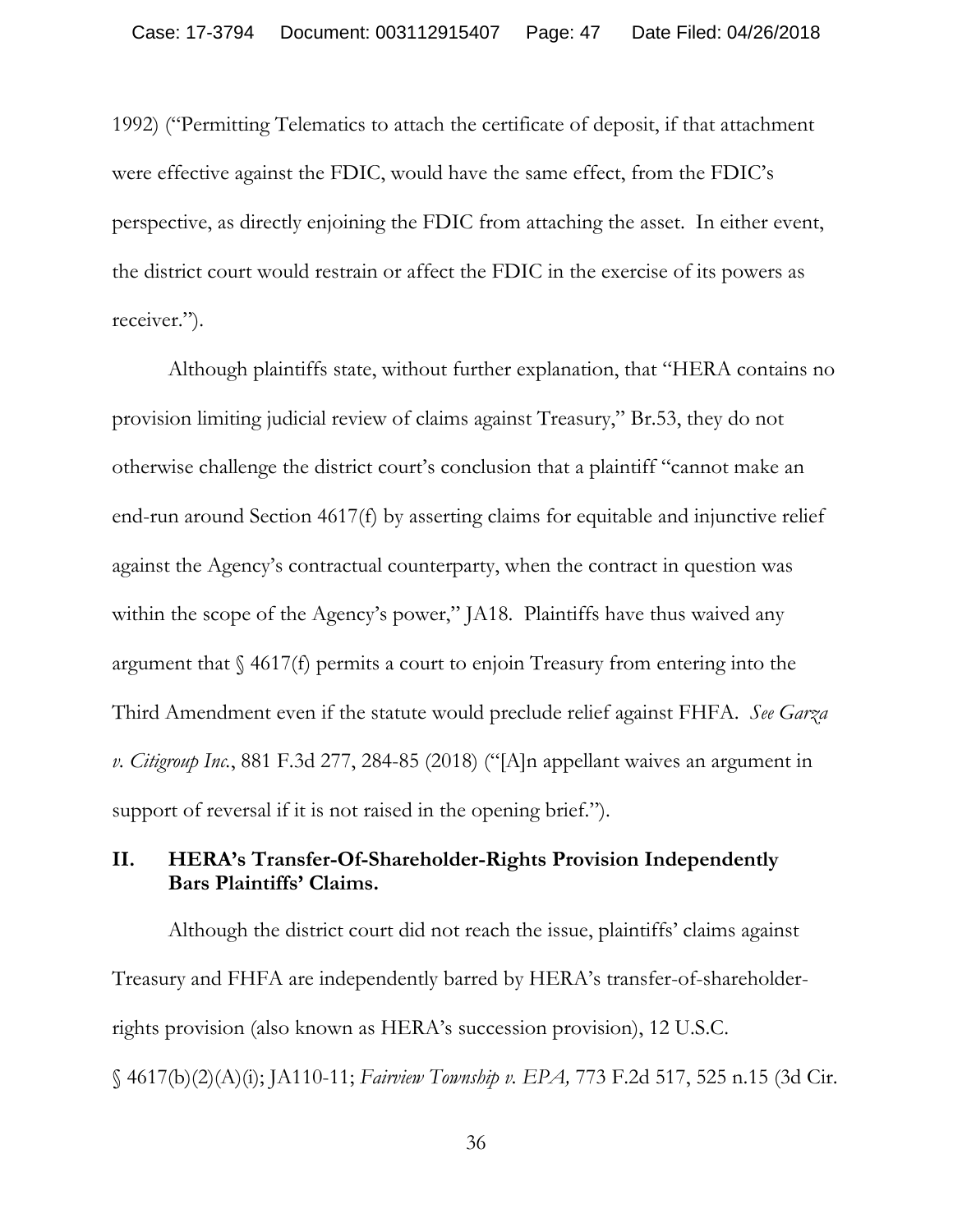1985) (court may affirm on any basis in the record). That provision states that FHFA "shall, as conservator or receiver, and by operation of law, immediately succeed to . . . all rights, titles, powers, and privileges of the regulated entity, and of any stockholder, officer, or director of such regulated entity with respect to the regulated entity and the assets of the regulated entity." 12 U.S.C. § 4617(b)(2)(A)(i).This provision "plainly transfers [to the FHFA the] shareholders' ability to bring derivative suits." *Perry Capital*, 864 F.3d at 623. Because plaintiffs' claims are derivative claims, as plaintiffs themselves concede, the claims are barred.

### **A. Plaintiffs' claims are derivative claims.**

**1.** "A basic tenet of American corporate law is that the corporation and its shareholders are distinct entities." *Dole Food Co. v. Patrickson*, 538 U.S. 468, 474 (2003). Thus, legal harms committed against a corporation give rise to claims belonging to the corporation itself, and shareholder suits seeking to enforce those claims are derivative. *See, e.g.*, *Kauffman v. Dreyfus Fund, Inc.*, 434 F.2d 727, 732-33 (3d Cir. 1970); *In re SemCrude LP*, 796 F.3d 310, 316 (3d Cir. 2015). In a derivative suit, any recovery flows to the corporate treasury; in a direct suit, it flows to the individual plaintiffshareholder.

The determination whether a federal-law claim is direct or derivative is governed by federal law. *See* 7C Charles Alan Wright & Arthur R. Miller, *Federal Practice and Procedure* § 1821 (2017); *cf. Rifkin v. Bear Stearns & Co.*, 248 F.3d 628, 631 (7th Cir. 2001) ("[S]tanding to bring a federal claim in federal court is exclusively a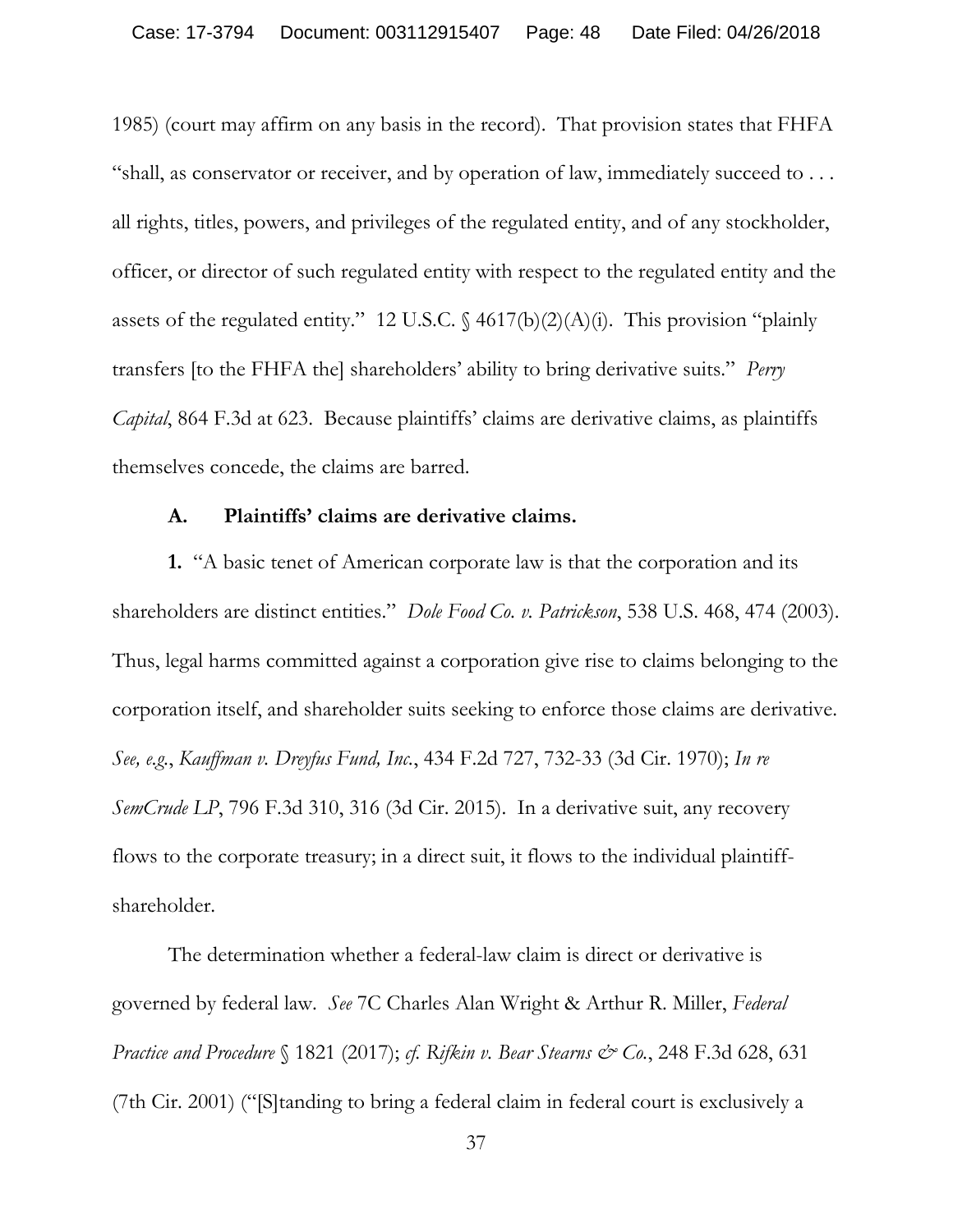question of federal law."). Where standing turns on the "allocation of governing power within [a] corporation," however, federal law often looks to state-law principles. *Kamen v. Kemper Fin. Servs.*, 500 U.S. 90, 99 (1991); *Starr International Co. v. United States*, 856 F.3d 953, 965-66 (Fed. Cir. 2017), *cert. denied* 138 S. Ct. 1324 (2018).

The principles for distinguishing direct from derivative claims are well established and consistent across federal and state law. The analysis is governed by two questions: "(1) who suffered the alleged harm (the corporation or the suing stockholders, individually); and (2) who would receive the benefit of any recovery or other remedy (the corporation or the stockholders, individually)?" *Tooley v. Donaldson, Lufkin & Jenrette, Inc.*, 845 A.2d 1031, 1033 (Del. 2004); *see also Kauffman*, 434 F.2d at 732. A claim is "direct" when "the duty breached was owed to the stockholder" and the stockholder "can prevail without showing an injury to the corporation." *Tooley*, 845 A.2d at 1039. A claim is "derivative" if the harm to the shareholder is the byproduct of some injury to the corporate body as a whole. *Id.*<sup>11</sup>

 $\overline{a}$ 

<sup>&</sup>lt;sup>11</sup> In *NAF Holdings, LLC v. Li & Fung (Trading) Ltd.*, 118 A.3d 175, 180 (Del. 2015), the Delaware Supreme Court found no need to apply the *Tooley* test where a plaintiff's claim is self-evidently direct, such as where, as in *NAF Holdings*, the plaintiff is a party to a commercial contract that the plaintiff alleges the defendant breached. *See* 118 A.3d at 176. Under such circumstances, a plaintiff may sue directly to enforce "its own rights as a signatory to a commercial contract." *Id.* One set of plaintiffs in *Perry Capital* brought such breach-of-contract claims, arguing that the Third Amendment breached the contracts between the plaintiffs and the GSEs. *See Perry Capital*, 864 F.3d at 628 (stating that the class plaintiffs' breach-of-contract claims were "obviously direct," because "they assert that the Companies breached contractual duties owed to the class plaintiffs by virtue of their stock certificates").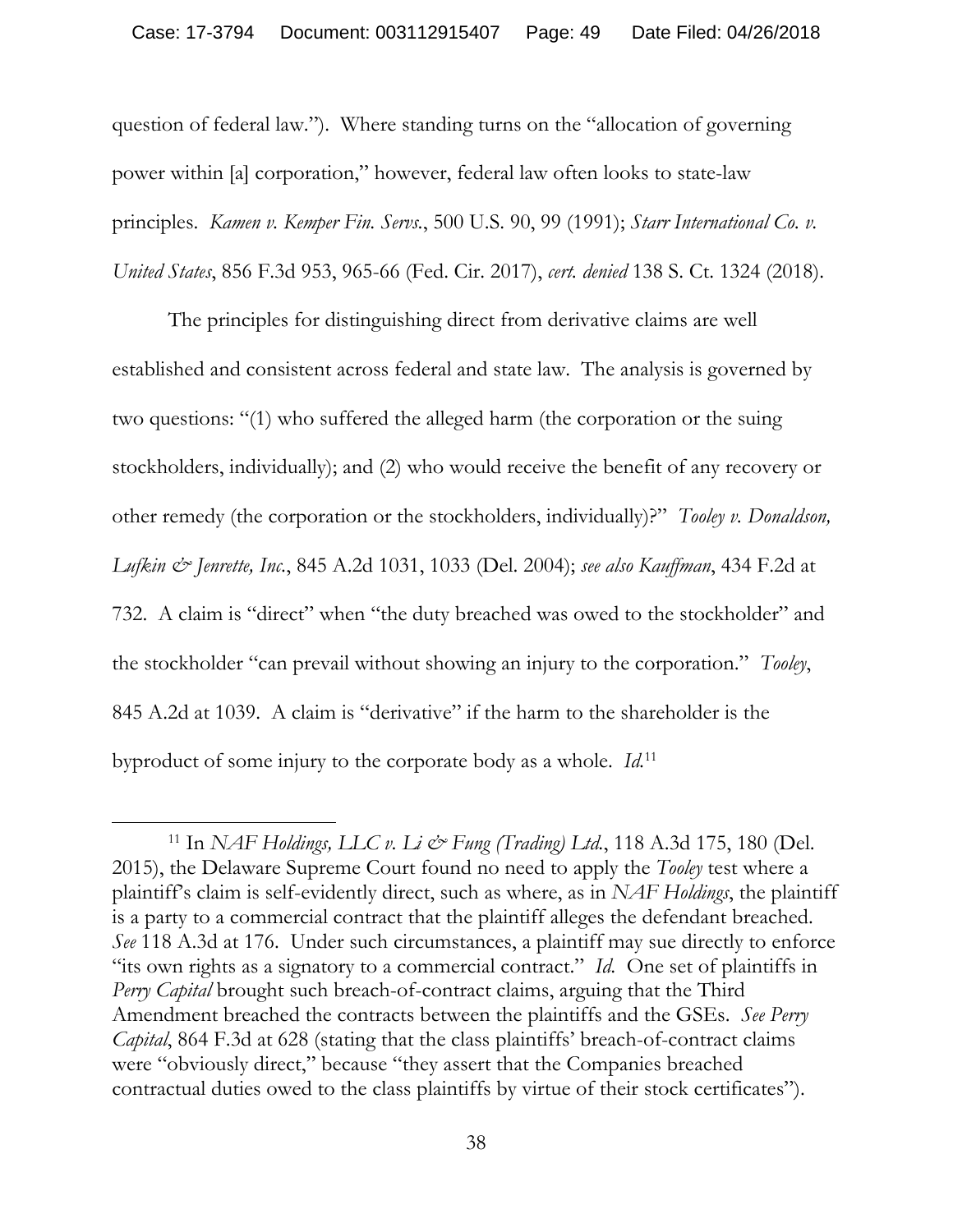Moreover, "claims that [defendants] caused the company to enter into a series of 'unfair' transactions that have 'involved self-dealing' and 'diverting assets' are fundamentally claims belonging to the corporation and to [shareholders] only derivatively." *Cowin v. Bresler*, 741 F.2d 410, 416 (D.C. Cir. 1984); *see also Pareto v. FDIC*, 139 F.3d 696, 699 (9th Cir. 1998) ("Pareto's allegations—that the directors breached their duties of care and loyalty by failing to safeguard Barbary Coast's assets and equity, mismanaging its operations, [and] improperly placing it into voluntary receivership . . . describe a direct injury to the bank, not the individual stockholders."); *Blasband v. Rales*, 971 F.2d 1034, 1045 (3d. Cir. 1992) ("[A]ctions charging waste or mismanagement which depress the value of stock may not be maintained directly, but must be brought derivatively on behalf of the corporation.").

**2.** Plaintiffs ask that the Third Amendment be declared invalid and enjoined, so that future increases in net worth would be retained by the enterprises, and also request that the dividends Treasury has already received be returned to the GSEs. JA76-78. Such an order would not benefit plaintiffs directly. The relief sought would enrich the enterprises and therefore make plaintiffs' rights in the enterprises more valuable.

Similarly, the harm that plaintiffs allege—the assertedly improper transfer of the GSEs' net worth to Treasury—was suffered by the corporation. *See, e.g.*, Br.52

 $\overline{a}$ 

Plaintiffs raise no such self-evidently direct claims here, and, indeed, expressly declined to pursue claims for breach of contract.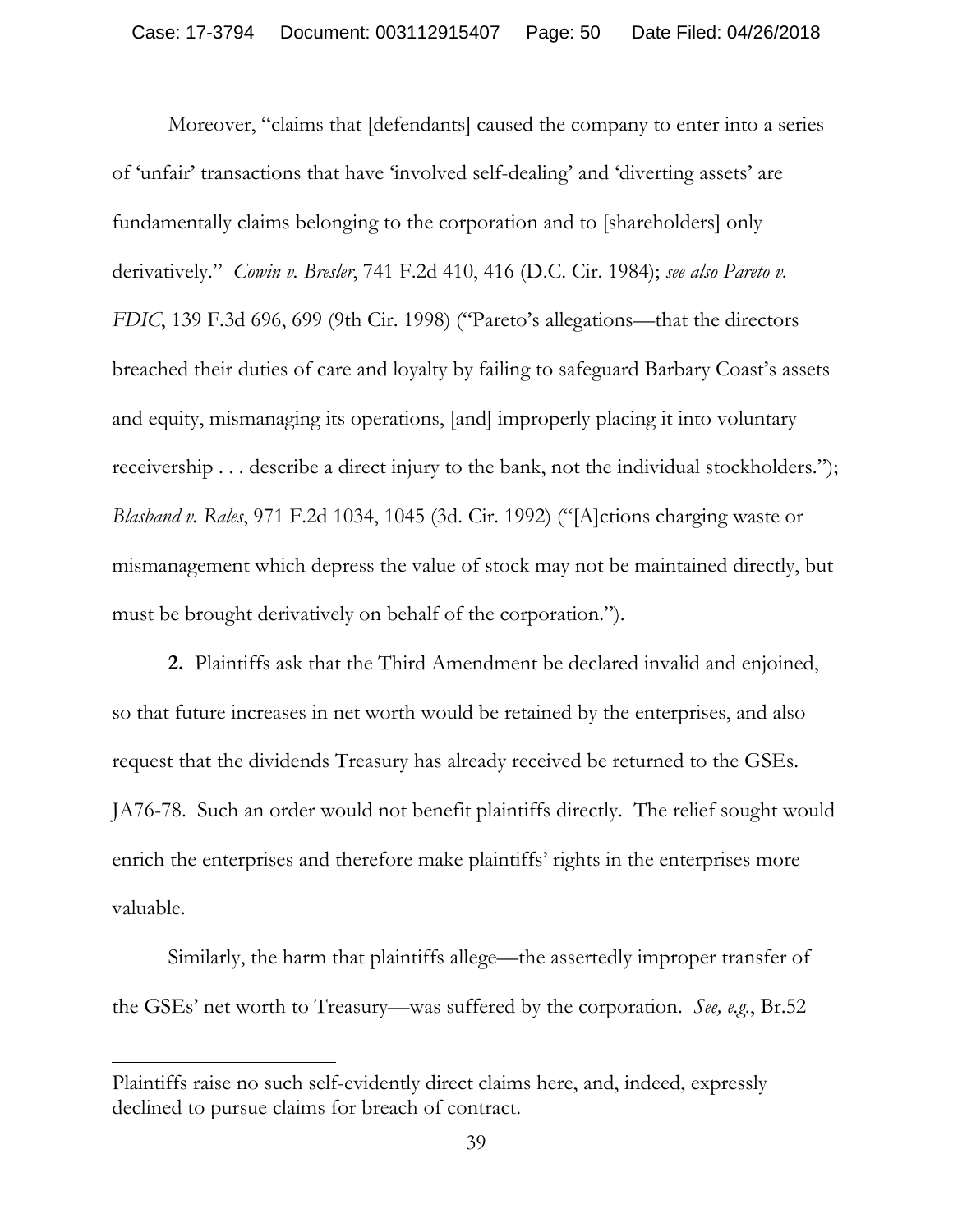(asserting that, under the Third Amendment, "FHFA continues to strip *the Companies*' assets and transfer them to Treasury, ensuring that *the Companies* will never have enough capital to return to private control") (emphasis added); Br.12 (stating that under the Third Amendment, "it will be impossible for either *Company* to ever have a position net worth") (emphasis added); JA53 (Am. Compl.) (Under the Third Amendment, "Treasury will receive—in perpetuity—any and all profits that *Fannie Mae and Freddie Mac* earn," making it "impossible for *either Company* to ever have a positive net worth"); JA54 (Am. Compl.) (The Third Amendment "has stripped *Fannie Mae and Freddie Mac* of their ability to rebuild their capital reserves."). Indeed, plaintiffs repeatedly describe the Third Amendment as constituting a "waste of corporate assets." Br.49; *see also* Br.21, 52. A claim that a corporation's management has wasted corporate assets through "self-dealing," Br.12, or otherwise is a quintessential derivative claim. *See Blasband*, 971 F.2d at 1045; *see also Kramer v. Western Pac. Indus.*, 546 A.2d 348, 353 (Del. 1988) ("A claim of mismanagement resulting in corporate waste, if proven, represents a direct wrong to the corporation" and is "entirely derivative in nature.").

The shareholder claims here parallel in relevant respects those in *Starr International Co.*, in which the Federal Circuit held that a shareholder challenge to the terms of the government's bailout of the American International Group (AIG) asserted a derivative claim belonging to the corporation. 856 F.3d at 963-73. The AIG shareholders argued that the terms of the bailout, which required AIG to issue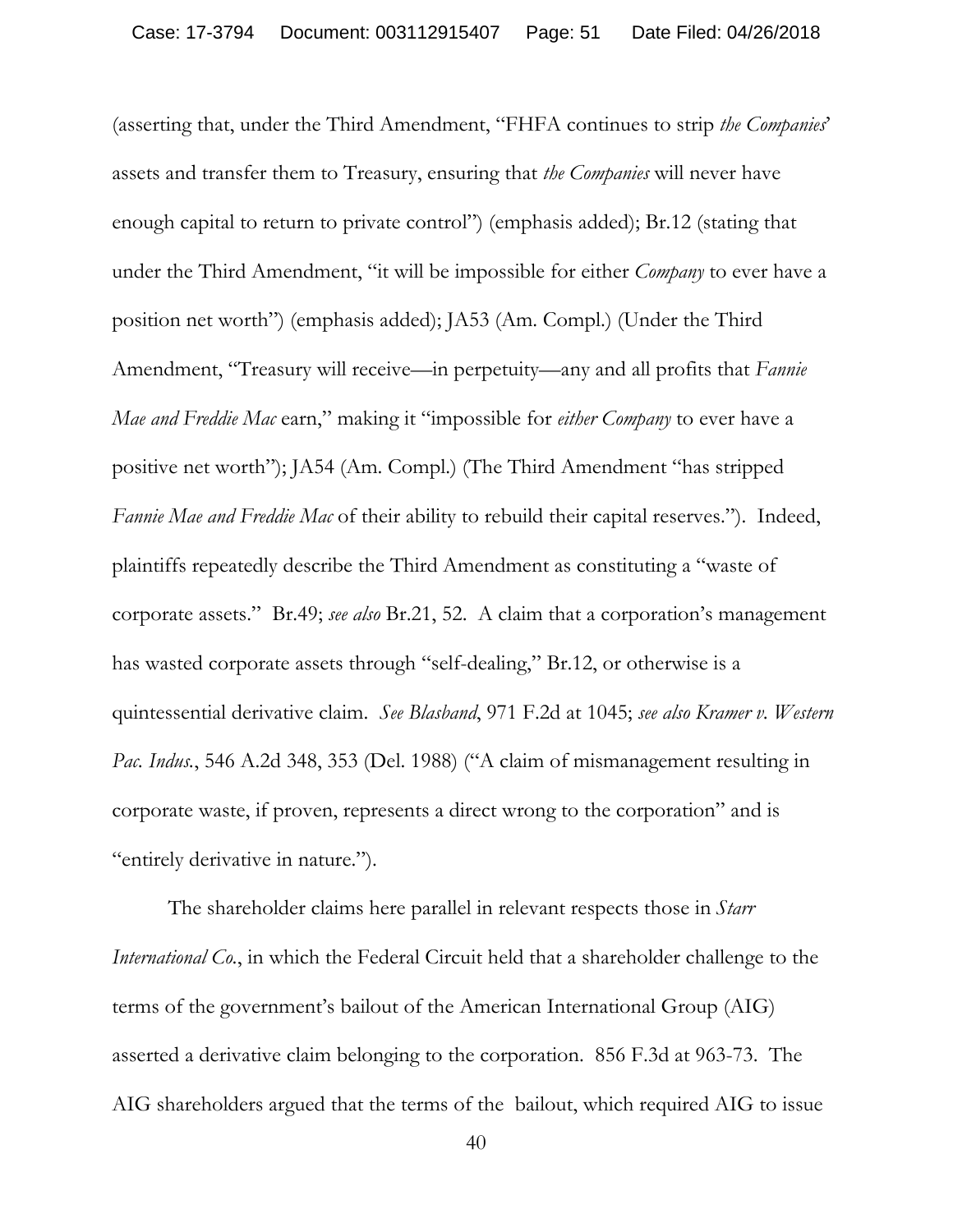stock to the government in exchange for an \$85 billion loan, were unlawful and constituted an illegal exaction of the corporation's and the shareholders' economic interests. *See id.* at 959, 961. The Federal Circuit held that the AIG shareholders' claims were "quintessentially" derivative because they were "dependent on an injury to the corporation [(the alleged loss in value from the unlawful loan)], and any remedy [(the unwinding of the loan)] would flow to AIG." *Id.* at 967. The same is true here; plaintiffs' claims are "dependent on an injury" to the enterprises and "any remedy would flow" to the enterprises. *Id.*

That the Third Amendment will allegedly cause plaintiffs indirect harm as shareholders, such as a decline in the value of their shares or a reduced likelihood of future dividends or liquidation payouts, does not transform those claims into direct claims. *See, e.g.*, *Kauffman*, 434 F.2d at 732 ("[D]iminution in value of [a shareholder's] corporate shares resulting from the impairment of corporate assets" is a derivative injury); *Winer Family Tr. v. Queen*, 503 F.3d 319, 338 (3d Cir. 2007) ("The essence of Winer's claim is that Smithfield Foods engaged in self-dealing at the direct expense of Pennexx, which ultimately resulted in a diminution in value of Pennexx stock. That injury, if proved, belongs to Pennexx, and Pennexx alone has standing to sue as a corporation."); *Gaff v. FDIC*, 814 F.2d 311, 318 (6th Cir. 1987) ("Gaff primarily claims that his shares in the failed bank became totally worthless as a result of the defendants' conduct. . . . [A] diminution in the value of stock is merely indirect harm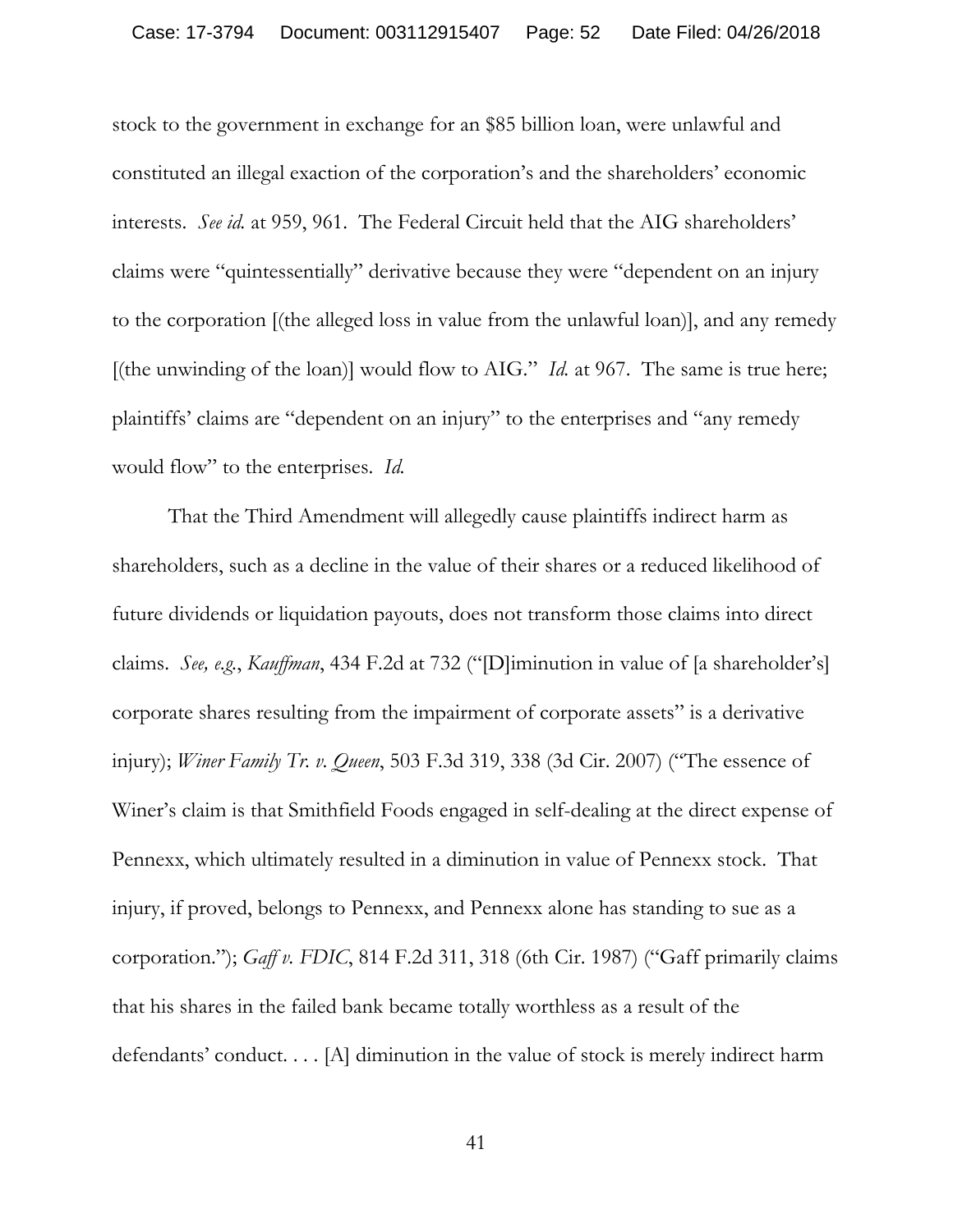to a shareholder and does not bestow upon a shareholder the standing to bring a direct cause of action.").

**3.** Plaintiffs concede that their claims are derivative claims, labeling each as such in their amended complaint and expressly stating in their complaint that they are bringing "this action derivatively on behalf of and for the benefit of" the enterprises. *See* JA69, 71-75. While admitting that their claims are derivative, plaintiffs argued below that their claims are also direct claims, for two reasons. First, they asserted that the claims are direct because, in agreeing to the Third Amendment, FHFA breached their contractual rights under the contract that exists between the shareholders and the enterprises. *See* Dkt. 69, at 45-47. Second, they argued that the claims are direct because the Third Amendment allegedly involved the "extraction and redistribution of all of the earnings and net worth of the Companies to Treasury, the Companies' controlling shareholder." *Id.* at 47. Plaintiffs are wrong on both counts.

Plaintiffs cannot recast their claims as direct merely by alleging that the Third Amendment violated unspecified contractual rights that they purportedly possess. Plaintiffs did not assert any breach of contract claims in their amended complaint, and, in fact, moved for leave to amend for the purpose of dropping such claims from their original complaint. *See* FHFA.Br.12-14. Plaintiffs' suggestion that their claims are direct because they involve a breach of contract is thus unavailing.

In any event, as the Delaware Supreme Court held in *El Paso Pipeline GP Co. v. Brinckerhoff*, 152 A.3d 1248, 1259 (Del. 2016), Delaware law "does not support the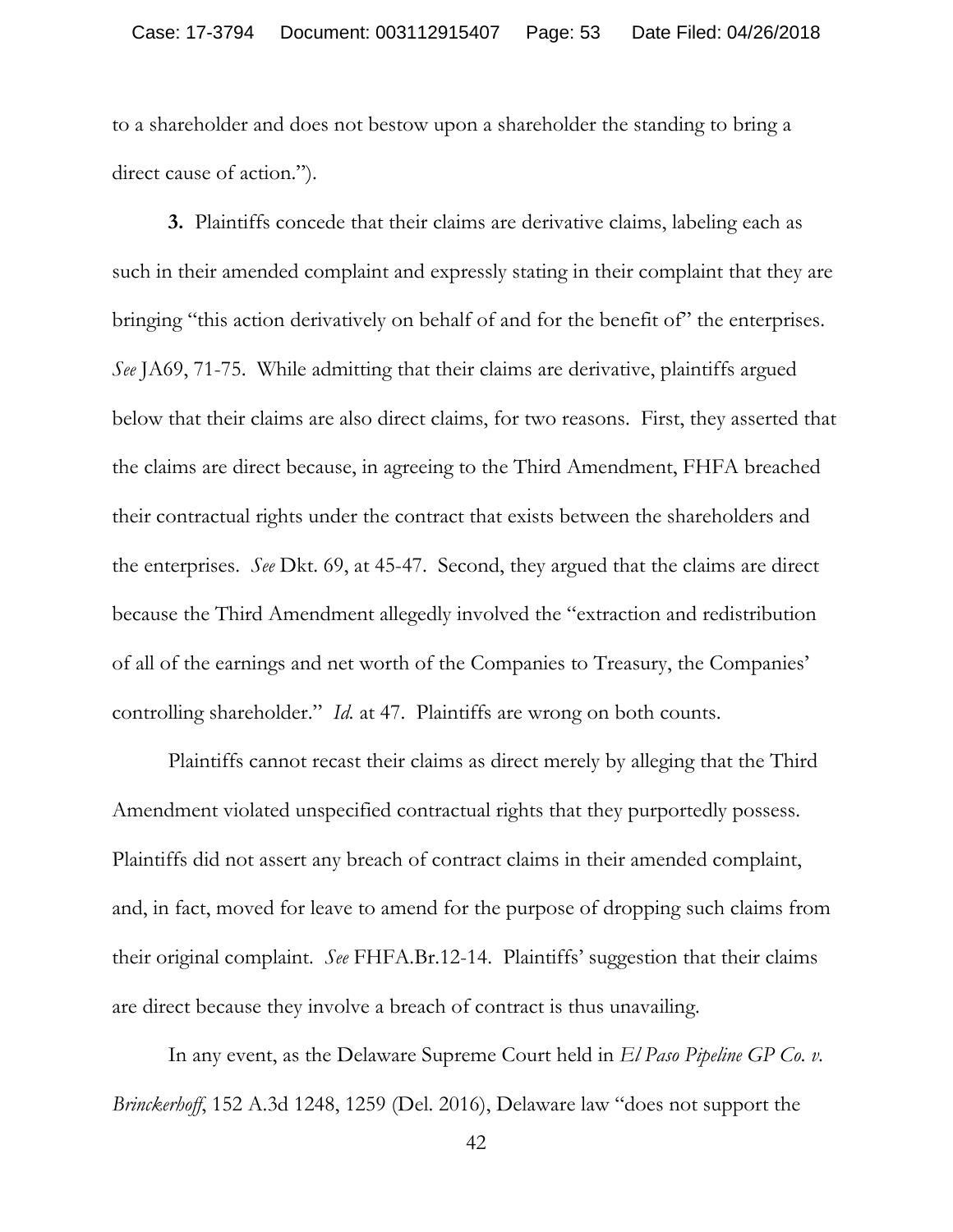proposition that *any* claim sounding in contract is direct by default, irrespective of *Tooley*." For a contract claim to be direct, a plaintiff must demonstrate, among other things*,* "that he or she can prevail without showing an injury to the corporation" and that "the recovery . . . flows to" the shareholder, not the corporation. *Id.* at 1260-61. As explained, the harm plaintiffs allege was suffered by, and the remedy they seek would flow to, the corporation directly and to shareholders only indirectly. Plaintiffs' claims are therefore derivative claims, whether styled as contract claims or otherwise.

Plaintiffs' reliance on Delaware's majority-shareholder exception (known as the *Gentile* exception) likewise fails to advance their claim. Claims that a majority shareholder breached a fiduciary duty to minority shareholders with respect to a corporate transaction are typically derivative claims. *See, e.g.*, *Americas Mining Corp. v. Theriault*, 51 A.3d 1213, 1218 (Del. 2012) (claim that controlling shareholder and the corporation's directors breached a fiduciary duty to minority shareholders by causing the corporation to pay an "unfair price" for an asset was a derivative claim). Delaware law has recognized a narrow exception to that rule for cases in which "(1) a stockholder having majority or effective control causes the corporation to issue 'excessive' shares of its stock in exchange for assets of the controlling stockholder that have a lesser value; and (2) the exchange causes an increase in the percentage of the outstanding shares owned by the controlling stockholder, and a corresponding decrease in the share percentage owned by the public (minority) shareholders." *Gentile v. Rossette*, 906 A.2d 91, 100 (Del. 2006). To the extent that "the harm resulting from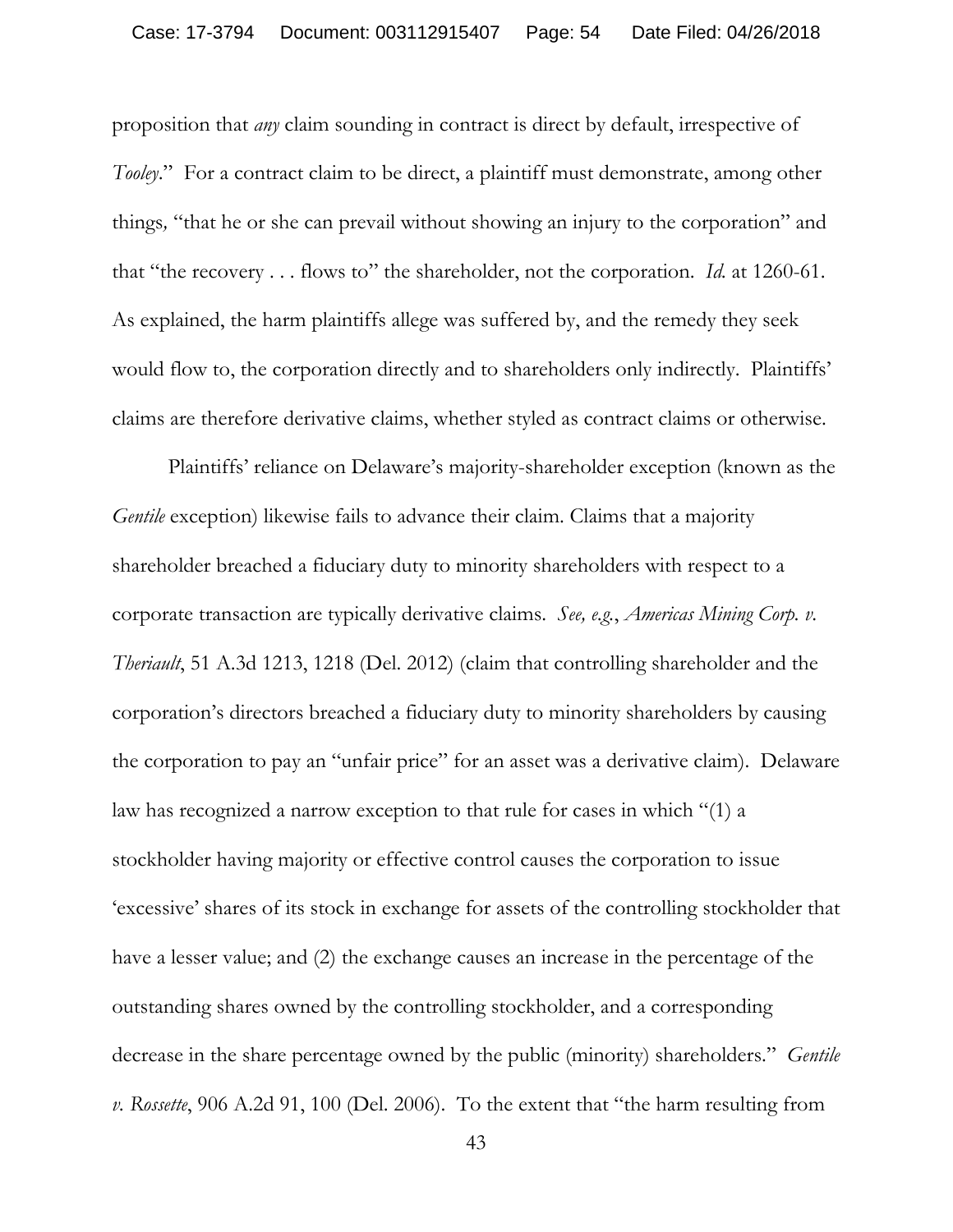the overpayment is not confined to an equal dilution of the economic value and voting power of each of the corporation's outstanding shares," those minority shareholders may bring a direct claim to recover for that additional quantum of harm. *Id.* The Delaware Supreme Court has emphasized "that the extraction of solely economic value from the minority by a controlling stockholder" does not alone constitute "direct injury"; a dilution of voting rights is also required. *El Paso Pipeline*, 152 A.3d at 1264. A *Gentile* claim is actionable based on the controlling shareholder's "breach of fiduciary duty" to the plaintiff. 906 A.2d at 99-100, 103.

Plaintiffs argue that their claims are direct under the narrow *Gentile* exception, because Treasury was a controlling shareholder and the Third Amendment transferred the economic value of their stock to Treasury. *See* Dkt. 69, at 47-49. This argument is wrong in several respects.

The premise of plaintiffs' argument is incorrect: Treasury was not a controlling shareholder and did not owe a fiduciary duty to GSE shareholders. A controlling shareholder of a corporation owns a majority of the corporation's voting shares or exercises "actual control" over the corporation's affairs. *Starr Int'l Co. v. Federal Reserve Bank*, 906 F. Supp. 2d 202, 221-25 (S.D.N.Y. 2012), *aff'd*, 742 F.3d 37 (2d Cir. 2014); *see also Ivanhoe Partners v. Newmont Mining Corp.*, 535 A.2d 1334, 1344 (Del. 1987). Treasury is not and has never been a majority shareholder, nor does it have voting rights in the GSEs. Its rights as a senior preferred shareholder are entirely contractual. Even "a significant shareholder, who exercises a duly-obtained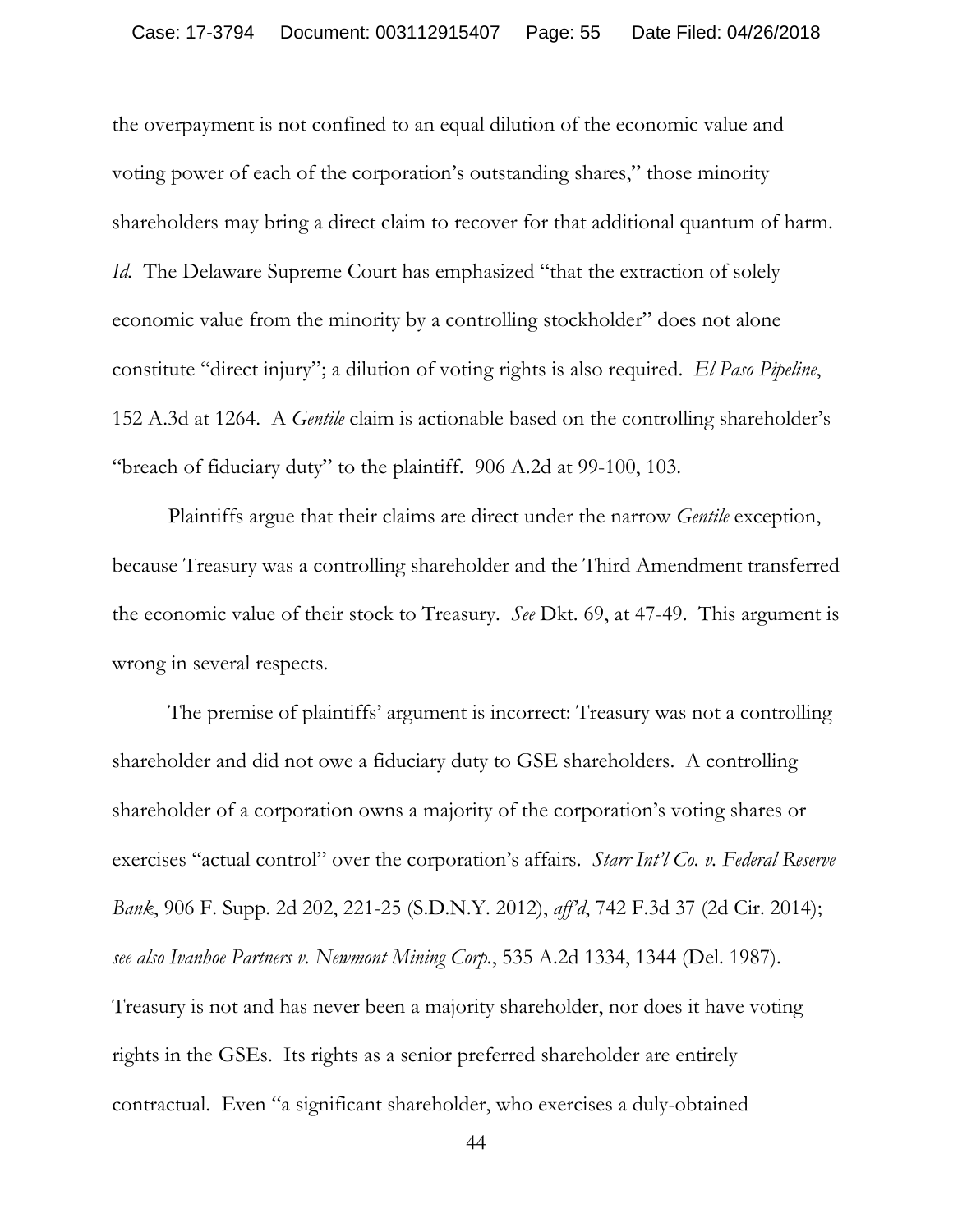contractual right that somehow limits or restricts the actions that a corporation otherwise would take, does not become, without more, a controlling shareholder for that particular purpose." *Superior Vision Servs. v. ReliaStar Life Ins. Co.*, 2006 WL 2521426, at \*5 (Del. Ch. Aug. 25, 2006) (unpublished); *see also Starr Int'l*, 906 F. Supp. 2d at 221-25. Moreover, HERA's requirements that Treasury act to "protect the taxpayer," 12 U.S.C.  $\{(1719)(g)(1)(B)(iii)\}$ , and consider the "need for preferences or priorities regarding payments to the Government," *id.*  $\int$  1719(g)(1)(C)(i), negates any suggestion that Treasury owed common-law fiduciary duties to the GSEs' shareholders.

Even if Treasury could be deemed a controlling shareholder, the exception would be inapplicable. Plaintiffs assert only that Treasury extracted the economic value of their shares. The Third Amendment did not alter Treasury's voting rights (Treasury has none) or its ownership stake in the GSEs. *Cf. Perry Capital*, 864 F.3d at 629 (concluding that the Third Amendment did not alter the shareholders' voting rights). Because "the extraction of solely economic value from the minority by a controlling stockholder" without a corresponding dilution in voting rights is not sufficient to state a claim under *Gentile*, plaintiffs' reliance on the *Gentile* exception necessarily fails. *See El Paso Pipeline*, 152 A.3d at 1264.

The *Gentile* exception is also inapplicable because the Third Amendment did not result in the issuance of additional shares of GSE stock, let alone "excessive" shares. Nor did the Third Amendment alter the percentage of GSE shares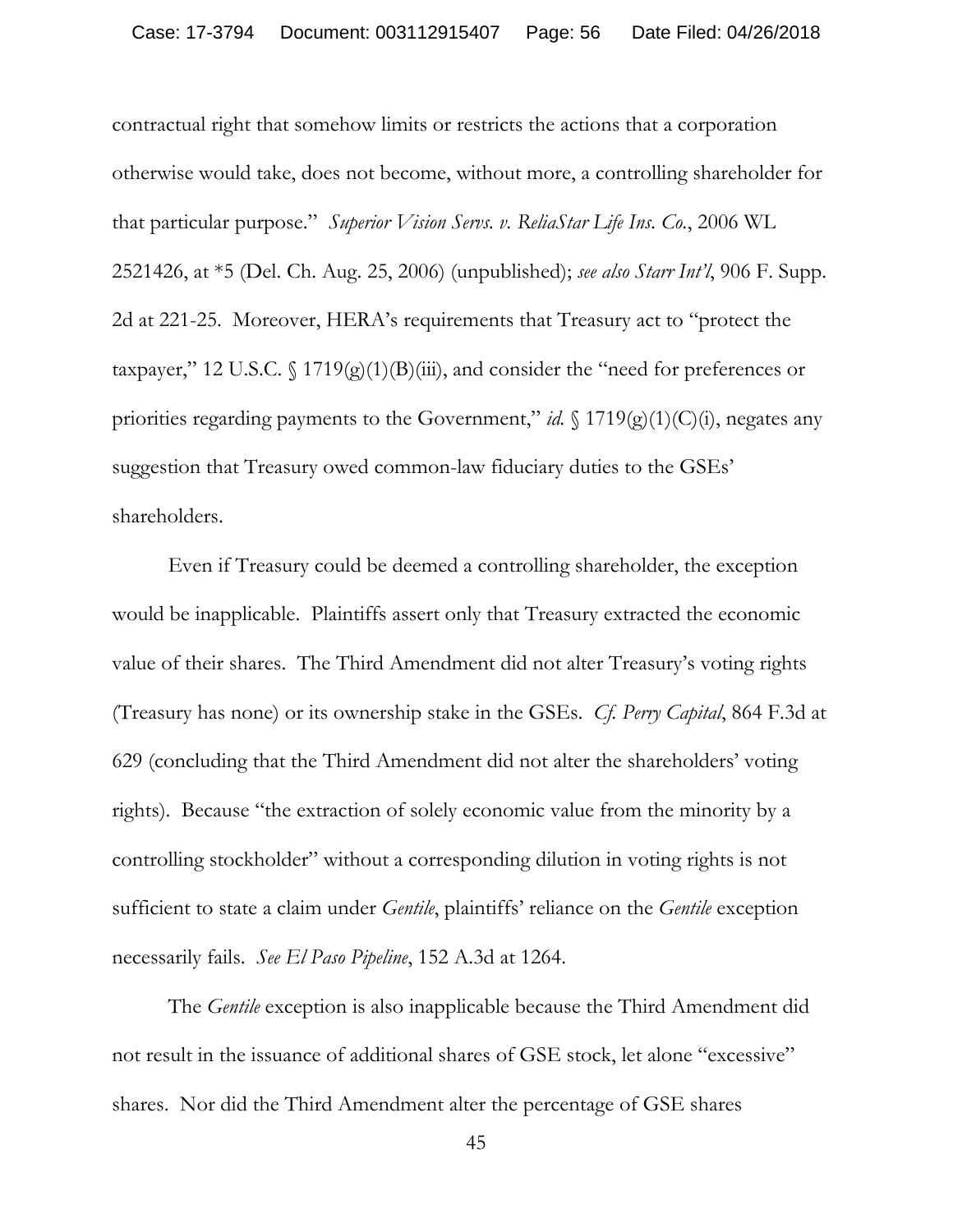outstanding that Treasury owns, or decrease the percentage owned by private investors. For these reasons, courts have rejected application of the *Gentile* exception in lawsuits challenging the Third Amendment. *See Edwards v. Deloitte & Touche*, LLP, No. 16-21221-CIV, 2017 WL 1291994, at \*7 (S.D. Fla. Jan. 18, 2017); *Saxton v. FHFA*, 245 F. Supp. 3d 1063, 1072-73 (N.D. Iowa 2017).

### **B. There is no conflict-of-interest exception to HERA's bar on derivative suits.**

In a further attempt to evade HERA's bar on derivative suits, plaintiffs argued in the district court that there exists an implicit "conflict-of-interest" exception to HERA's transfer-of-shareholder-rights provision that would allow shareholders to bring derivative claims when FHFA, acting as conservator, is allegedly unwilling to bring suit due to a purported conflict of interest. Dkt. 69, at 52-55. Plaintiffs are barred by issue preclusion from advancing their argument that HERA's succession provision includes a conflict-of-interest exception, and that argument is without merit in any event.

**1.** Issue preclusion "bars 'successive litigation of an issue of fact or law actually litigated and resolved in a valid court determination essential to the prior judgment,' even if the issue recurs in the context of a different claim." *Taylor v. Sturgell*, 553 U.S. 880, 892 (2008). And "a judgment rendered in a shareholder-derivative lawsuit will preclude subsequent litigation [of that issue] by the corporation and its shareholders." *Cottrell v. Duke*, 737 F.3d 1238, 1243 (8th Cir. 2013); *Nathan v. Rowan*, 651 F.2d 1223,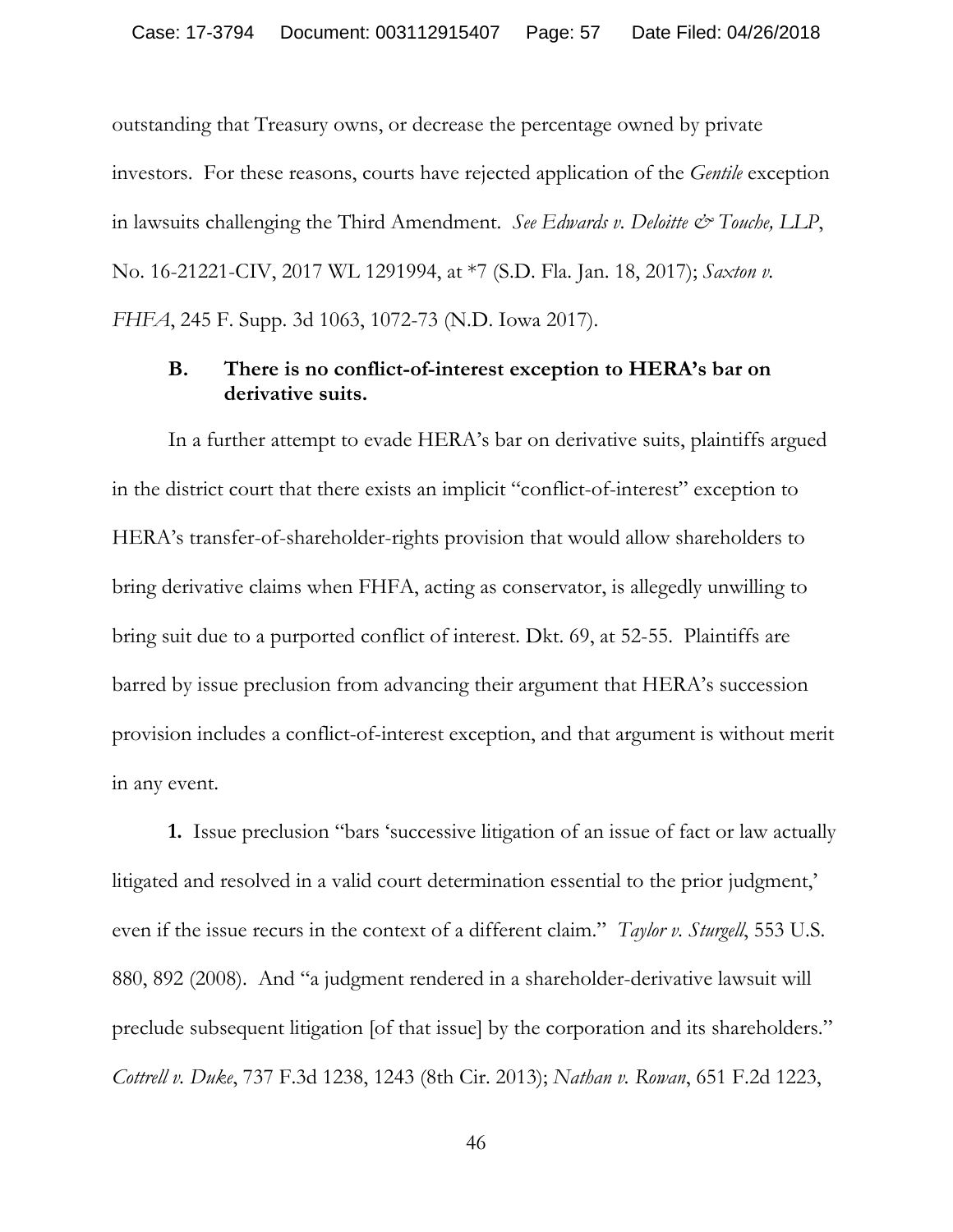1226 (6th Cir. 1981) ("Furthermore, in shareholder derivative actions arising under Fed.R.Civ.P. 23.1, parties and their privies include the corporation and all nonparty shareholders."); *Cramer v. General Tel. & Elecs. Corp.*, 582 F.2d 259, 267 (3rd Cir. 1978) ("Although different shareholders brought the two actions, the actual plaintiff on whose behalf the claims were brought is the identical corporation.").

The question whether HERA's transfer-of-shareholder-rights provision includes a conflict-of-interest exception was litigated and resolved against all GSE shareholders in *Perry Capital v. Lew*, 70 F. Supp. 3d 208, 229-30 (D.D.C. 2014), and *Saxton*, 245 F. Supp. 3d at 1079. Addressing various derivative claims brought by GSE shareholders, the district court in *Perry Capital* concluded that (1) HERA's transfer-of-shareholder-rights provision bars derivative suits, and (2) no conflict-ofinterest exception to that provision exists. 70 F. Supp. 3d at 229. Those conclusions, both of which were necessary to the court's dismissal of the relevant derivative claims, were affirmed by the court of appeals. *See Perry Capital*, 864 F.3d at 625. The district court in *Saxton* reached the same conclusions. *Saxton*, 245 F. Supp. 3d at 1079. It is irrelevant that the derivative claims that the courts addressed in *Perry Capital* and *Saxton* were not identical to the claims plaintiffs raise here. Issue preclusion applies "even if the issue recurs in the context of a different claim." *Taylor*, 553 U.S. at 892. Because the issue whether  $\frac{4617(b)(2)(A)(i)}{i}$  includes a conflict-of-interest exception was fully litigated and decided on the merits against GSE shareholders in previous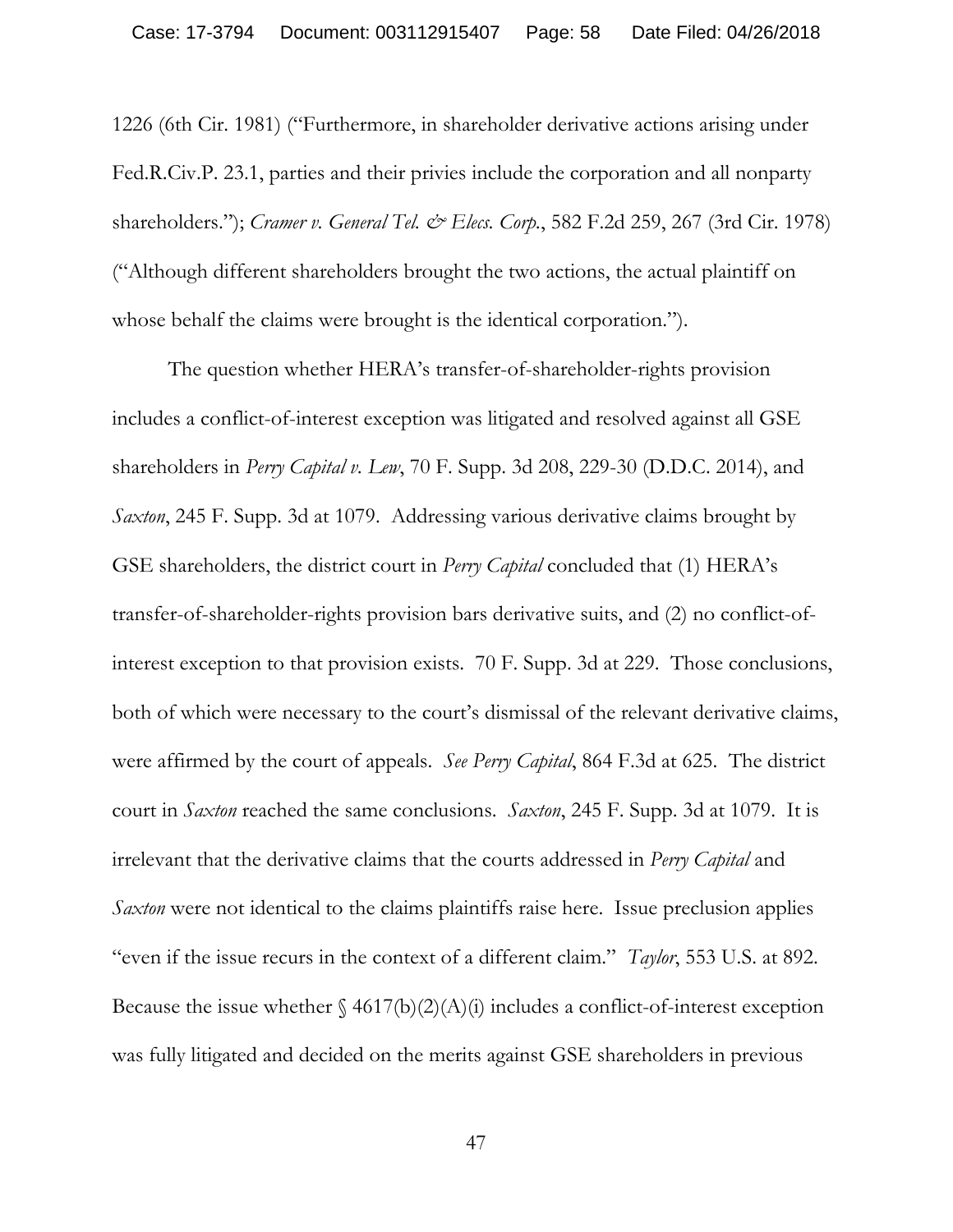derivative litigation, plaintiffs cannot relitigate it in pursuit of their derivative claims here.

Moreover, with respect to the question whether HERA's transfer-ofshareholder-rights provision includes an implicit conflict-of-interest exception, plaintiffs' interests are fully aligned with those of the derivative plaintiff-shareholders in *Perry Capital* and *Saxton*. Indeed, the derivative plaintiffs in *Perry Capital* and *Saxton*  made the same arguments plaintiffs make here, citing the identical precedent to support their assertion that a conflict-of-interest exception exists. *Compare* Dkt. 69, at 52-53 *with* Class.Pl.Br. 32-35, *Perry Capital v. Lew*, No. 1:13-mc-1288 (D.D.C), Class.Pl.Br. 23-24, *Perry Capital v. Mnuchin*, No. 14-5243 (D.C. Cir.), *and* Pl.Br. 76-79, *Saxton v. FHFA*, No. 1:15-cv-00047 (N.D. Iowa).

**2.** Plaintiffs' contention that HERA's transfer-of-shareholder-rights provision contains a conflict-of-interest exception lacks merit in any event. HERA's transferof-shareholder-rights provision by its terms admits of no exceptions. *See also Kellmer v. Raines*, 674 F.3d 848, 851 (D.C. Cir. 2012) ("Congress has transferred everything it could to the [conservator]" through  $\delta$  4617(b)(2)(A)(i).).

As the D.C. Circuit recognized in *Perry Capital*, creating a judicial conflict-ofinterest exception would also be inconsistent with the purpose of HERA's transferof-rights provision. *Perry Capital*, 864 F.3d at 625. The two courts of appeals that have recognized a conflict-of-interest exception to FIRREA's analogous provision did so on the ground that a receiver facing a conflict of interest might be "unable or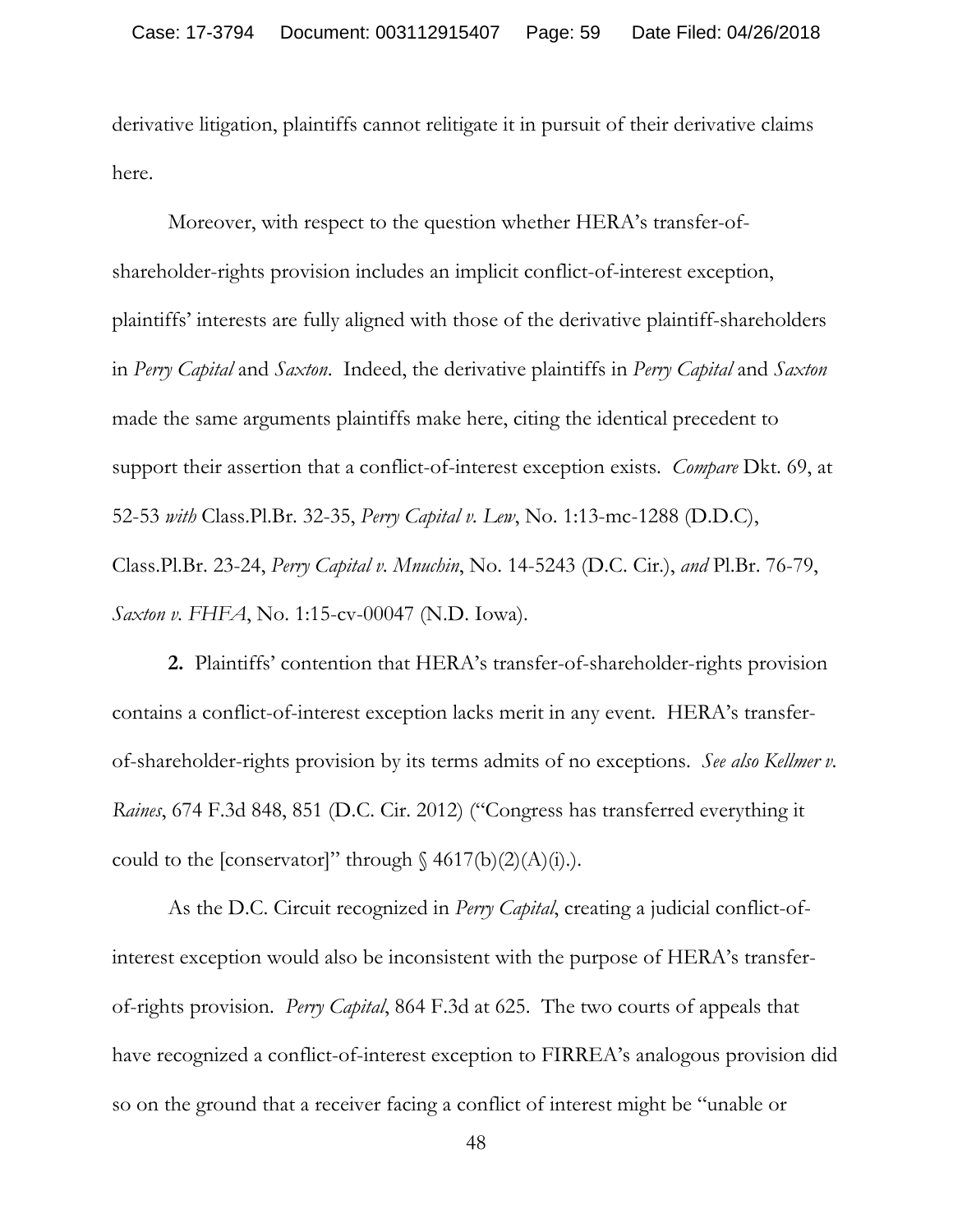unwilling to [file suit on a corporation's behalf], despite it being in the best interests of the corporation." *First Hartford Corp. Pension Plan & Tr. v. United States*, 194 F.3d 1279, 1295 (Fed. Cir. 1999); *see also Delta Sav. Bank v. United States*, 265 F.3d 1017, 1021-22 (9th Cir. 2001).

But it is precisely to address such concerns that courts in some circumstances have permitted derivative suits. *See Kamen*, 500 U.S. at 95 ("[T]he purpose of the derivative action was to place in the hands of the individual shareholder a means to protect the interests of the corporation from the misfeasance and malfeasance of faithless directors and managers." (quotation marks omitted)). Through HERA, Congress precluded such actions. As the D.C. Circuit recognized, "it makes little sense to base an exception to the rule against derivative suits in the Succession Clause on the purpose of the derivative suit mechanism." *Perry Capital*, 864 F.3d at 625 (quotation marks omitted).

It would be particularly illogical to conclude that Congress permitted derivative suits challenging FHFA's transactions with Treasury. When it enacted HERA, Congress anticipated that FHFA would turn to Treasury for essential capital and authorized Treasury to invest in the enterprises. If Congress intended FHFA's dealings with Treasury to be subject to challenge by shareholders, it would have expressly granted shareholders that right. Instead, it transferred "*all* rights, titles, powers, and privileges" of the GSEs' shareholders to FHFA. 12 U.S.C.  $\S$  4617(b)(2)(A)(i) (emphasis added).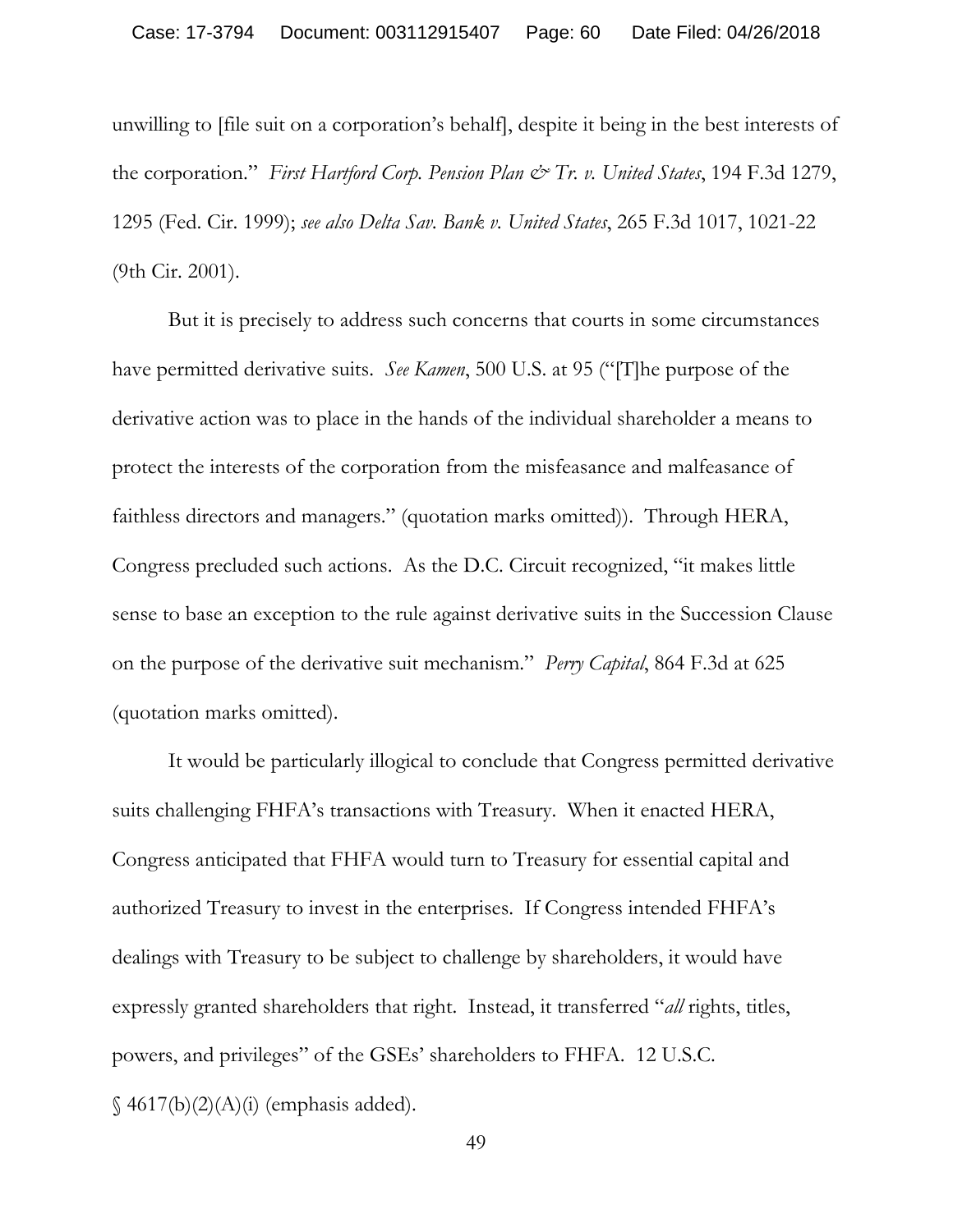In contrast, HERA provided for shareholders' participation in the statutory claims process in the event of the enterprises' liquidation. 12 U.S.C.  $\S$  4617(b)(2)(K)(i). In  $\S$  4617(a)(5), Congress also provided the enterprises with a thirty-day window to file a lawsuit challenging FHFA's appointment as conservator or receiver. That Congress expressly granted shareholders and the enterprises these narrow post-conservatorship rights only underscores that the enterprises and their shareholders do not otherwise retain the right to bring suit.

The conflict-of-interest exception adopted by the Ninth Circuit in *Delta Savings*  and the Federal Circuit in *First Hartford* is inapt for an additional reason. In both cases, the conduct challenged by the plaintiff shareholders occurred before the relevant federal regulator was appointed receiver. *See Delta Savings*, 265 F.3d at 1019- 21; *First Hartford*, 194 F.3d at 1283-84. By contrast, plaintiffs challenge action taken by FHFA during the conservatorship, in its role as conservator. It is precisely such actions that Congress took pains to shield from second-guessing by shareholders and courts. *See* 12 U.S.C. § 4617(b)(2)(A)(i), (f). Extending the implicit conflict-of-interest exception adopted in *Delta Savings* and *First Hartford* to plaintiffs' suit would run counter to HERA's basic design.

**3.** Plaintiffs' purported "conflict of interest" is simply that FHFA would have to sue "a sister federal agency" to challenge the Third Amendment. Dkt. 69, at 55. Even the two courts that have adopted the conflict-of-interest exception have rejected such a sweeping rule. *See Delta Savings*, 265 F.3d at 1023 ("We do not suggest that the

<sup>50</sup>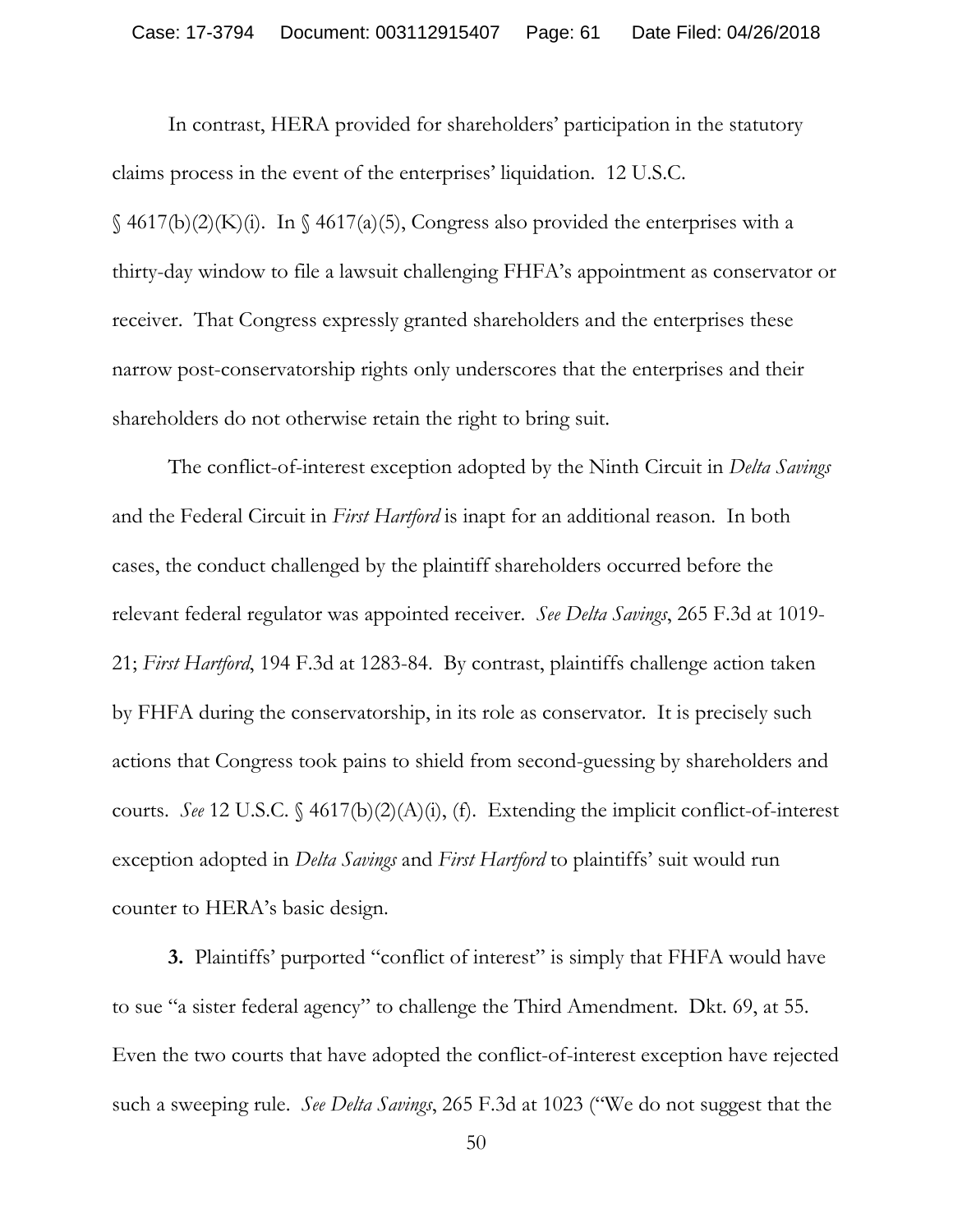FDIC-as-receiver is faced with a disqualifying conflict every time a bank-inreceivership is asked to sue another federal agency."); *First Hartford*, 194 F.3d at 1295 (emphasizing that the conflict-of-interest exception will apply "only . . . in a very narrow range of circumstances"). Moreover, unlike the agencies involved in *Delta Savings*, no manifest conflict-of-interest exists that would prevent FHFA from suing Treasury. FHFA and Treasury operate independently of one another and have no "managerial and operational overlap." *Delta Savings*, 265 F.3d at 1022. Nor do they have a common genesis: FHFA was created by HERA as an "independent agency," 12 U.S.C. § 4511(a), and Treasury by the 1789 "[A]ct to [E]stablish the Treasury Department," *see United States ex rel. Work v. Boutwell*, 3 MacArth. 172, 180 (D.C. 1879).

## **III. Sovereign Immunity Bars Money Damages Claims Against Treasury.**

Plaintiffs assert (Br.41-43) that the district court's decision must be reversed for the additional reason that, in their view, the court failed to address their purported claims for "money damages." Because any such claims would be derivative claims, they are barred by HERA's transfer-of-shareholder-rights provision. *See supra* Part II. In any event, the district court did not err in failing to address money damages claims that plaintiffs had neither asserted in their amended complaint nor briefed in district court.

Insofar as plaintiffs are attempting to assert on appeal that they have money damages claims against Treasury, plaintiffs have failed to identify where they raised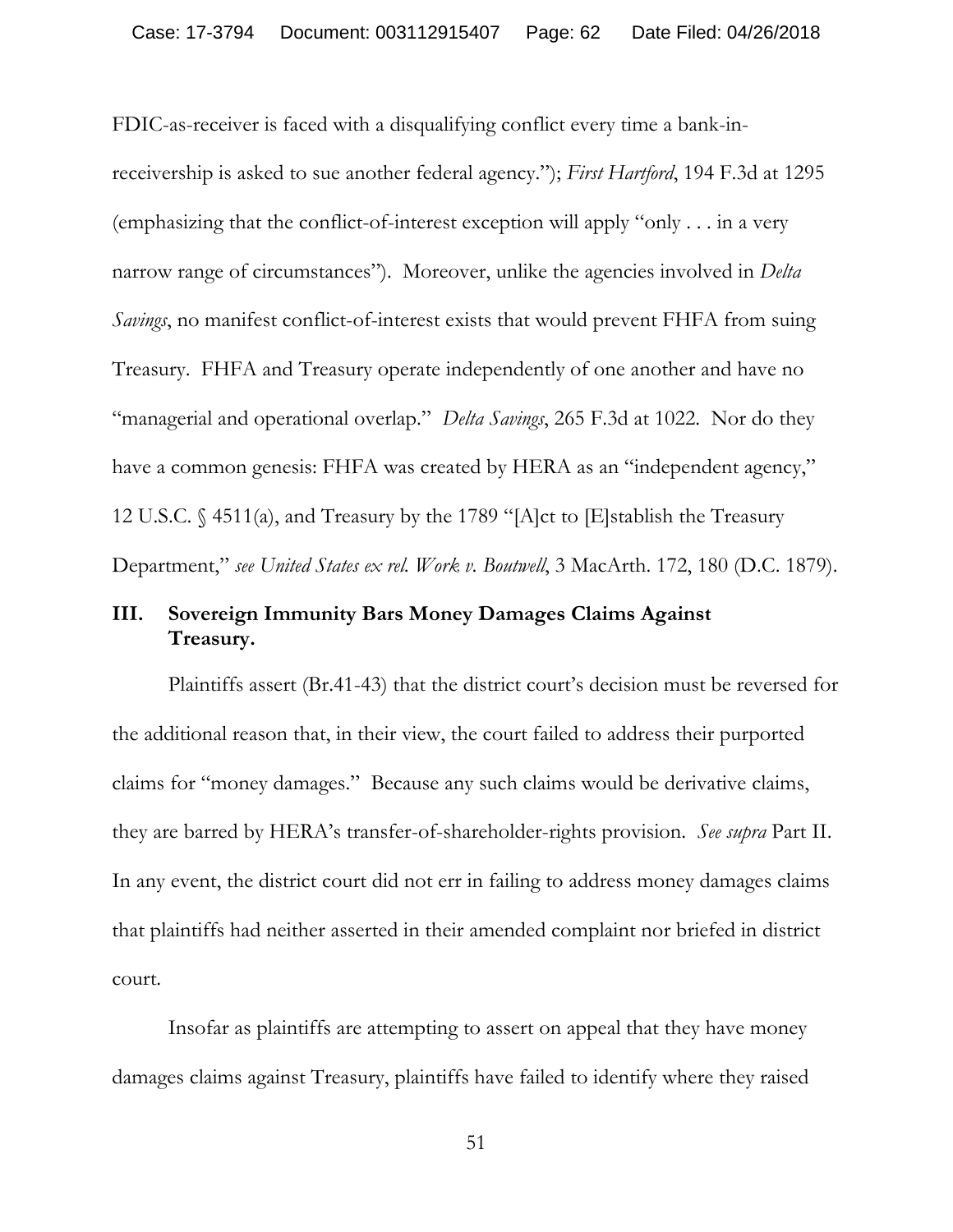any such claims in their amended complaint or in their district court papers. Br.42-43. That is not surprising because plaintiffs advanced precisely the opposite argument below. In an attempt to fit their claims against Treasury within the Administrative Procedure Act's (APA) limited waiver of sovereign immunity, plaintiffs asserted that they were *not* seeking money damages. Dkt. 69, at 3, 29. "[A]rguments asserted for the first time on appeal are deemed to be waived and consequently are not susceptible to review in this Court absent exceptional circumstances." *Tri–M Grp., LLC v. Sharp,* 638 F.3d 406, 416 (3d Cir. 2011).

In any event, any money damages claim against Treasury would necessarily fail because plaintiffs have not identified a waiver of sovereign immunity that would permit them to pursue such claims in district court. The only waiver of sovereign immunity that plaintiffs identified below is the waiver contained in the APA. *See*  JA75, 76 (citing 5 U.S.C. § 702). By its terms, however, the APA waives the government's sovereign immunity only for claims "other than money damages." 5 U.S.C. § 702. Thus, even if plaintiffs had adequately pleaded and developed a money damages claim against Treasury, the district court would have lacked jurisdiction to consider it.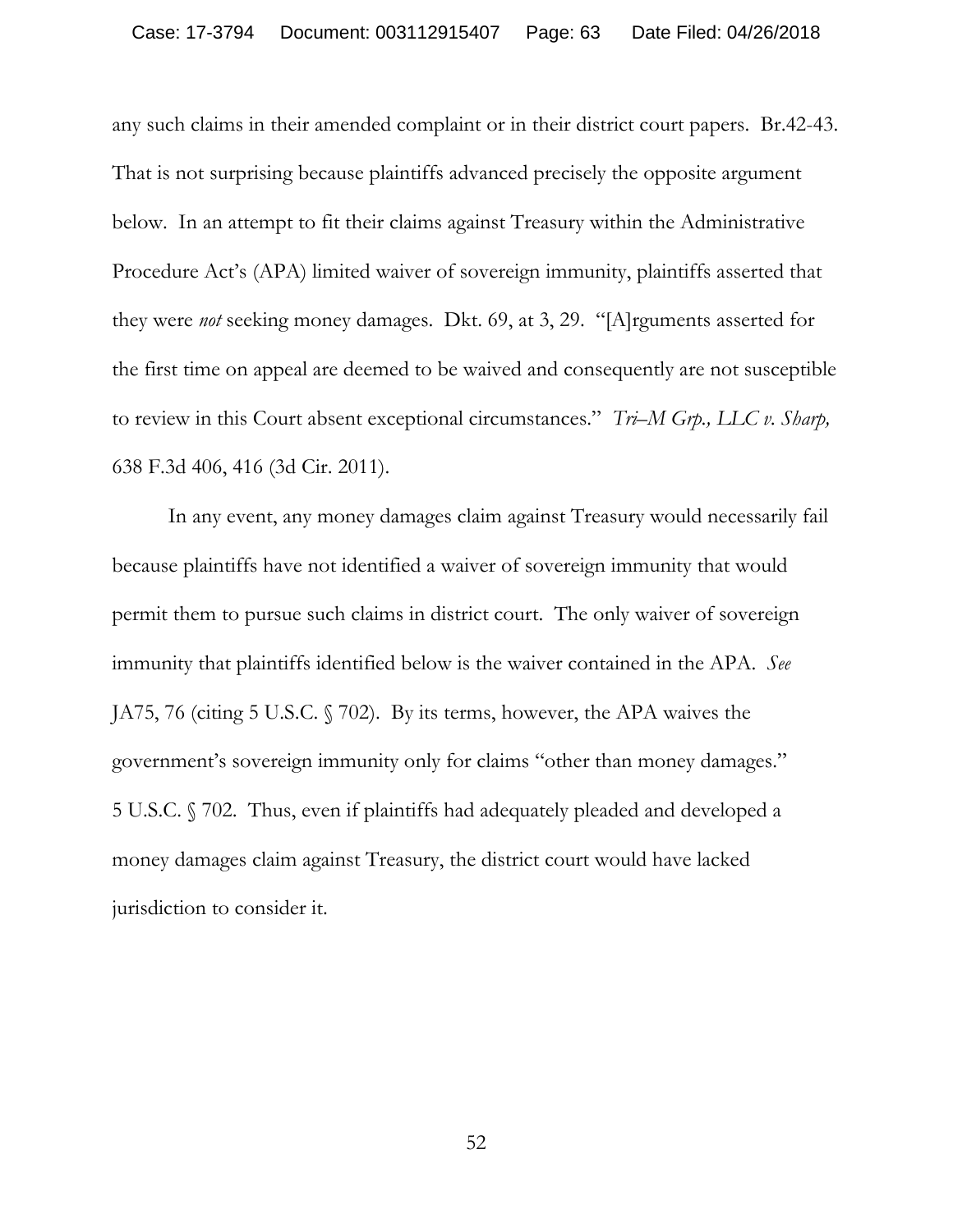# **CONCLUSION**

For the foregoing reasons, the judgment of the district court should be

affirmed.

Respectfully submitted,

CHAD A. READLER *Acting Assistant Attorney General* 

DAVID C. WEISS *United States Attorney* 

MARK B. STERN ABBY C. WRIGHT

/s/ Gerard Sinzdak

GERARD SINZDAK *(202) 514-0718 Attorneys, Appellate Staff Civil Division, Room 7242 U.S. Department of Justice 950 Pennsylvania Ave., NW Washington, DC 20530* 

APRIL 2018